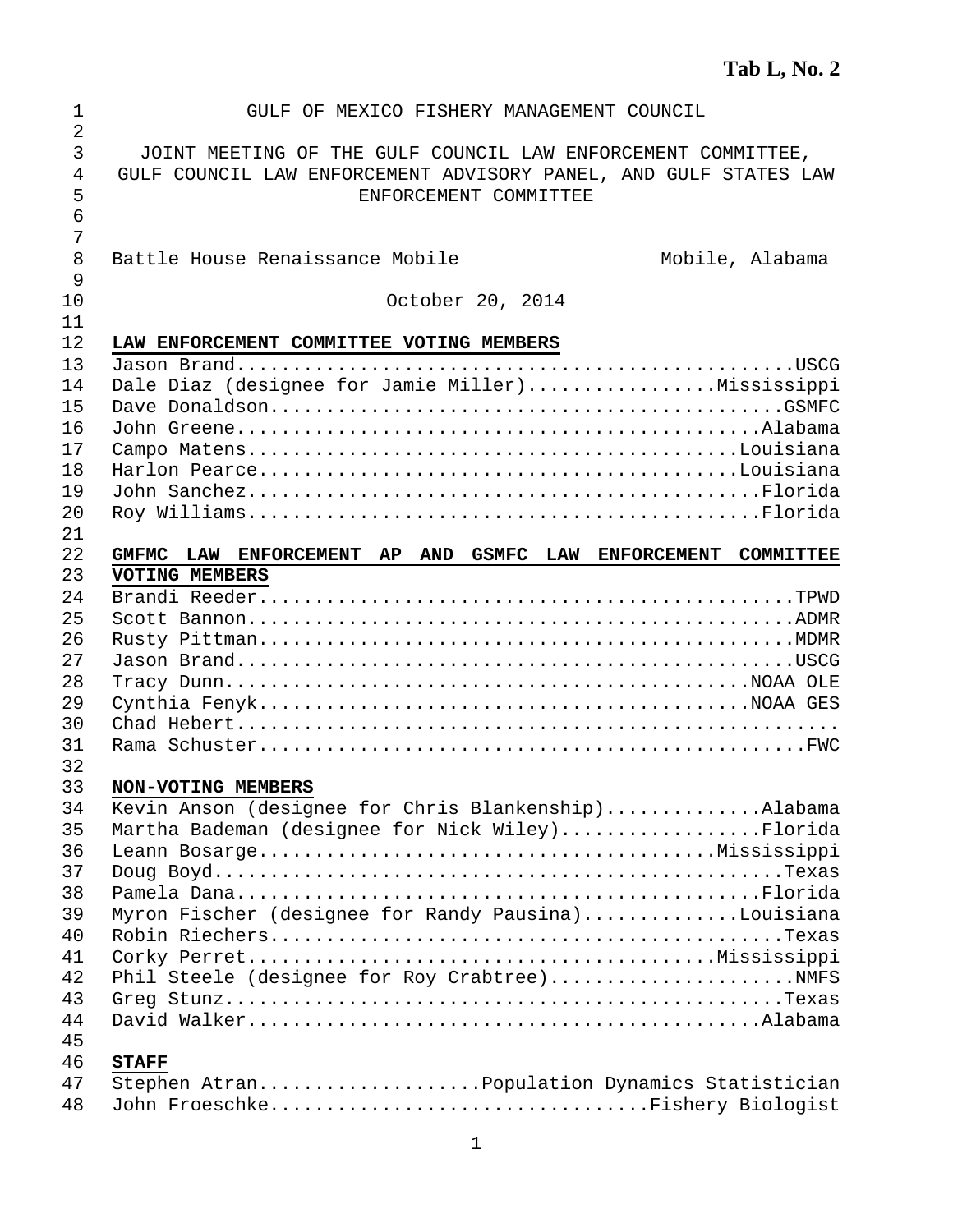| 1              | Doug GregoryExecutive Director                                   |
|----------------|------------------------------------------------------------------|
| 2              | Beth HagerFinancial Assistant/IT Coordinator                     |
| 3              | Mara LevyNOAA General Counsel                                    |
| 4              | Charlene PoncePublic Information Officer                         |
| 5              | Ryan RindoneFishery Biologist/SEDAR Liaison                      |
| 6              | Charlotte SchiaffoResearch & Human Resource Librarian            |
| 7              | Carrie SimmonsDeputy Executive Director                          |
| 8              |                                                                  |
| $\overline{9}$ | OTHER PARTICIPANTS                                               |
| 10             |                                                                  |
| 11             |                                                                  |
| 12             |                                                                  |
| 13             |                                                                  |
| 14             |                                                                  |
| 15             | Michael DrexlerOcean Conservancy                                 |
| 16             |                                                                  |
| 17             |                                                                  |
| 18             |                                                                  |
| 19             | Margaret HendersonGulf Seafood Institute                         |
| 20             |                                                                  |
| 21             |                                                                  |
| 22             |                                                                  |
| 23             |                                                                  |
| 24             |                                                                  |
| 25             | Laurie PicarielloAudubon Nature Institute                        |
| 26             |                                                                  |
| 27             |                                                                  |
| 28             |                                                                  |
| 29             |                                                                  |
| 30             |                                                                  |
| 31             |                                                                  |
| 32             | The Joint Gulf Council Law Enforcement Committee, Gulf Council   |
| 33             | Law Enforcement Advisory Panel, and Gulf States Law Enforcement  |
| 34             | Committee convened at the Battle House Renaissance Mobile,       |
| 35             | Mobile, Alabama, Monday morning, October 20, 2014, and was       |
| 36             | called to order at 8:30 a.m. by Chairman Jason Brand.            |
| 37             |                                                                  |
| 38             | ADOPTION OF AGENDA                                               |
| 39             | ACTION GUIDE AND NEXT STEPS                                      |
| 40             |                                                                  |
| 41             | <b>CHAIRMAN JASON BRAND:</b> Good morning. This is Lieutenant    |
| 42             | Commander Jason Brand and I'm going to be acting Chair, since we |
| 43             | have a vacancy in the Chair for the Gulf Council for the Law     |
| 44             | Enforcement Committee.                                           |
| 45             |                                                                  |
| 46             | Today, we're also going to have a joint meeting with the Gulf of |
| 47             | Mexico Fishery Management Council Law Enforcement AP and the     |
| 48             | Gulf States Enforcement Committee. First, we are going to take   |
|                |                                                                  |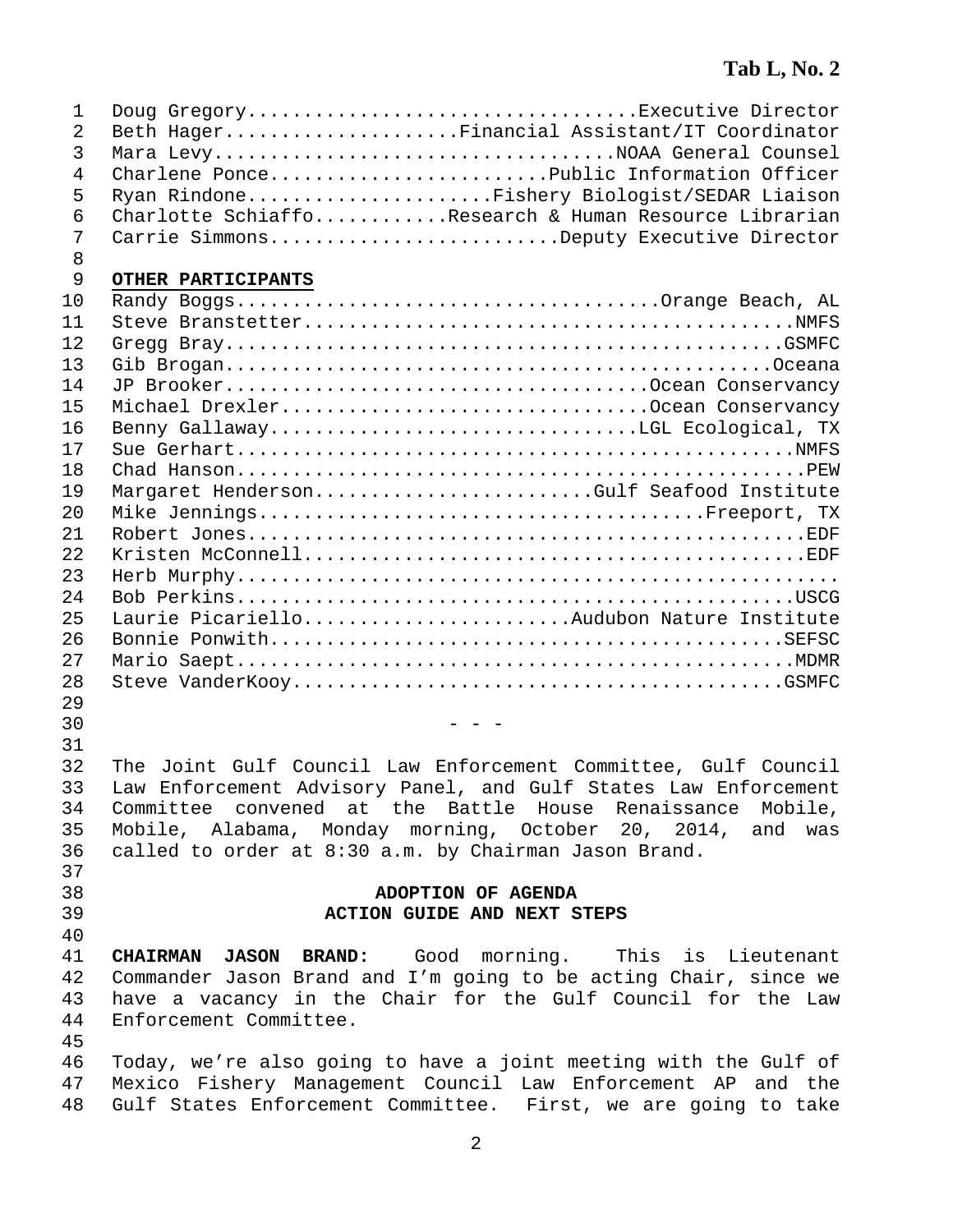```
3 
 1 a roll here and we have Mr. Donaldson, Johnny, Mr. Matens, Mr. 
 2 Diaz, Mr. Pearce, John Sanchez, and Mr. Williams. Everyone is 
 3 present from our joint AP and committee except for Nick Chavez. 
 4 We are going to get started with if I could have a motion to 
 5 adopt the agenda. 
 6 
 7 MR. HARLON PEARCE: So moved. 
 8 
 9 MR. ROY WILLIAMS: Second. 
10 
11 CHAIRMAN BRAND: The agenda is adopted. Next, we're going to 
12 talk about the Action Guide and Next Steps, Tab H, Number 2. 
13 
14 MR. STEVEN ATRAN: For those of you who are on the AP or the 
15 Gulf States Commission Committee, this is something we do for 
16 our committee meetings. We just put together an action guide 
17 that lists the items that are on the agenda and just a very 
18 brief description of what we're planning to cover and what we're 
19 expecting the committee to do as a whole. 
20 
21 I am not going to go through it item-by-item, but as we get to 
22 an agenda item and you're not sure what we're trying to do, you 
23 might want to refer to the action guide to get a little bit of 
24 guidance as to where we're going. 
25 
26 ELECTION OF GMFMC LAW ENFORCEMENT AP CHAIR AND VICE CHAIR 
27 
28 CHAIRMAN BRAND: Thanks, Mr. Atran. Those can be found in the 
29 back. They have printed copies in the back. Next, we're going 
30 to move to Agenda Item Number III and we're going to elect the 
31 Gulf Fishery Management Council Law Enforcement AP Chair and 
32 Vice Chair and so if I could have any nominations. We are going 
33 to start with the Chair and if I have any nominations for Chair 
34 for this committee. 
35 
36 MR. SCOTT BANNON: I nominate Rama Schuster. 
37 
38 CHAIRMAN BRAND: We have a nomination for Rama for the Chair. 
39 Any other nominations? We will move to elect via acclamation 
40 for Rama as Chair. 
41 
42 MS. BRANDI REEDER: I make a motion to adopt Rama. 
43 
44 CHAIRMAN BRAND: Any second? Rusty. Rama is the new Chair for 
45 the committee. Next, any nominations for the Vice Chair? We 
46 can have the same person fill Chair and Vice Chair if we don't 
47 have any nominations, unless someone would like to make one. 
48
```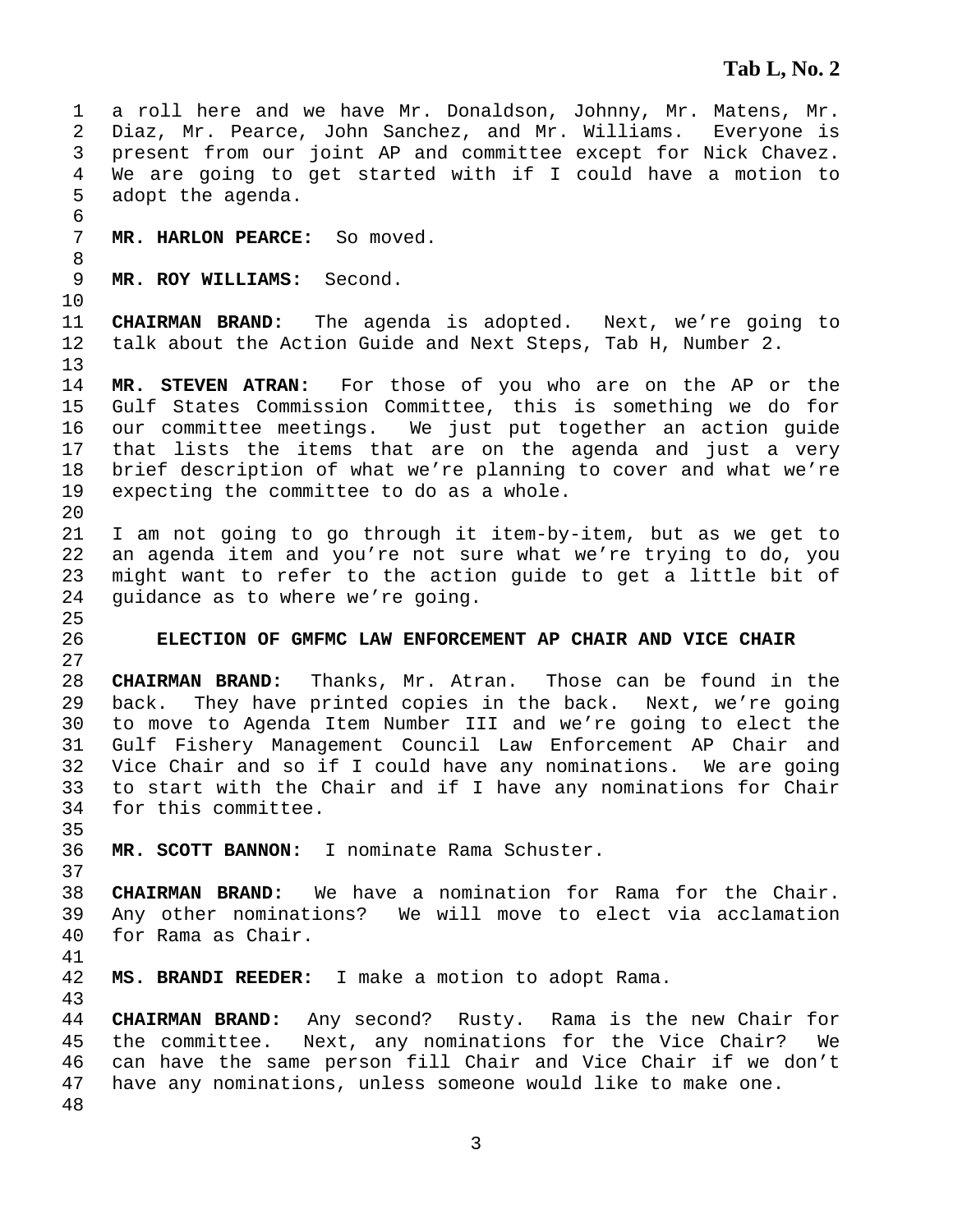**MR. BANNON:** Can you repeat that about the Vice Chair position, 2 please? **CHAIRMAN BRAND:** We're just looking for nominations for a Vice 5 Chair. It can be Rama as well or it could be anybody that you 6 would like to nominate, but it's preferred to have someone else, 7 so we have someone if he's absent. **MR. BANNON:** I would like to nominate Brandi Reeder. **CHAIRMAN BRAND:** We have a nomination for Brandi as Vice Chair 12 and do we have any other nominations? I would like to ask for 13 someone to move to elect via acclamation for Brandi as Vice 14 Chair. **MR. BANNON:** I move we accept Brandi Reeder as Vice Chair. **CHAIRMAN BRAND:** Do we have a second? **MR. TRACY DUNN:** Second. **CHAIRMAN BRAND:** Tracy seconds. Now we will move to Item Number 23 IV, Election of the Gulf States Marine Fisheries Commission Law 24 Enforcement Committee Chair and Vice Chair. This would be the 25 States LE Committee and do we have a nomination for a Chair? **ELECTION OF GSMFC LAW ENFORCEMENT COMMITTEE CHAIR AND VICE CHAIR MR. BANNON:** I would like to nominate Chad Hebert from 30 Louisiana. **CHAIRMAN BRAND:** Nomination for Chad as the Chair. If someone 33 can move to elect via acclamation. **MS. REEDER:** I move to elect, Mr. Chair. **CHAIRMAN BRAND:** Okay. Any second? I will second it. Chad 38 Hebert. Can we get a motion for the Gulf States Law Enforcement 39 Committee Vice Chair? **MR. BANNON:** I would like to nominate Rusty Pittman from 42 Mississippi, please. **CHAIRMAN BRAND:** We have a nomination for Rusty. Any other 45 nominations? **MS. REEDER:** I make a motion to accept Rusty.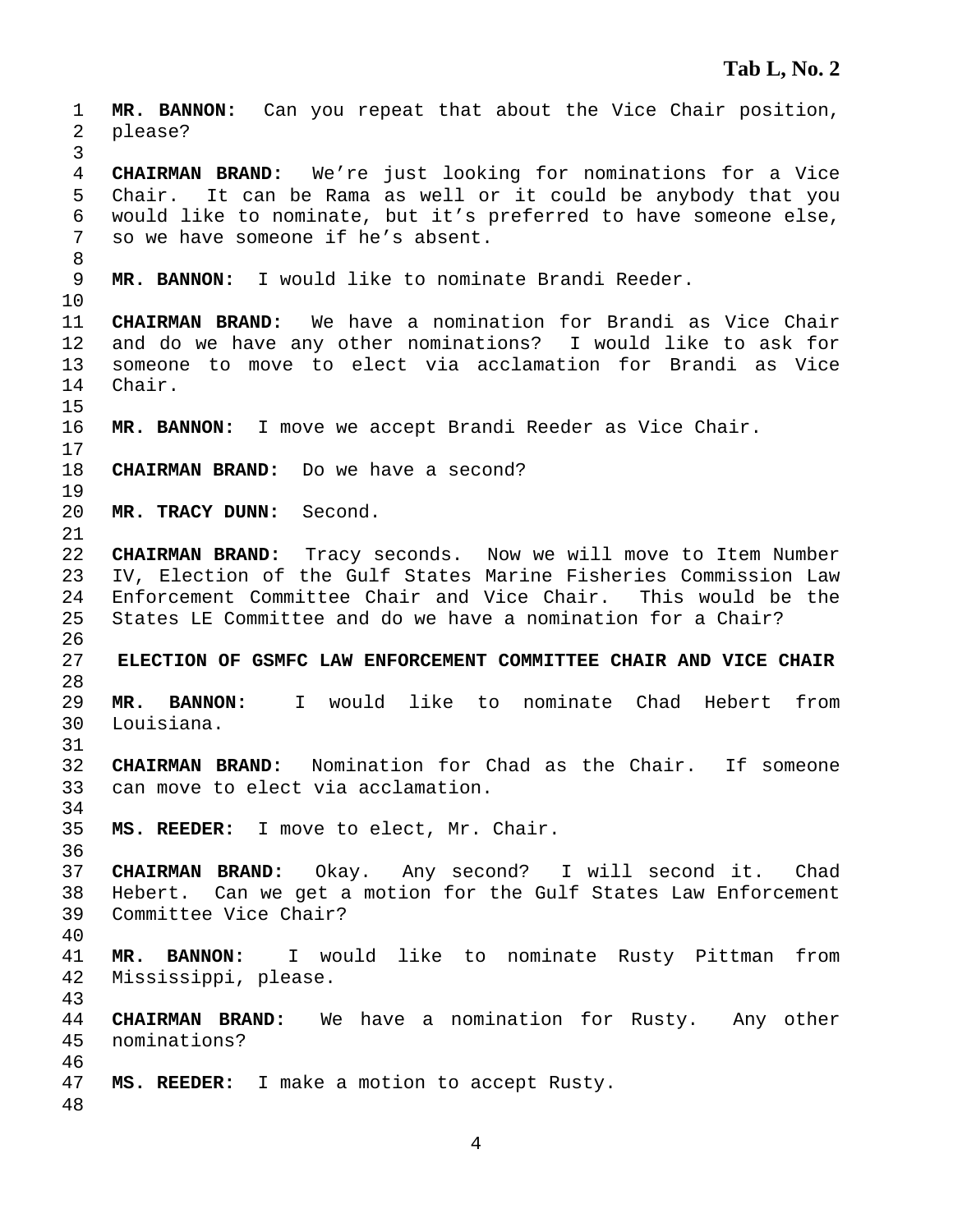1 **CHAIRMAN BRAND:** We have a motion to elect Rusty Pittman as Vice 2 Chair and can we get a second? 3 4 **MR. BANNON:** I second. 5 6 **CHAIRMAN BRAND:** Second by Scott Bannon. I believe that 7 finishes our elections and next I would like to -- We're going 8 to approve two previous minutes that haven't been approved 9 before. First, we will start off with the Approval of the 10 October 31, 2012 Law Enforcement Committee Minutes, if I can get 11 a motion to approve that. 12 13 **APPROVAL OF OCTOBER 31, 2012 LAW ENFORCEMENT COMMITTEE MINUTES**  14 15 **MS. REEDER:** I make a motion to approve. 16 17 **CHAIRMAN BRAND:** Second? 18 19 **MR. BANNON:** Second. 20 21 **MR. ATRAN:** Actually, I am looking at this and this actually is 22 not an LEC/LEAP minutes. This is the council level minutes and 23 so it should be council members who make a motion to accept and 24 approve that first section. 25 26 **CHAIRMAN BRAND:** Harlon makes a motion to accept the 2012 27 minutes and it's seconded by Mr. Williams. Now we will move on 28 to the Agenda Item Number VI, the Approval of the March 18, 2014 29 Joint LEC/LEAP Minutes. Can I get approval to accept those 30 minutes? 31 32 **APPROVAL OF MARCH 18, 2014 LEC/LEAP MINUTES**  33 34 **MS. REEDER:** Make a motion to approve. 35 36 **CHAIRMAN BRAND:** Brandi makes a motion to accept those minutes 37 and can I get a second? 38 39 **MR. RUSTY PITTMAN**: Second. 40 41 **CHAIRMAN BRAND:** Rusty seconds. If there is no objection, we 42 will complete that section of the agenda and move on. We are 43 going to start off with Item Number VII, Gulf Fishery Management 44 Council items. The first item for business is Usefulness of 45 Charter-For-Hire Decals. 46 47 **MR. DALE DIAZ:** Jason, can I back up for just a minute? I want 48 to apologize. You are doing an efficient job running the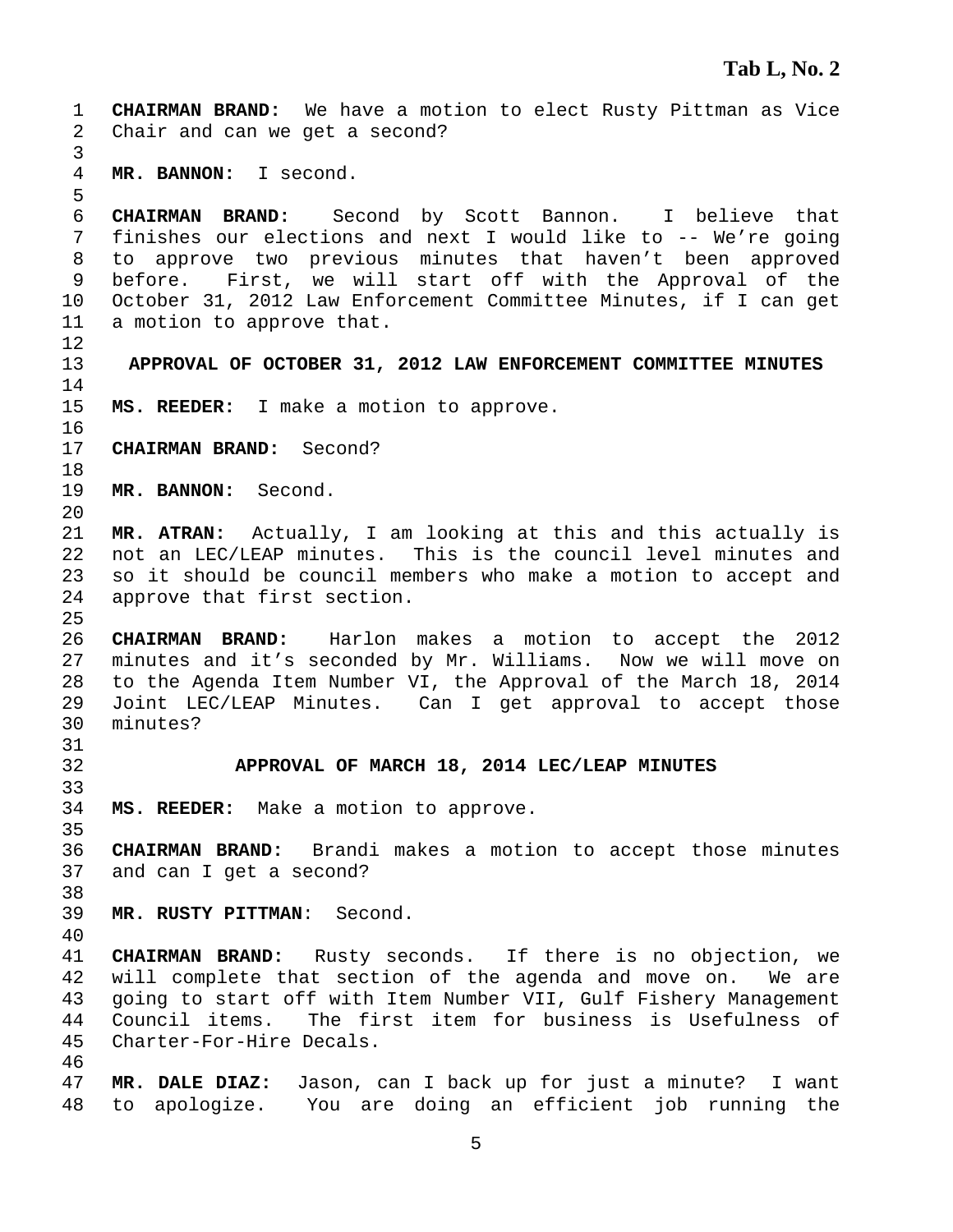1 meeting and for Adoption of the Agenda, I wanted to add 2 something to Other Business, but I was too late jumping in. Is 3 it all right if I add something for Other Business at this time? 4 5 **CHAIRMAN BRAND:** Yes, go ahead. 6 7 **MR. DIAZ:** During Other Business, I wanted to add a discussion 8 on setting up an officer of the year program during Other 9 Business. Thank you, Mr. Chair. 10 11 **CHAIRMAN BRAND:** If there is no objection, we'll add that to 12 Other Business and proceed with the already motion for approving 13 the agenda. Do we need to approve the agenda again? With no 14 objections, we will maintain the agenda approved and move on to 15 Item Number VII and we'll add the officer of the year program to 16 Other Business at the end. 17 18 **USEFULNESS OF CHARTER-FOR-HIRE DECALS**  19 20 **MR. ATRAN:** This is Tab H, Number 5 and this has to deal with 21 the requirement for decals on permitted vessels. By the way, 22 just to let you know, the way we decided we're going to operate 23 on any motions during this discussion is that the group as a 24 whole will discuss the issues, but if any motions are made, the 25 Law Enforcement AP should make a motion and then decide if they 26 want to pass it and then the council members can make their own 27 motion and pass it, rather than do the votes as a whole. 28 29 This first item, as I said, deals with the requirement that 30 there be a decal in place on charter vessels. During the last 31 council meeting, a question was brought up of whether or not 32 these decals are still performing any useful function. 33 34 Apparently they are difficult to read from a distance and they 35 tend to peel off and permits are transferrable and so if they 36 are transferred, then that decal has to be peeled off and a 37 decal placed on the new vessel. 38 39 As I said, there was questions of whether or not it was still 40 worthwhile to require these decals. This was brought up by Roy 41 Crabtree from NMFS and, Mara, you had a couple of other things 42 that you had brought up, if you could explain what we were 43 talking about earlier. 44 45 **MS. MARA LEVY:** I think you accurately captured it. I just 46 think that it's become an issue for the administration of the 47 Permits Office. When folks want to transfer their charter 48 headboat permits, especially if they have both and they want to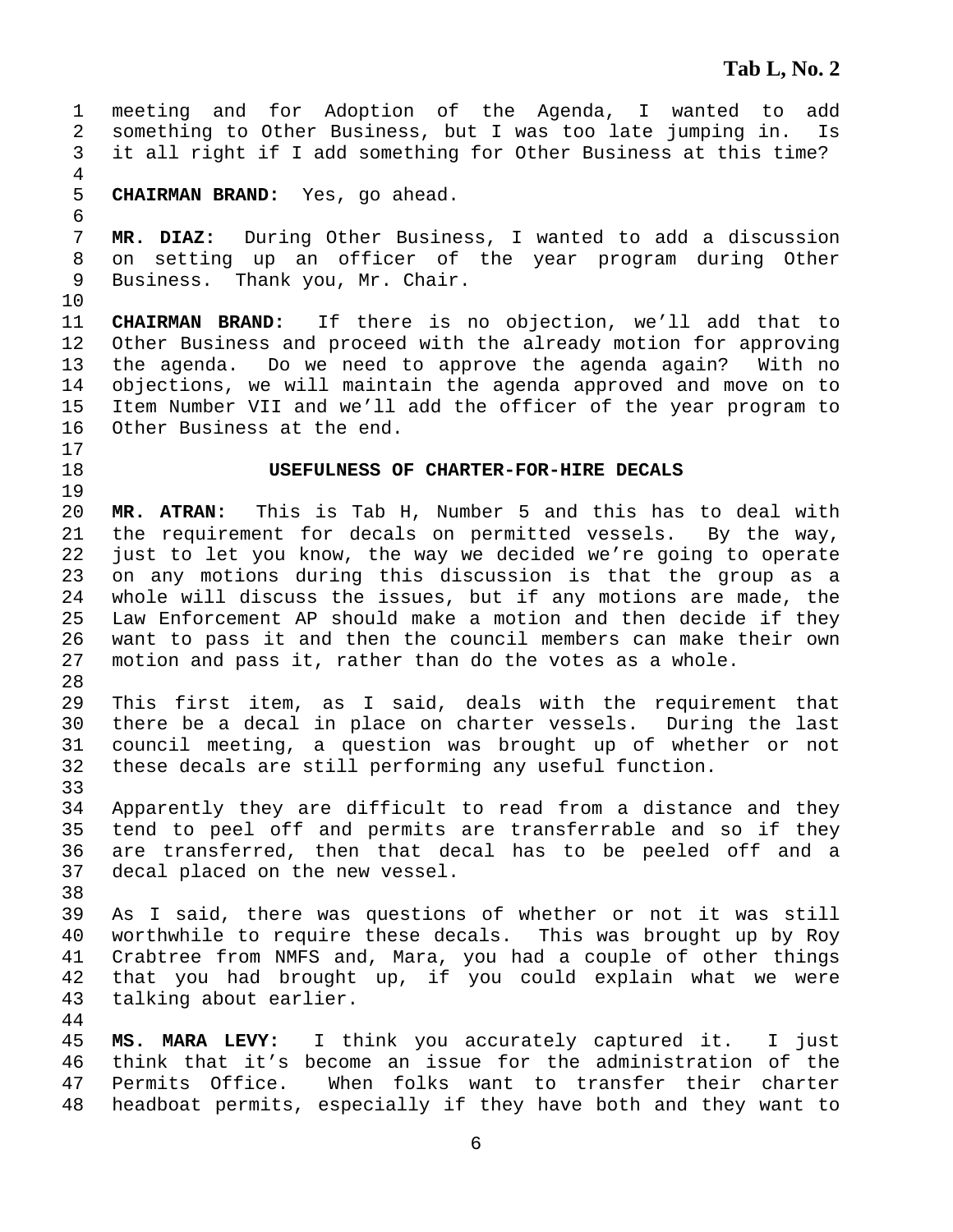1 transfer one these come as one sticker and so there's no 2 mechanism, at least right now, to give someone like just a CMP 3 charter headboat decal. They would have both and so they would 4 have to remove them both and the Permits Office would have to 5 send them another one with just that one permit on it. 6 7 It's just if it's not serving the purpose that it was intended 8 to from a law enforcement perspective, if it's not useful, if 9 there is no real reason to have them, then NMFS would prefer 10 just to not send them out. They cost money and time and so I 11 guess we wanted your feedback on whether the enforcement 12 community thought that there was any useful purpose to them. 13 14 **CHAIRMAN BRAND:** Any discussion? We can have discussion from 15 the Gulf of Mexico Fishery Management Council Committee or the 16 States Committee. We can both discuss and then if we want to 17 have separate motions or one motion on this, we can do that. 18 19 **MR. PEARCE:** I would like to hear some discussion from the law 20 enforcement in the room about whether they would like it or not 21 one more time and whoever wants to start, that would be great, 22 so we understand your problems or no problems with it. 23 24 **MR. BANNON:** From my perspective, I don't think the decals are 25 going to make a difference about how we approach vessels and how 26 we board vessels. I mean if somebody were to have one, you may 27 understand who they are, but we're still going to check permits 28 and we're still going to check management requirements and all 29 those other things and so it doesn't make a difference in 30 Alabama on how we're going to act on the enforcement side if 31 they have them or they do not have them. 32 33 **CHAIRMAN BRAND:** Anybody else? Louisiana or Florida, do you 34 guys have anything to add to that or Mississippi? 35 36 **MR. CHAD HEBERT:** I agree with Scott. We're still going to 37 handle it the same way we always do, with or without the 38 sticker. 39 40 **MR. RAMA SCHUSTER:** We also agree and the same thing applies in 41 Florida. 42 43 **MR. PITTMAN:** The same. We agree with Scott. 44 45 **CHAIRMAN BRAND:** So it sounds like we're all in concurrence and 46 if anybody would like to make a motion to stop the requirement 47 for carrying these decals on charter-for-hire, that would be 48 great.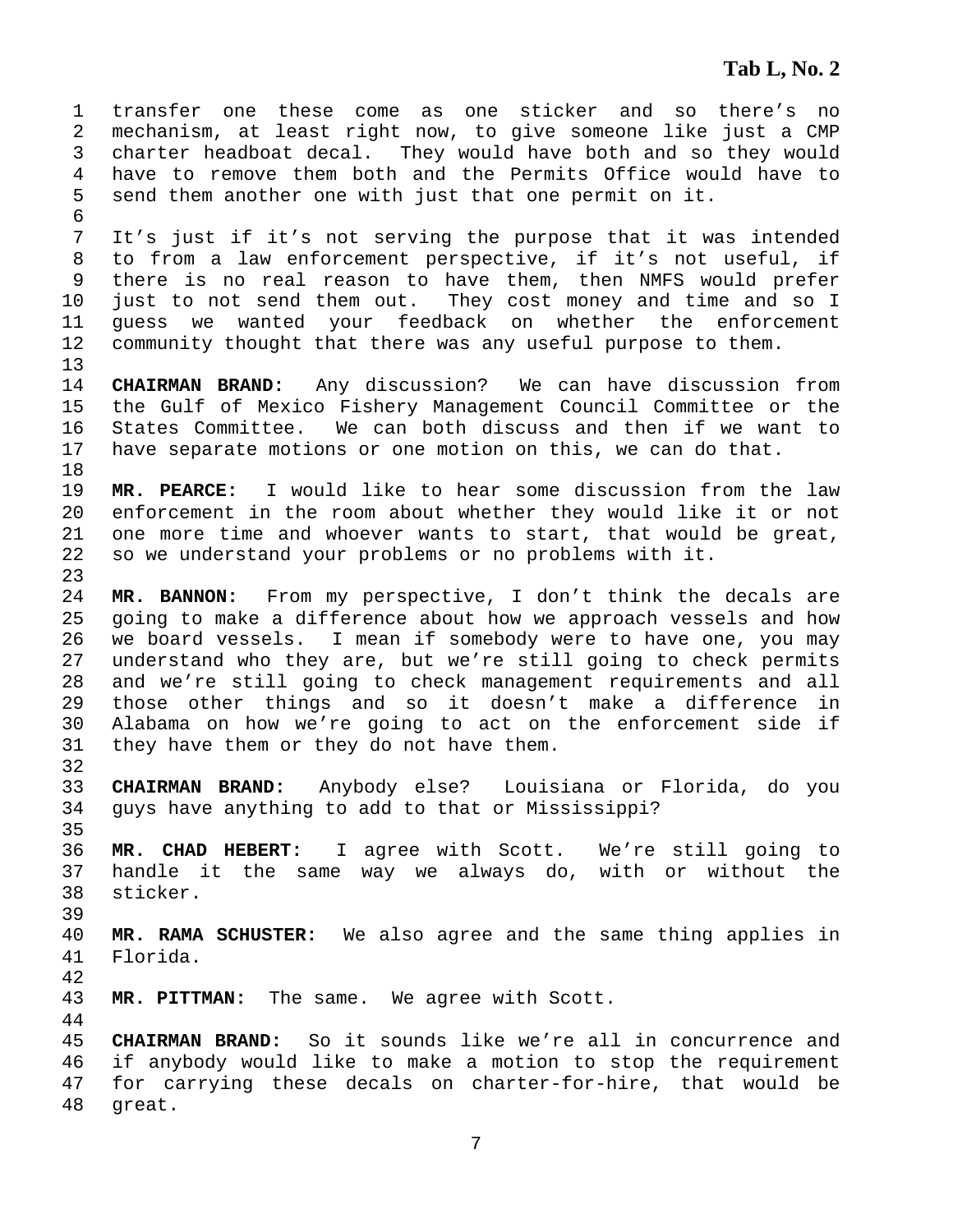2 **MR. WILLIAMS:** I would be prepared to make a motion. **I would**  3 **move then that we eliminate the requirement for a charter**  4 **headboat decal requirement.**  5 6 **CHAIRMAN BRAND:** Can we get a second from the Gulf Council? We 7 have a second. I think we need another motion from the state 8 folks. 9 10 **MR. ATRAN:** First of all, see if there's any objection to this. 11 12 **CHAIRMAN BRAND:** Any objections to this motion? **No objections.**  13 Do the states want to make a similar motion? 14 15 **MS. REEDER: I will make a motion to eliminate the requirement**  16 **for decals for the charter-for-hire vessels.**  17 18 **CHAIRMAN BRAND:** We have the same motion from the State Law 19 Enforcement Committee and can we get a second? 20 21 **MR. PITTMAN:** I will second. 22 23 **CHAIRMAN BRAND:** Second by Mr. Pittman. **Any objections? No**  24 **objections.** We are going to move to Item VIII, Review of Draft 25 Definition of Charter Fishing. I think Dr. Simmons is going to 26 speak to that. 27 28 **DR. CARRIE SIMMONS:** Thank you, Mr. Chairman. If you could just 29 slow down a little bit. We're trying to get some of the motions 30 up and checked to make sure that the motions are accurate before 31 we vote on them. We're struggling hearing a little bit in here 32 and I think it's the echo and so just give us a moment to make 33 sure the motions are up correctly and maybe give everybody a 34 chance to look at it and read it again and then take your vote, 35 because I am not sure -- We were struggling to get some of those 36 last motions down and just take a look at it and make sure 37 that's correct. 38 39 **MR. ATRAN:** Carrie or whoever is doing the motion, you might 40 want to note that first motion was a council committee motion 41 and the second one was an LEAP motion. 42 43 **DR. SIMMONS:** So I guess are we covered without putting 44 headboats in there, because I think the original motion included 45 headboats. The charter-for-hire vessels were covered there? 46 47 **MR. ATRAN:** It says charter-for-hire and so I would imagine that 48 would cover both headboats and charter boats.

1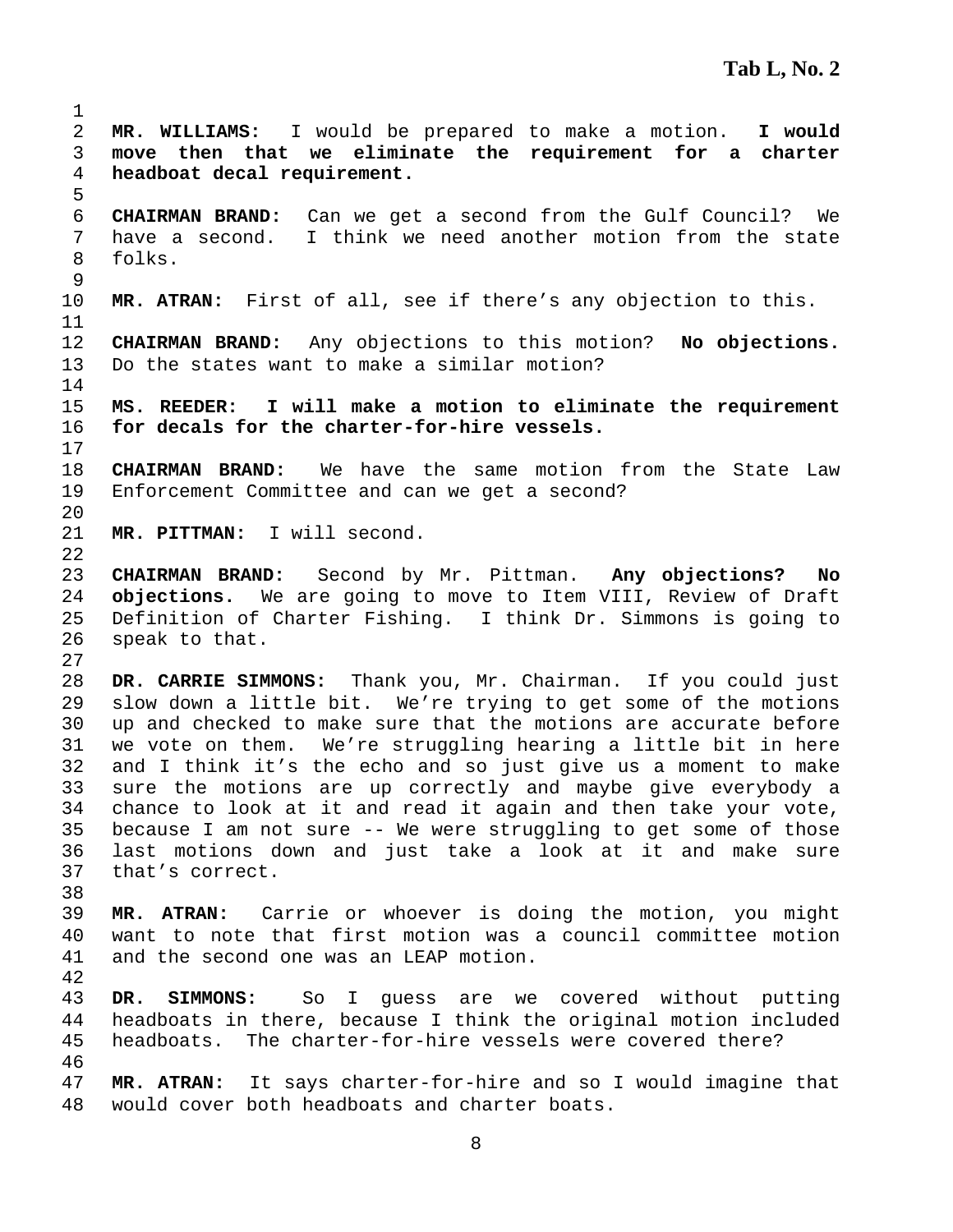**MR. JOHNNY GREENE:** In the regulations, the definition between a 3 charter boat and a headboat are different, carrying six 4 passengers or less or seven or more. It is different in the 5 regulations. **MS. LEVY:** You might want to use the language in the regulations 8 and so charter vessels -- To eliminate the requirement to carry 9 decals for vessels with charter/headboat permits or something, 10 so that you're indicating that it's related to the permit and 11 not the type of vessel. **CHAIRMAN BRAND:** Do we need to make a substitute motion? **MR. ATRAN:** Technically, you need to reconsider the motion, but 16 I think somebody could -- **MR. PEARCE:** I will make that motion, that we move to 19 reconsider. **CHAIRMAN BRAND:** From the council committee, we have a move to 22 reconsider and can I get a second? **MR. GREENE:** Second. **CHAIRMAN BRAND:** Can we get a similar motion to reconsider the 27 LEAP motion? **MS. REEDER:** I make a motion to reconsider. **CHAIRMAN BRAND:** Can we get a second? **MR. BANNON:** I will second. **CHAIRMAN BRAND:** Any objections to the motions to reconsider? **MR. WILLIAMS:** Mara, does this -- We should have the word 38 "permit" on that first motion behind -- I guess for both of 39 them, but "permit" just before the period at the end of the 40 sentence. **To eliminate the requirement to carry decals for vessels with charter-for-hire/headboat permits.** Does that meet 42 it, Mara? Does that sound okay to you? Okay. **I will move this then, what you see before you. MR. ATRAN:** Actually, it says "charter-for-hire/headboats" and I 46 think that should be "charter vessels/headboats". **MR. WILLIAMS: For the record, that will be my motion then, what**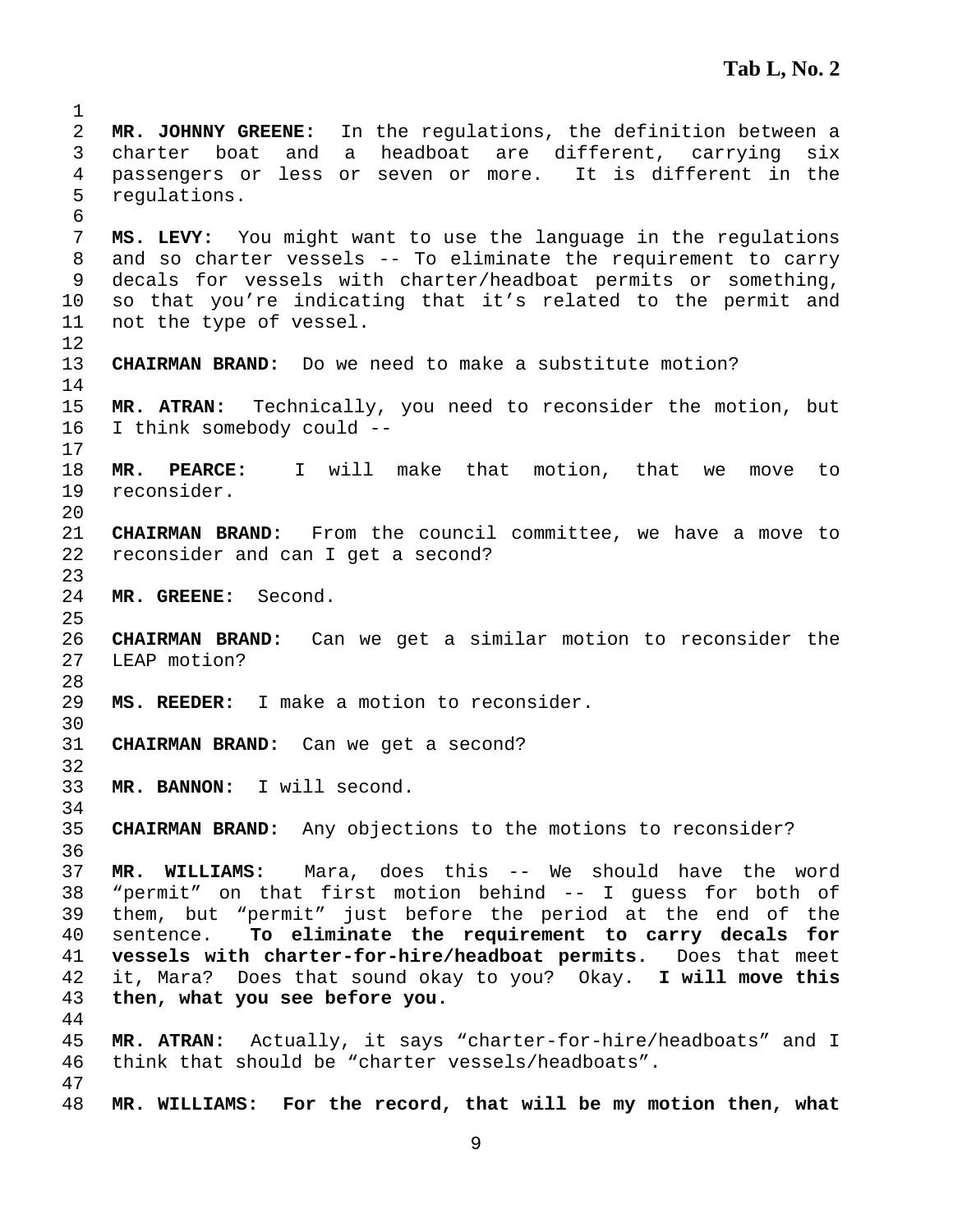1 **you see before you, to eliminate the requirement to carry decals**  2 **for vessels with charter vessel/headboat permits.**  3 4 **MR. PEARCE:** I will still second it. 5 6 **CHAIRMAN BRAND:** We have a second by Harlon to accept the change 7 by the council and can we get another motion to reconsider from 8 the LEAP? 9 10 **MR. WILLIAMS:** They already did it. 11 12 **CHAIRMAN BRAND: Any objections to the new language in the**  13 **motion? No objections.** I think we're caught up now and so 14 we'll move to Agenda Number VIII, Review of Draft Definition of 15 Charter Fishing. 16 17 **REVIEW OF DRAFT DEFINITION OF CHARTER FISHING**  18 19 **MR. ATRAN:** I am going to turn this over to Carrie in just a 20 second, since she's the lead staff working on this item, but 21 just a little background and the reason why this is coming back, 22 I believe for the third time now, to the Law Enforcement AP. 23 24 The last time the Law Enforcement AP reviewed this framework 25 action, they felt that it wasn't necessary. However, a couple 26 of years ago, it was the Law Enforcement AP itself that 27 requested this action and so we believe what happened was over 28 the last few years that all of the federal people who were on 29 the Law Enforcement AP have been replaced and so there seems to 30 have been some change in attitudes or perhaps an understanding 31 of what the issue is and so we wanted to bring this back and get 32 some clarification from the Law Enforcement AP as to exactly 33 what your position is and whether or not you feel we need to 34 proceed with this. With that, I will let Carrie take over or I 35 guess she turned it over to John Froeschke. 36 37 **DR. JOHN FROESCHKE:** Good morning. Just a refresher on this. 38 We've been working on this document off and on for almost three 39 years, I think, and the genesis of this, in my understanding, 40 came from vessels that were taking passengers out on a for-hire 41 trip based on the premise that they were providing -- The 42 customers were paying for real estate advice and then, as a 43 consequence of that, they got a free trip to go for-hire 44 fishing. 45 46 This would be called quid pro quo and so the question is, one, 47 is this is a problem relative to other things that needs to be 48 addressed and so the guidance that we got at that time was that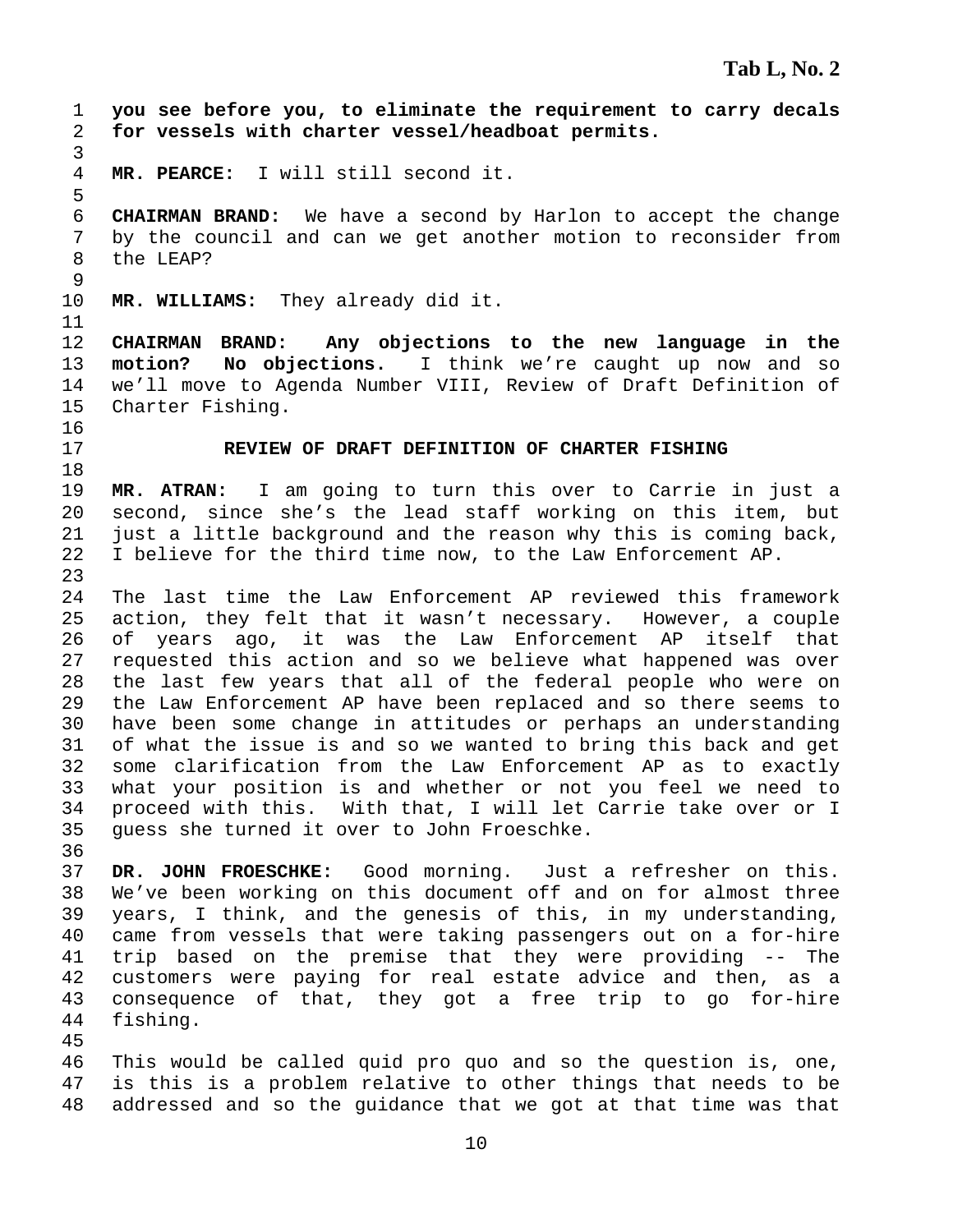1 it was and so we've been working on a definition that's provided 2 in this document. 3 4 Once we had done this, there were some personnel changes and 5 things and the impetus for this wasn't as clear anymore and the 6 questions before us today are is this a problem, relative to 7 other things in law enforcement? If it a problem, is the 8 proposed definition in here adequate to address the problem? If 9 it isn't, what could we do to change this, if the council wants 10 us to move forward? I am hoping that Tracy Dunn can provide 11 some background and his thoughts on this. 12 13 **MR. DUNN:** I just felt those bus wheels go over the top of me. 14 So much has happened since then that it's hard to kind of get 15 back to the root of it. I do recall the situation and I think 16 it was that enforcement was asked what they could do to address 17 that and it was going to take a lot of effort to determine if a 18 violation really occurred. 19 20 I think the proposal was let's change the definition and make 21 that a little bit clearer so it wouldn't require so much on the 22 part of enforcement to try to enforce any permit issues. 23 24 As always, we advise the council and so if the council feels 25 that this is a minor issue relative to the big picture and 26 everything like that, then enforcement will address it as it 27 needs to, based on the regulations given us. 28 29 If you are asking do I feel it's a necessity, having a little 30 bit of time to see how that developed -- I think our concern at 31 the time was that, as with all different new approaches to 32 things, that that will catch some ground and we'll see more and 33 more of it and I don't think that panned out this last time. 34 35 They have a new way of addressing those issues and so the 36 question is, is it a necessity to go through all the rigmarole 37 to make that sort of change to help enforcement enforce the 38 regulations passed by the council and I phrased it that way on 39 purpose, because I don't want this to be an enforcement 40 initiative. 41 42 We are just trying to better enforce those regulations that are 43 passed by the council body and so if the council body feels that 44 this is just a lot of effort for very little return, then 45 enforcement will do what we can with what we're given. 46 47 **DR. FROESCHKE:** Tracy, do you have any information if this is an 48 ongoing problem or at least a recurring activity?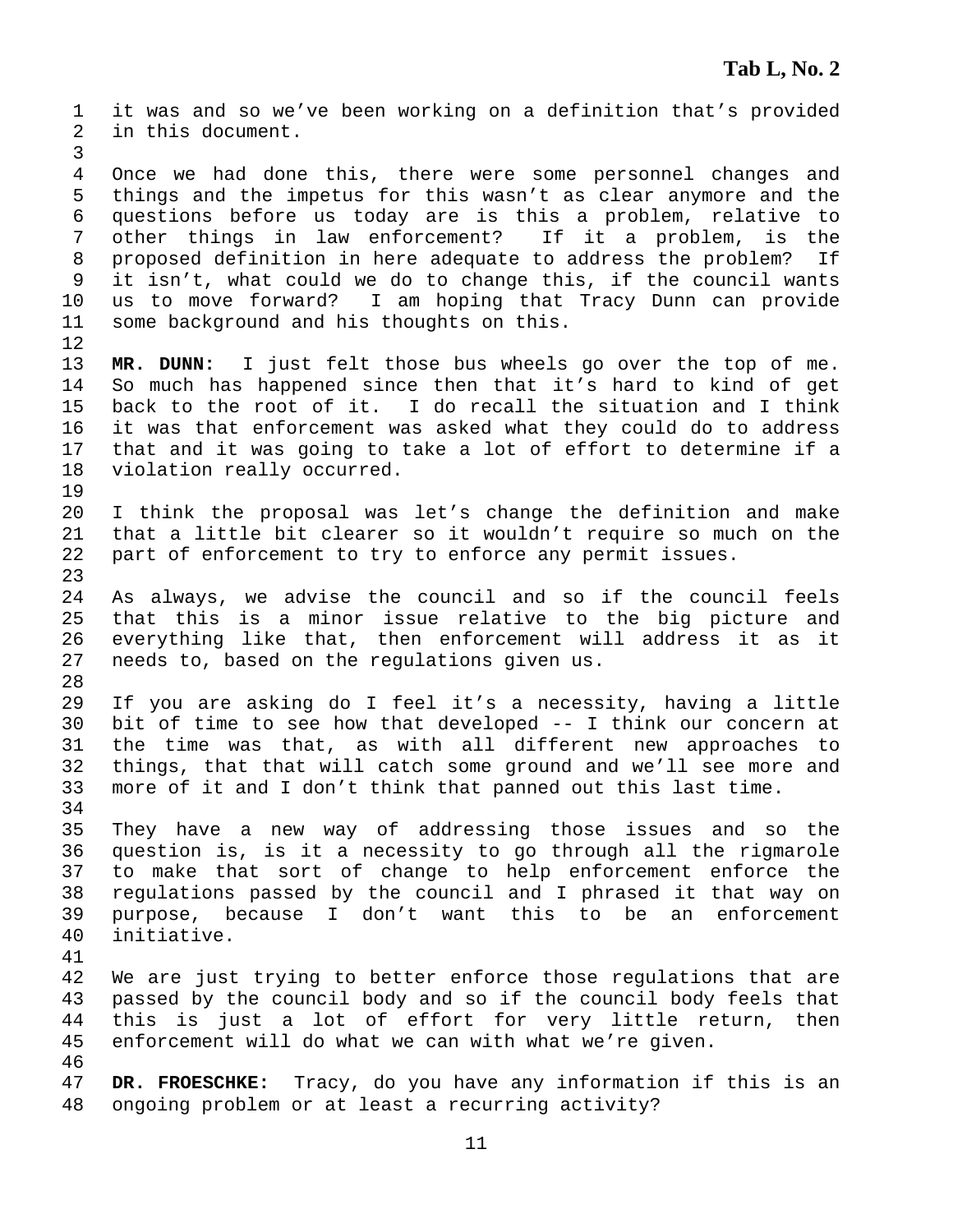2 **MR. DUNN:** No, none. I think at the time we thought we would 3 see a little bit more of that and as far as I can tell, we 4 haven't seen anybody try to duplicate that particular scenario.

6 **MS. REEDER:** I know in state waters in Texas, we have had an 7 issue to where corporations will charter a vessel on behalf of 8 their clients. Their clients are not actually paying a fee and 9 so that does actually occur and I don't know how many of them 10 are doing it and going out in federal waters, but it has been a 11 problem and so our definition includes for pay, barter, or 12 exchange. That way, it encapsulates and allows us to pursue 13 that license on anybody, including somebody that has been paid 14 by a third party to take folks out.

16 **MR. WILLIAMS:** Couldn't we just change the federal regulations 17 to do that same thing? Mara, could we do that or Tracy? I mean 18 is it as simply as that? I mean they're clearly trying to 19 charter a vessel and now whether the people that are actually on 20 it actually pay the fee -- Somebody chartered that vessel and it 21 seems to me that just in the definition somewhere that we ought 22 to be able to fix that.

24 **MS. LEVY:** I think that's what this document is attempting to 25 do. I think that one of the issues that's been raised is if you 26 add something like this, like what the Coast Guard definition 27 has for consideration, which is much broader than just a fee and 28 it's a quid-pro-quo type of exchange, that you are potentially 29 capturing a whole host of activities that you don't capture now 30 and does the council want to capture every single type of thing 31 that could be considered a quid-pro-quo exchange or do you want 32 to have it more limited?

34 One of the exceptions in the Coast Guard regulations, and that's 35 proposed in this document, is it wouldn't include the sharing of 36 actual expenses of the voyage and so that wouldn't capture like 37 friends giving gas money and things like that, but it could 38 potentially capture some type of business perk that someone 39 gets.

40

33

1

5

15

23

41 They're working for a business and one of their perks is to get 42 a fishing trip and so that might be captured if you're going to 43 have a broader definition and is that what you want to do? If 44 you do, that's fine, but just know that when you expand the 45 definition that you're opening up the definition much broader 46 and will capture a lot more activities.

47

48 **MR. WILLIAMS:** Are there cases -- I mean it seems to me this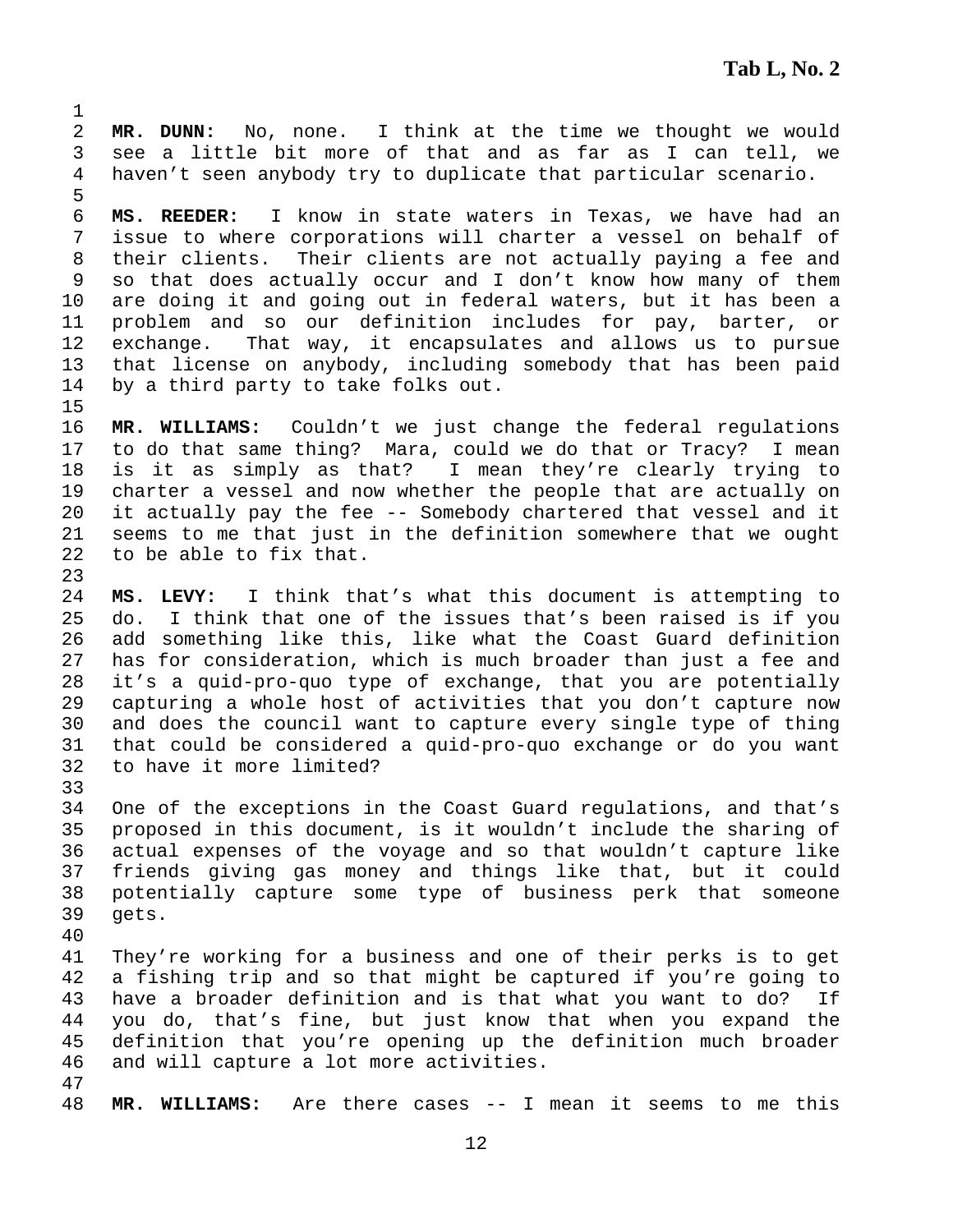1 applies to charter boats, in the case of where you're talking 2 about sharing the cost of fuel. Those aren't for-hire vessels 3 and those are just friends, right? I mean is there ever a case 4 where a charter boat takes you out and shares the cost of fuel? 5 That just doesn't seem likely to me.

6

24

32

44

7 **MS. LEVY:** What I'm saying is that a charter trip is whatever 8 you define it to be and so you can have a definition, for 9 example, that says that it means sort of all economic benefit or 10 inducement or quid-pro-quo exchanges, but does not include 11 voluntary sharing of expenses. By defining it like that, you 12 are excluding that type of activity, because you probably really 13 want to capture that, but you're not excluding everything. 14

15 All I'm saying is you have to sort of think about how wide a net 16 you want to throw and I don't know that there is any mechanism 17 to more narrowly define it to not include things like business 18 perks and things like that. If you want to include that, that's 19 fine and we can very easily exclude things like sharing of 20 expenses. That's easy to do, but once you start saying we want 21 to include A, B, and C, but we don't want to include D, E, and 22 F, then you get into trouble, because you have to craft a 23 definition that does all of that.

25 **MR. WILLIAMS:** It seems to me that if the vessel is a permitted 26 charter vessel, either under state law or federal law, that we 27 do want to capture those kinds of exchanges, but if it's not a 28 permitted vessel and it's just some guys going out for the 29 weekend fishing, then I don't think we do. I would say we apply 30 it to somebody that has the federal for-hire permit and it would 31 apply.

33 **MS. LEVY:** The whole purpose of this is to capture people that 34 don't have the permit. So you don't have a permit, but you are 35 going on a trip because you sold \$10,000 worth of real estate 36 and your boss is giving you a fishing trip. Is that something 37 that you want to say people need to go on a licensed, permitted 38 charter vessel for? 39

40 **MR. WILLIAMS:** I am sorry, but I'm confused. This corporation 41 is hiring a private boat and paying them a fee to take them out 42 to catch red snapper or grouper or king mackerel or something, 43 right? Is that what we're saying?

45 **MS. LEVY:** Maybe the corporation owns the boat, but they're 46 giving it a perk to send someone out on a fishing trip. Does 47 that mean that we want them to have a federal charter for-hire 48 charter vessel headboat permit, I guess? I will let other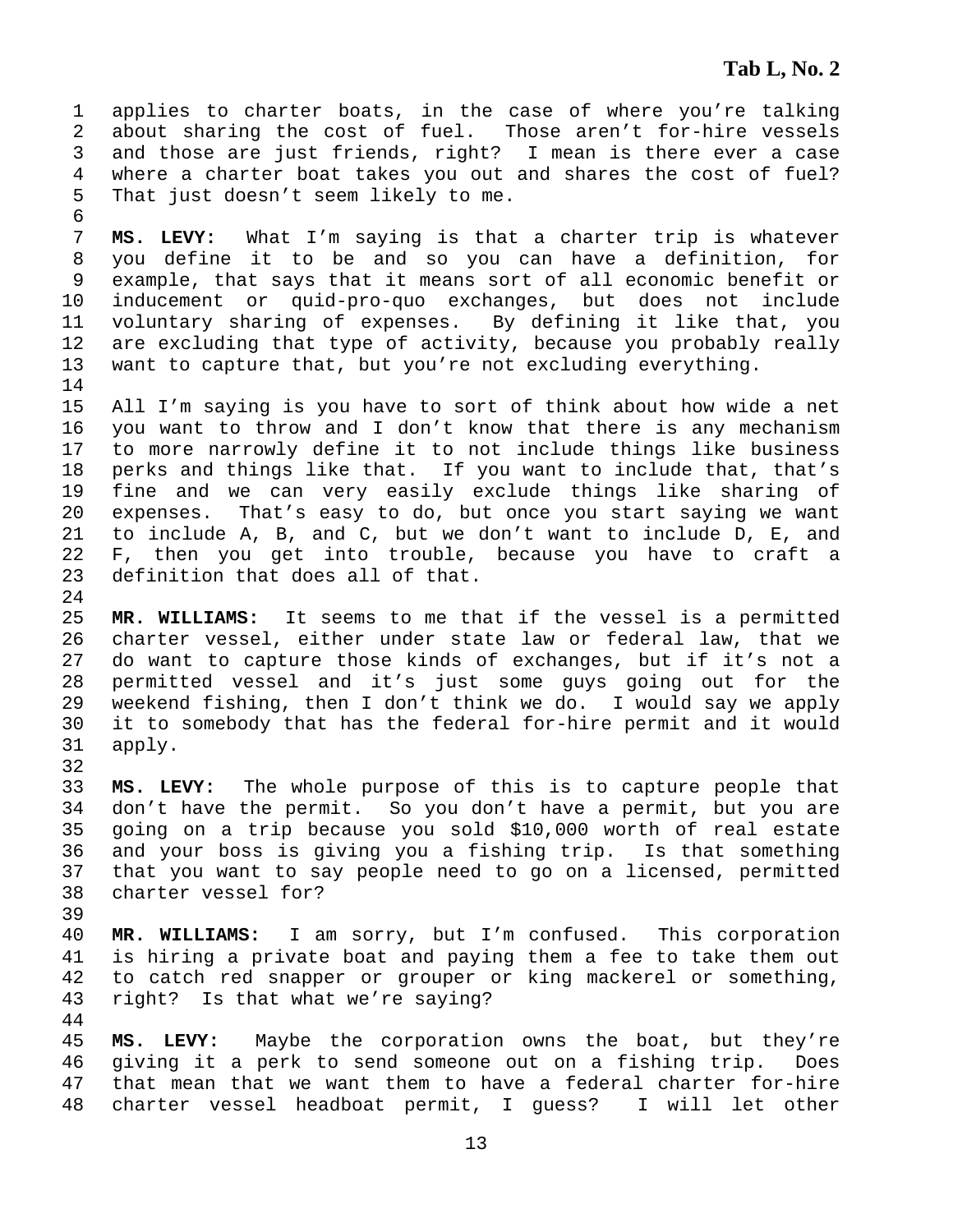1 people speak. 2 3 **MR. ATRAN:** I think, just to be clear, the particular issue that 4 first spawned this proposal was a vessel that was not a 5 permitted charter vessel, but the operator was taking people out 6 and they were paying to come out and get a seminar or advice on 7 real estate transactions and while they were out there, they 8 were also provided with equipment to be able to go fishing and 9 that, as it's currently set up, covered under the current 10 regulations. 11 12 Technically, they were not paying to go fishing and they were 13 paying for real estate advice, but, in actuality, it was a 14 fishing trip. We are trying to close what appears to be a 15 loophole there for that sort of a situation. 16 17 The situation you're talking about, I don't know. If somebody 18 just wants to award their employee with a fishing trip, they 19 could go down to the marina and buy a spot on a local charter 20 boat or headboat. I know in Florida, and Florida folks might be 21 able to explain a little bit better, but I believe there is a 22 state license where a private vessel, or a vessel that belongs 23 to a corporation, can get a special permit, and it costs around 24 \$3,000 a year, to be able to entertain people on that vessel, 25 but we don't have that in federal waters. 26 27 **DR. FROESCHKE:** My understanding of the original intent is we 28 were trying to capture and exclude the activity of something 29 like the real estate, while still allowing the second scenario, 30 where a corporation owned a vessel and they wanted to be able to 31 take out people. 32 33 The problem that we were having is it was difficult to craft a 34 definition such that it excluded the first activity and allowed 35 the second. 36 37 **MR. BANNON:** I guess my concern is we're getting so far off in 38 the weeds, but if a person pays whatever for a webinar to take a 39 trip on a vessel, if they are -- I think there is a licensing 40 issue there and not so much a charter issue, because if they're 41 out there fishing and they are coming back into one of the 42 state's waters, they are going to have to possess some state's 43 fishing license, because all the Gulf states require a fishing 44 license to possess fish and so when they come back, they either 45 -- They are either recreational fishing or they were on an 46 illegal charter, because they do not have a fishing license. 47 48 If they're paying to take a boat trip, that's a licensing thing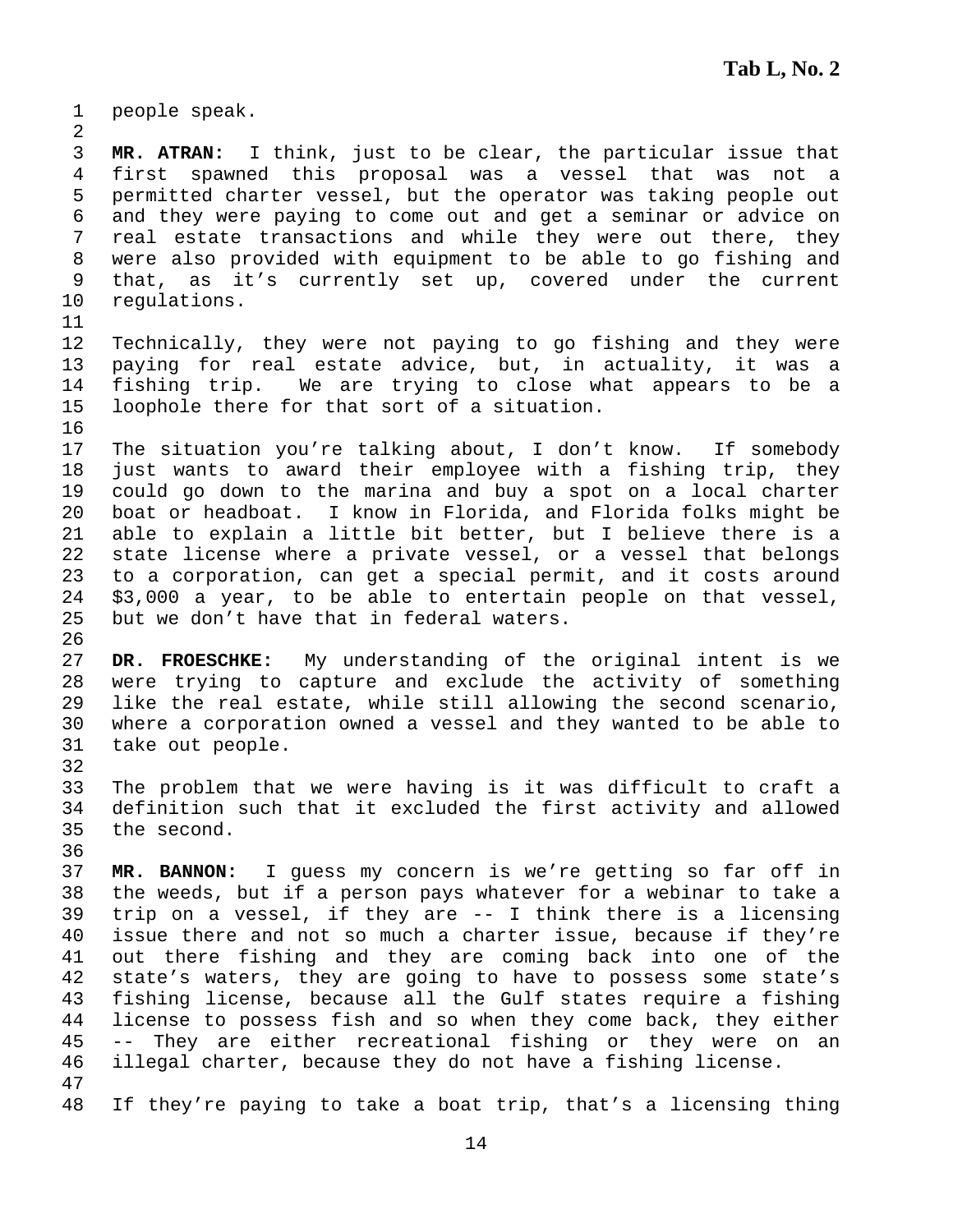1 and not a charter issue. I don't know if that makes sense, but 2 if they possess a fishing license, I don't think they're 3 technically on a charter. 4 5 **MR. BOB PERKINS:** The way this was presented to me when I was 6 asked to discuss it about licensing requirements is a boat out 7 of Texas, is the example they gave me, and the guy advertises 8 that he's going to take passengers out for hire and so as far as 9 the Coast Guard is concerned at that point in time, he is a 10 vessel for hire. He is hauling passengers for hire, but he's 11 taking them out on an eco-tour, where they can go watch dolphins 12 or whatever. 13 14 While they're out there, they've got fishing poles on the boat 15 and if they want to fish recreationally on their own, they can 16 do that. What's happening is he doesn't have a permit, but 17 these guys are fishing recreational from a vessel that was taken 18 out for hire. 19 20 From an enforcement standpoint, that's where the delta was that 21 you needed to work out. Why was he taking them out in the boat? 22 He claims he's taking them out to look at dolphins and he's not 23 taking them out to go fishing, but there just happens to be 24 fishing gear onboard and they just happen to be going fishing. 25 26 I think most enforcement people at that point in time would say, 27 okay, it's a fishing trip for hire. Maybe not. I don't know 28 how the states are going to look at it, but from a Coast Guard 29 standpoint, if they called in and asked, that's I think the way 30 we would interpret it at that point. 31 32 **CHAIRMAN BRAND:** Just for everyone who doesn't know Mr. Perkins, 33 he is the Commercial Fishing Vessel Safety Coordinator for the 34 Coast Guard in the Gulf of Mexico. 35 36 **MR. CAMPO MATENS:** Not really being versed in this, but I can 37 conceive that there are organizations that own boats, certainly 38 in Louisiana, that take customers or, god forbid, politicians, 39 but they might, out fishing. I guess my thoughts are we seem to 40 be in the weeds here and how big of a problem is this? 41 42 **MR. GREENE:** I think we've got about two or three different 43 things going on here at once. I think the initial problem was 44 where a captain was being hired as a consultant to come in and 45 take people fishing and that's where I think it all began, where 46 as a charter boat operator, you had a guy that had a private 47 vessel and they suddenly reached out and hired a captain to go, 48 because perhaps -- Whatever reason. I think that's kind of how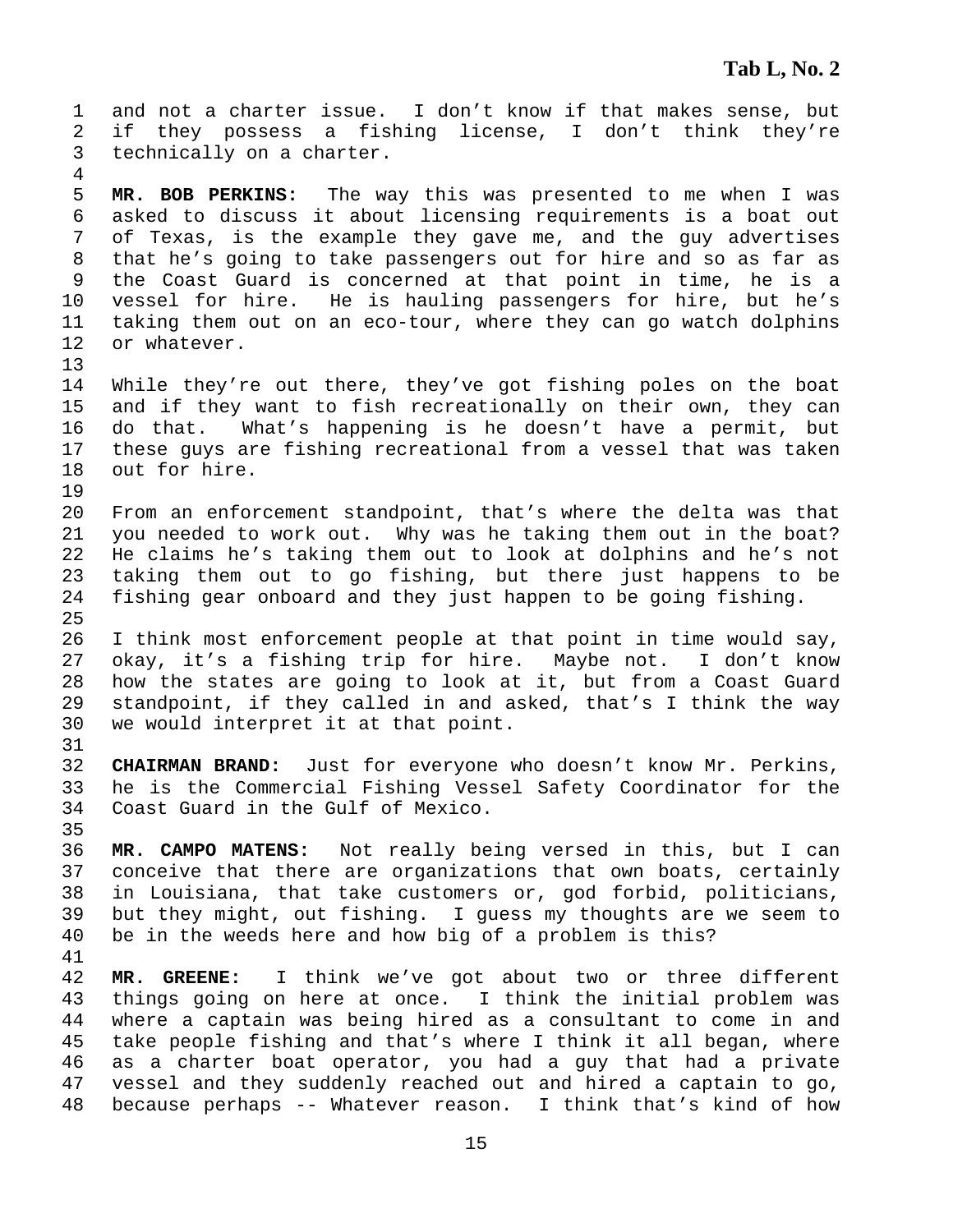1 it started with it, from my understanding and remember what went 2 on during that time.

4 Looking at it from that standpoint, I don't know if it's a big 5 deal. If you hire a captain, there are a lot of private boats 6 in our area who have hired captains on retainer that are paid a 7 monthly or yearly salary, as long as full-time mates, that are 8 corporately-owned boats, which most charter or commercial boats 9 or a lot of boats are owned by corporations, but I think what 10 some people are getting to is that if you own a construction 11 company and you own a private vessel of whatever size and you 12 send the guys down to go fishing and the boat has the 13 appropriate licensing, the federal fishing permits and the state 14 licenses and so on and so forth, how do you get there? 15

16 I think we're looking at two different things. At the time, in 17 2011, we were dealing with one state that was non-compliant and 18 there were people trying to get real innovative and jump around 19 the loopholes of I can't fish in state waters and I can't fish 20 in federal waters and I can't do this and so what I will do is I 21 will just lease my boat out or do something different. I think 22 that's where it's at, but I do believe, in the spirit of trying 23 to get back on track here, that for the gist of that type of 24 scenario, I don't know that it's that big of a deal right now. 25

26 I think at the time it was and I think the committee got back to 27 us and said, okay, we understand where you're at and we're going 28 to have a hard time building a case because we need to track all 29 this information and there's no way we can really pursue this 30 and it's really not something we want to get into.

32 I think we should take them one step at a time. If we're trying 33 to deal with a consultant who is a captain that is on the boat 34 and that's an issue, then we need to separate them out and if we 35 want to look into the privately-owned vessel that just happens 36 to have all the permits and is entertaining clients, then that 37 is something completely separate.

39 **CHAIRMAN BRAND:** Thank you, Mr. Greene. Does any of the states 40 want to address if this is a problem in your region?

41

38

31

3

42 **MR. BANNON:** I think it's a very minute problem in Alabama. I 43 don't see that there's an issue that has come to my attention 44 within the state of Alabama that really requires any attention 45 from me. If there was a specific complaint, we would address it 46 on a case-by-case basis. The few that have even been closely 47 related to this, it didn't rise to the level that I was going to 48 put any effort into it.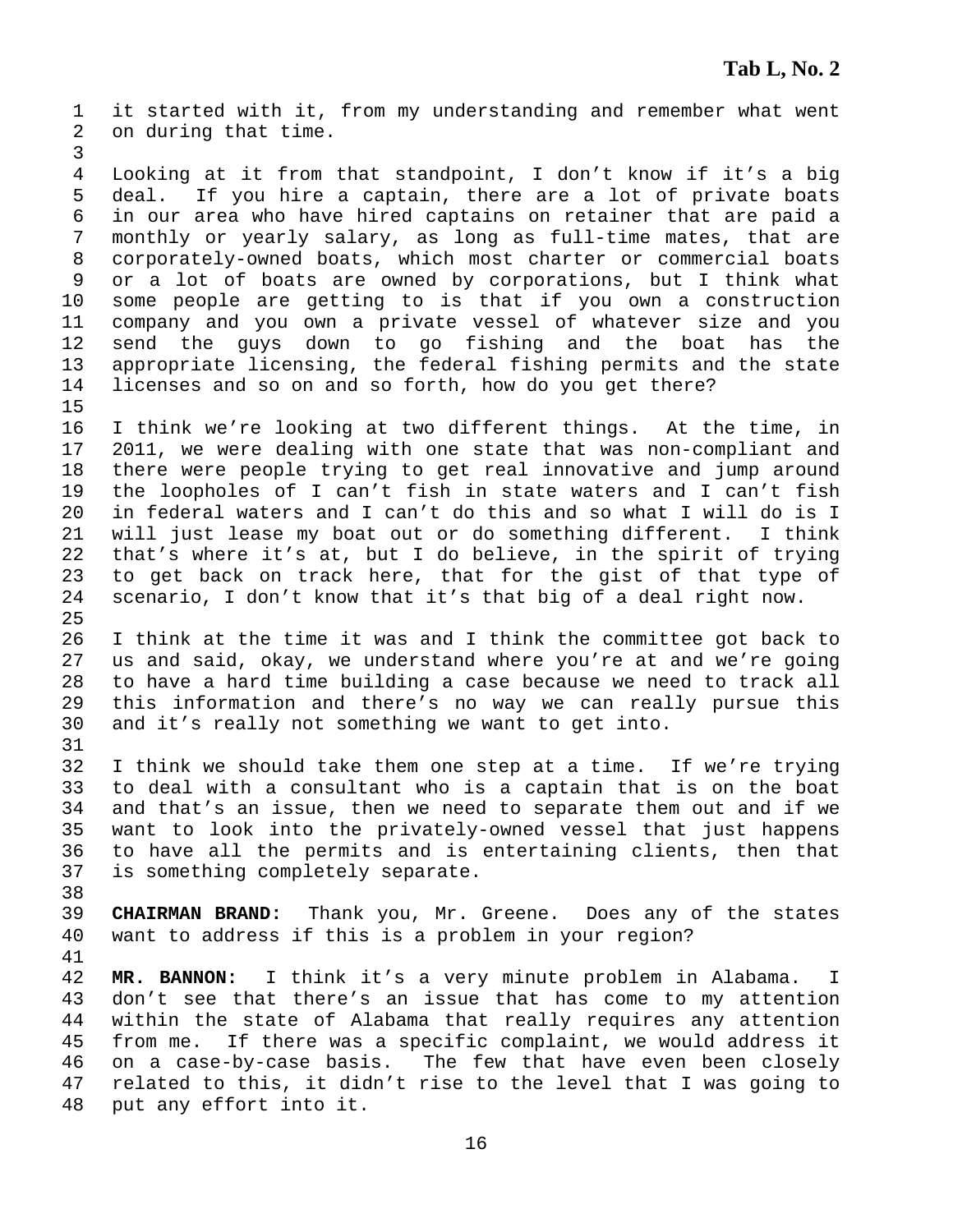2 **DR. FROESCHKE:** I was just speaking with Carrie and do we need - 3 - Is the committee interested in something like a motion to 4 discontinue this for the time being or something or reevaluate 5 it in some period or is there some specific action that we 6 should take? 7 8 **CHAIRMAN BRAND:** Currently, the preferred action is Number 1. 9 Would we make a motion to make that the preferred again or -- 10 11 **DR. FROESCHKE:** I think the preferred is Option 2 and it's to 12 adopt the alternative definition. I guess you could either 13 change the preferred to Option 1 of no action or we could just 14 say stop. 15 16 **MR. PEARCE:** I believe all of this came up because of problems 17 we had in Texas and I would like to hear from Texas as to how 18 they feel the problem is in Texas or not, if it's not a problem. 19 20 **MS. REEDER:** I can't say that we've run into it very commonly. 21 I mean without a doubt there is probably a small population this 22 is occurring with. Again, it just depends upon the council's 23 view as to if this is a focus that they want to address and at 24 the state level, we have it addressed on our end and so if this 25 is a focus of yours, to expand the definition, we are more than 26 happy to enforce it that way. 27 28 **MR. PEARCE:** Tracy, what about you? 29 30 **MR. DUNN:** Like I said earlier, it's really more of a council 31 decision, but I can't see how adding that verbiage -- If the 32 states already have this and maybe how well that works for you 33 all on adding like the trade, barter, or sell and how you 34 differentiate the minor issues versus the major ones. I guess 35 that's a question more for you. Are you running into the same 36 problems that our legal counsel's advice may come up with 37 changing our definition? 38 39 **MS. REEDER:** I haven't run into it. I haven't heard a big 40 complaint from the field coming up that this is actively 41 occurring. Like I said, in state waters, if they fish in state 42 waters at all, which most of the permitted vessels do not and 43 they stay out in federal waters, but I know that our state 44 definition very well encapsulates most scenarios. We also have 45 discretion if we -- We all understand the intent of the law and 46 I don't know if Coast Guard has as much discretion as we do. 47 48 We understand that we're not trying to capture mom and pop that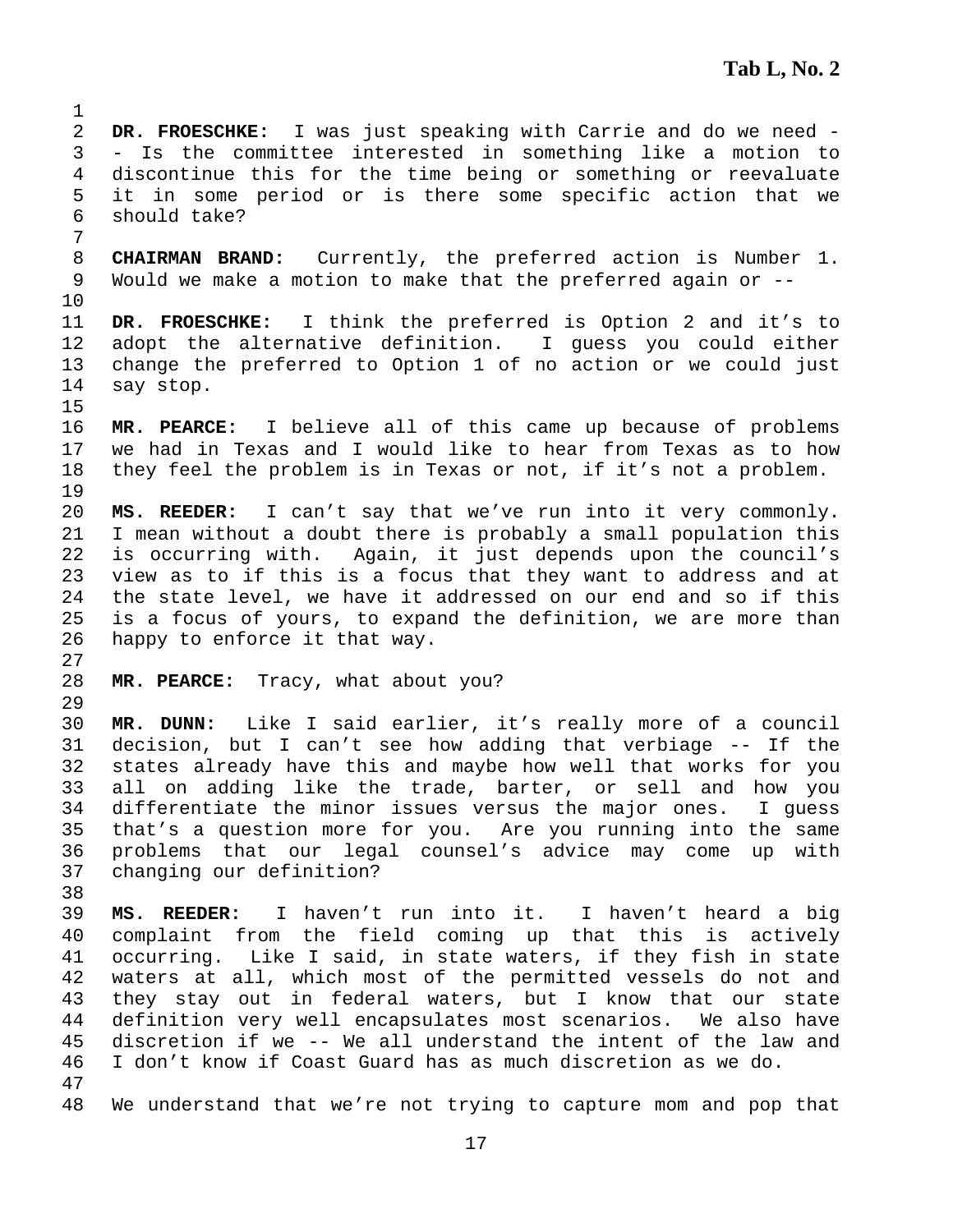1 go out and share expenses with their neighbor and so we have the 2 discretion to be able to exclude that population, understanding 3 the intent of the law. Like I said, I don't know the Coast 4 Guard's viewpoint and if they need a very literal definition to 5 follow, but the pay, barter, and exchange has worked out very 6 well in state waters.

8 **MR. DUNN:** I guess finishing up the question would be that if 9 the council leaves it as a single issue of pay, then that's all 10 we can enforce. If they decide to add a little bit more 11 description, we would have to apply a little more logical 12 approach to it, but then we would have more potential for 13 capturing anything outside of the scope of what the council 14 really wanted to see. I don't know if that makes sense, but if 15 you leave it pay, then that's all I can enforce. Somebody will 16 have to physically pay in order for us to be able to enforce 17 that provision of the regulations.

19 **MR. PERKINS:** Do you have a copy now of exactly what the Coast 20 Guard definition of a vessel for-hire is? Do we have that 21 definition right here in front of us? It basically specifically 22 mentions anything of monetary value or anything of value.

24 **CHAIRMAN BRAND:** I think in Tab H-6 it states: Title 46 of the 25 U.S. Code relative to shipping and other requirements 26 implemented by the U.S. Coast Guard states passengers for-hire 27 means a passenger for whom consideration is contributed as a 28 condition of carriage on the vessel, whether directly or 29 indirectly flowing to the owner, charter operator, agent, or any 30 other person having an interest in the vessel.

32 **MS. LEVY:** Relevant to that and the proposed definition that's 33 in the document, there is also a definition of consideration, 34 because it's someone who provides consideration. It means an 35 economic benefit, inducement, right, or profit, including 36 payment accruing to an individual, person, or entity, but not 37 including a voluntary sharing of the actually expenses of the 38 voyage by monetary contribution or donation of fuel, food, 39 beverage, or other supplies.

40

7

18

23

31

41 I think that's captured in the proposed definition that's in the 42 document and so it has that quid-pro-quo language, which if 43 you're going to go forward, we might want to tweak to a be a 44 little more specific, and then it has that exclusion for 45 voluntary sharing of expenses.

46

47 **MR. PERKINS:** The point I was getting at, and I'm not an 48 attorney and so obviously you know way more, but is that not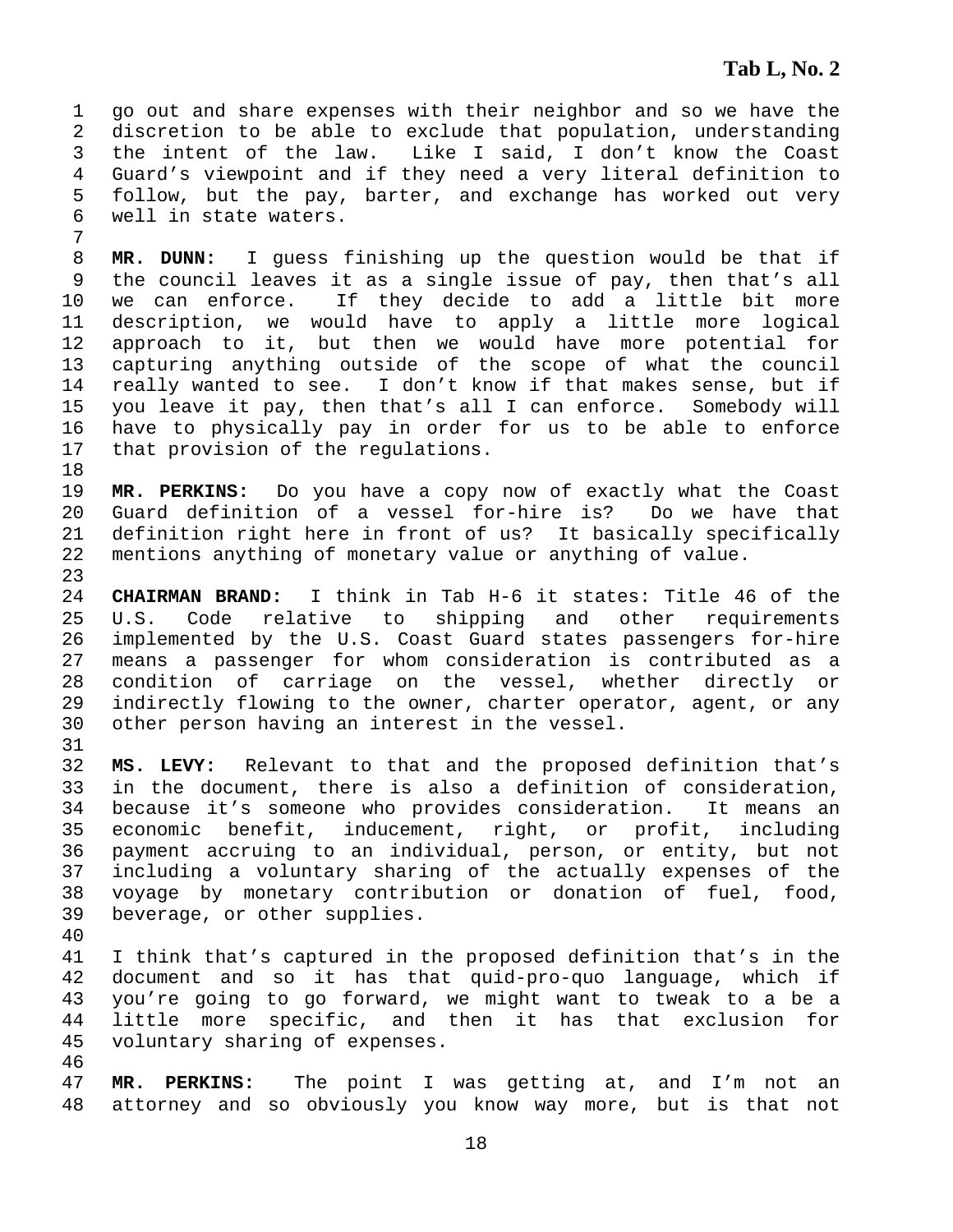1 enough, Tracy, for you to -- Just that definition and I mean do 2 you need more than that to take enforcement action on any type 3 of exchange? 4 5 **MS. LEVY:** I guess the question seems to be can we use the Coast 6 Guard definition to enforce the fishing regulations and I think 7 the issue with that is that the Coast Guard has definitions for 8 Coast Guard purposes and so the definition of a for-hire vessel 9 or consideration for the Coast Guard has to do with licensing 10 and safety requirements. 11 12 The regulations for fishing define charter vessel and headboat 13 vessel in a particular way for fishing permit purposes and so if 14 we want to say that a particular type of vessel has to have a 15 fishing permit, we have to have the definition of that type of 16 vessel in the fishing regulations. 17 18 **MR. DUNN:** To answer the question, I mean it would definitely 19 broaden what we would be able to enforce, but to know any 20 particular scenario, I couldn't even begin to guess, but it 21 clearly, by expanding the definition, would allow us to address 22 more potential instances where it's not as clear as paying. 23 24 **MR. WILLIAMS:** I think we should move ahead with Preferred 25 Option 2, unless somebody objects to it. We have apparently 26 dealt with this in the past and this is where we've come to and 27 it would give Tracy a little bit more leverage to deal with the 28 problem that's been described and so I think we ought to keep on 29 keeping on and move on with Preferred Option 2. I don't know if 30 we need a motion. It's already our preferred option and so I 31 don't know if we need a motion or not. 32 33 **CHAIRMAN BRAND:** Preferred Option 2 is not the same as the Coast 34 Guard option, but as Ms. Levy pointed out, there is some 35 differences between the fishing regulations and the safety and 36 licensing. Does anybody have further discussion on Preferred 37 Option 2? 38 39 **MR. WILLIAMS:** What would be the next step after this, assuming 40 that the committee and the Law Enforcement Advisory Panel 41 approved this? What do we do next? Where do we go from here? 42 Carrie is at the table and maybe I could ask her. What do we do 43 after that? 44 45 **DR. SIMMONS:** I think these recommendations would go to the 46 council and the council would make a decision on whether they 47 want to move forward or not with this document and then we would

48 try to get the final draft proposed rule to you at a council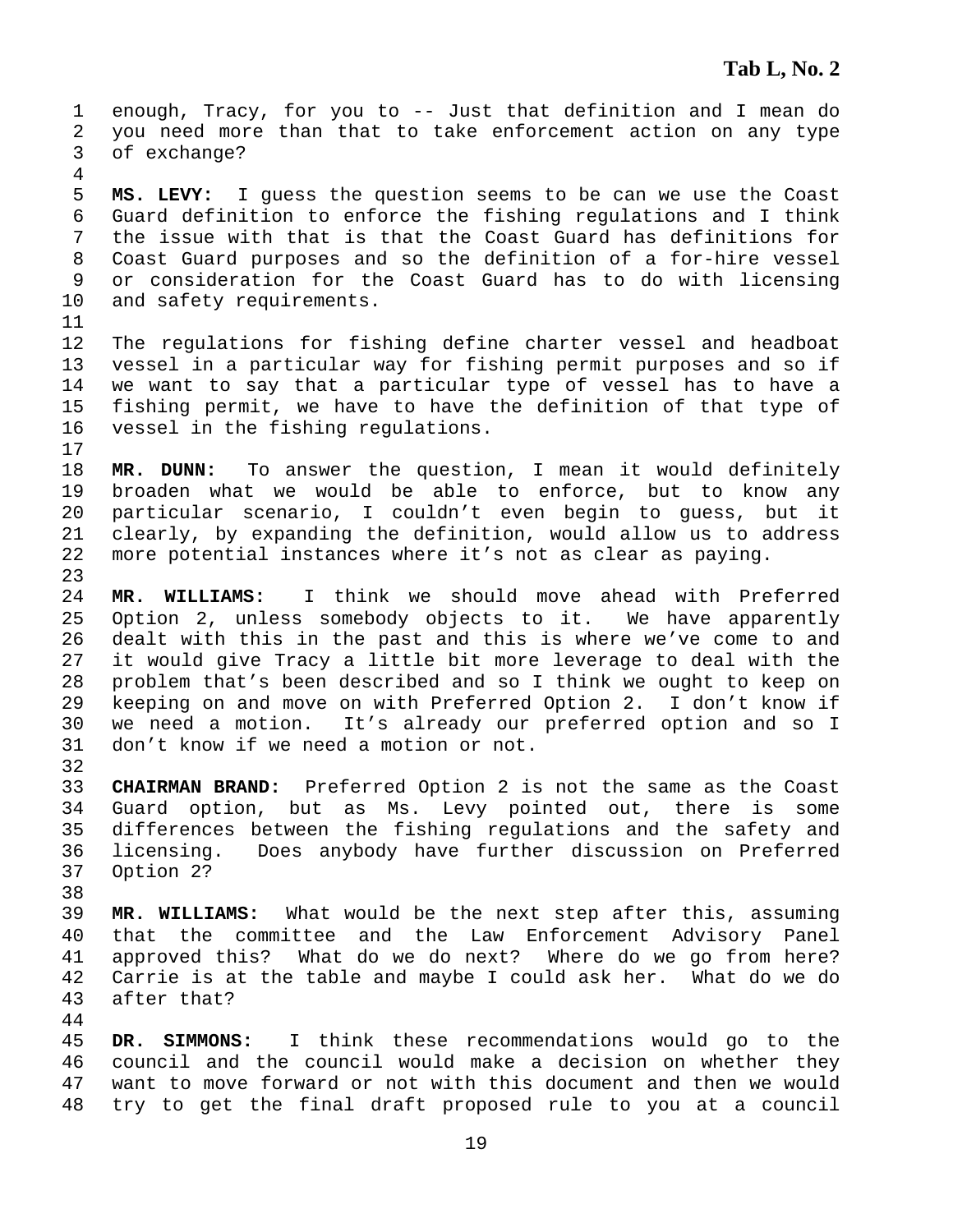1 meeting in the near future to take final action on. 2 3 One thing to consider, I believe, for this particular option is 4 if we add this definition and we modify our current definitions, 5 this also applies to reef fish and coastal migratory pelagics 6 and so coastal migratory pelagics is a jointly managed species 7 currently with the South Atlantic Council and so I guess we 8 would go to them and say we've made these changes and would you 9 consider making these changes in the South Atlantic jurisdiction 10 and I don't know how much of an issue that is when you get to 11 the south Florida area, or if it is an issue at all, but that is 12 another consideration when we start making these changes. 13 14 **CHAIRMAN BRAND:** So this hasn't gone to scoping yet, correct? 15 16 **DR. SIMMONS:** This is an abbreviated document and so I think we 17 would just put something together, a short video or pamphlet, 18 and put it up on our website and try to get some written public 19 comments and take some comment at the council meeting. We don't 20 need to go out to scoping or anything for this. 21 22 **DR. FROESCHKE:** I guess, to me, in summarizing the document, the 23 management decision is to -- At the current definition, you risk 24 certain individuals permitting and taking place in an activity 25 which you may want to not allow. 26 27 If you provide a definition that's too broad, you may risk 28 putting people in violation while engaging in activities that 29 you would like to allow and so I guess the decision is do you 30 want to be a bit too narrow and allow some fishing that maybe 31 shouldn't be or do you want to risk being too wide and capture 32 people that probably are doing something that you're okay with? 33 34 **MR. DUNN:** That's I guess my point here, is that we're just 35 offering this from a law enforcement perspective and the council 36 will have to make that decision, the full council. 37 38 **MR. GREENE:** In reading Preferred Option 2, it says "in 39 addition, add a definition of for-hire fishing in the Gulf of 40 Mexico EEZ to clarify vessels who accept goods or services in 41 exchange for fishing trips. They must have a federal charter 42 vessel/headboat permit." 43 44 If they're going to be engaged in charter fishing, they're going 45 to have to have this permit. It is something that they're going 46 to have to go out and obtain and have on their vessel and so 47 they obviously are making a decision to get this permit and put

48 it on their boat and so they know what they're doing when they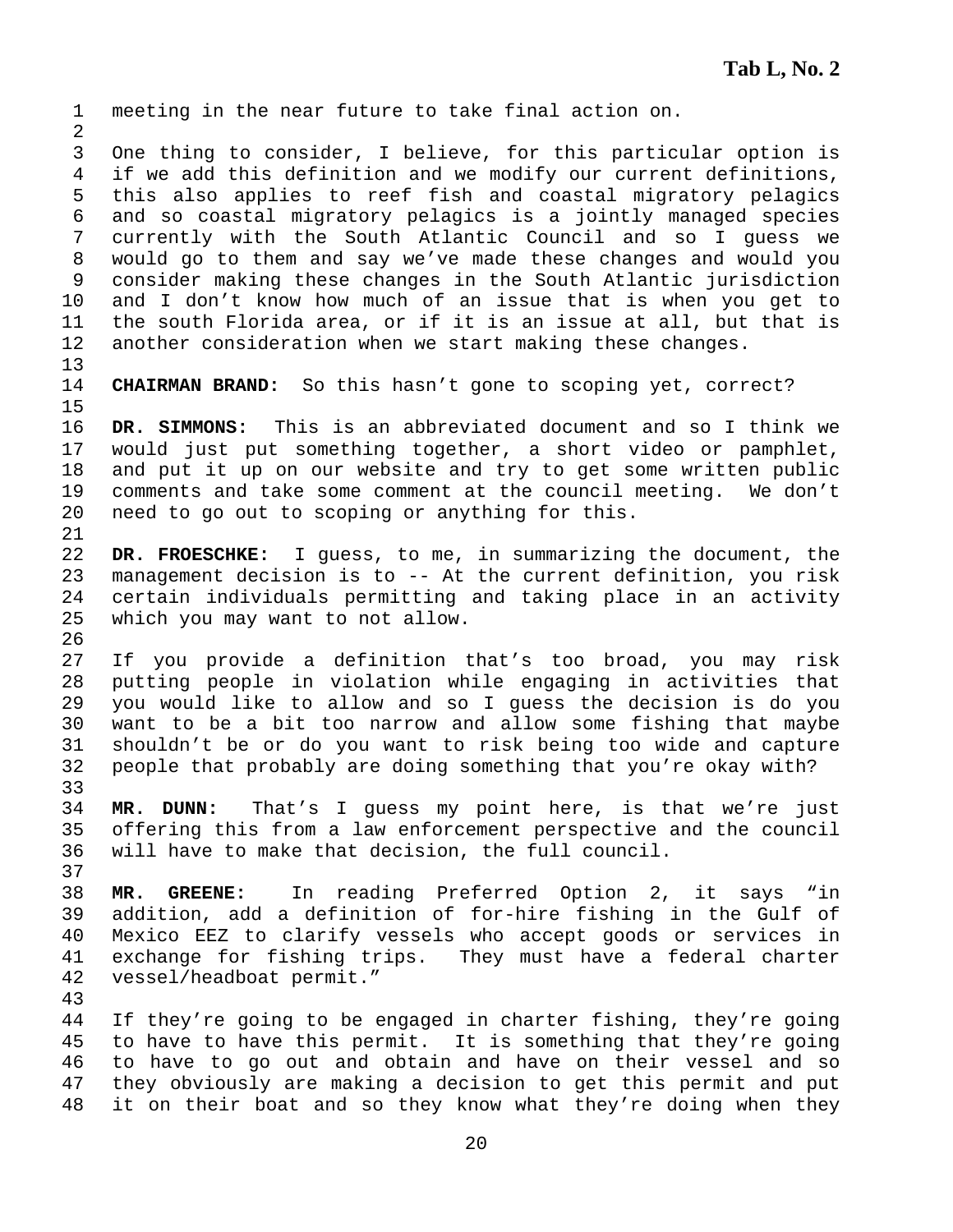1 put this permit on. 2 3 I think at this time it would be my opinion to leave it in as it 4 is, because they have made the decision to put the permits on 5 their vessel and because they choose to swap out their services 6 rather than getting paid at the end of the day, it's just one of 7 those things. 8 9 I think that there may be things coming down the road, depending 10 on how things work out in the next year or two with regulations, 11 and so I think that while we may not need -- It may not seem 12 like a big deal now, but I think that the future may lend itself 13 to leaving this in there and if we find out two or three years 14 down the road that, hey, we were wrong and we don't need this, 15 then we can come back and readdress it at another time, but with 16 the uncertainty coming forth at this meeting, I think we should 17 just move on as it is as Preferred Option 2. 18 19 **MS. LEVY:** Just to be clear one more time, if they have a 20 permit, then this becomes a non-issue. This is to capture those 21 folks that do this and don't have the permit, just to make sure 22 that we're on the same page. 23 24 **CHAIRMAN BRAND:** Any further discussion? If not, if we could 25 get a motion. 26 27 **MS. REEDER: I make a motion to retain Option 2 as the**  28 **preferred.**  29 30 **CHAIRMAN BRAND:** Do we have a second? That was a motion from 31 the LEAP to retain Option 2 as the preferred alternative and do 32 we have a second? 33 34 **MR. PITTMAN:** I'll second it. 35 36 **CHAIRMAN BRAND:** Mr. Pittman seconds. **We will go ahead and ask**  37 **and does anybody have an objection to this motion? No**  38 **objection.** Does the council have a motion? 39 40 **MR. DIAZ: The same motion, to retain Preferred Option 2.**  41 42 **CHAIRMAN BRAND:** Second by Mr. Pearce. **Any objections from the**  43 **council committee on this motion? No objections.** I think we 44 have a motion to retain Preferred Alternative 2 in this 45 document. Without any other discussion, we will move on or 46 would you like to take a break? This is about the halfway point 47 here. 48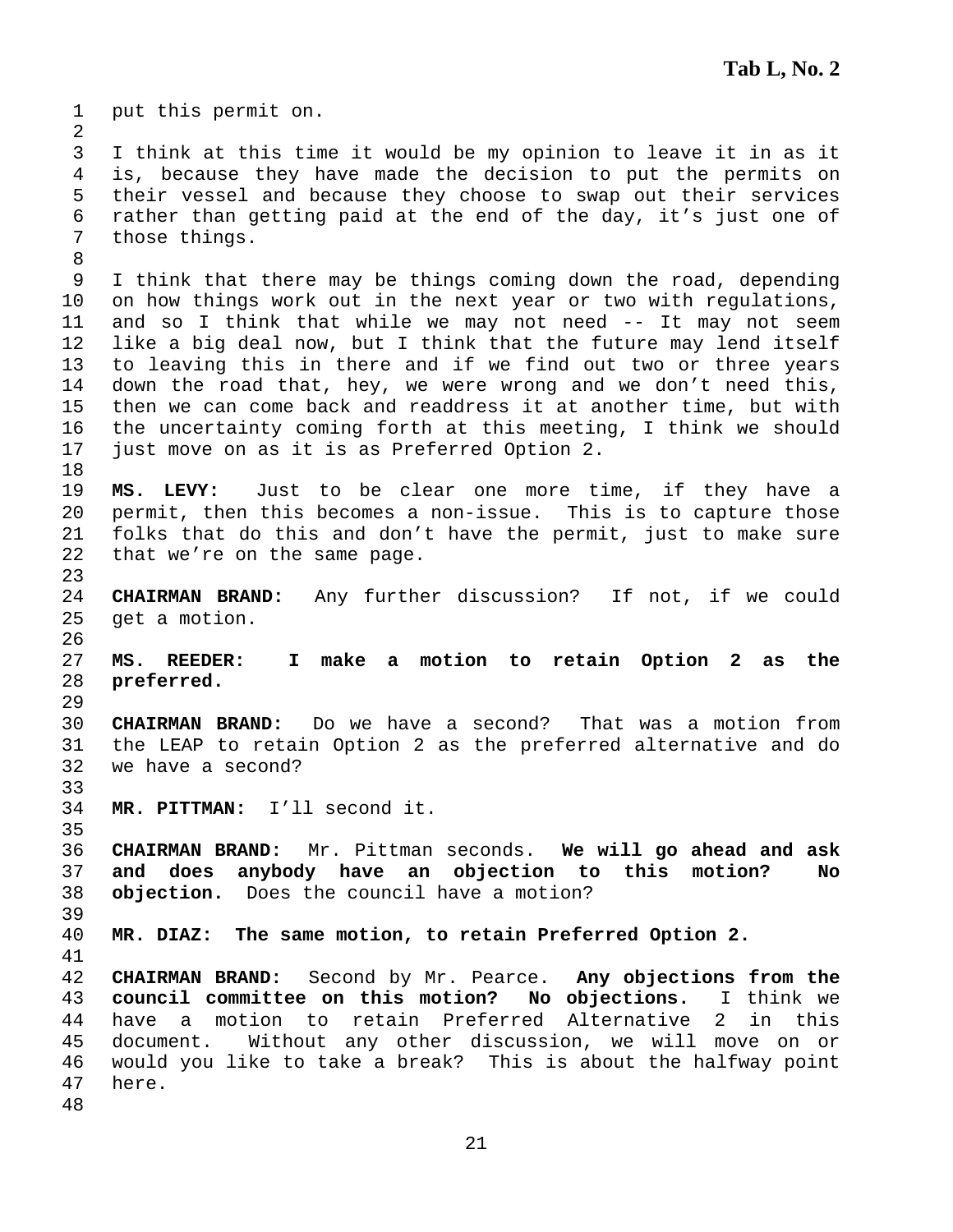1 **MR. WILLIAMS:** I just want to clarify where we go from here. 2 The next step, Carrie, is we would -- This would have to apply 3 to both reef fish and mackerel, which are jointly managed with 4 the South Atlantic, and so we will have to get their approval on 5 the mackerel portion of this and so it's still going to -- 6 Hopefully there won't be any objection from them, but you never 7 know. 8 9 **DR. SIMMONS:** Mara, could we just add the definition of for-hire 10 fishing and then just ask the South Atlantic if they would be 11 interested in doing the same thing under our regulations or do 12 we actually have to get their approval? 13 14 **MS. LEVY:** The way it's written now, it says that you would be 15 operating as a charter vessel/headboat and they have charter 16 vessel/headboat permits. Right now, the way it's written, it 17 would apply to both the South Atlantic and the Gulf permits and 18 so I don't know how we can just do it and not go to the South 19 Atlantic first, to see if they're willing to broaden the 20 definition of what that means. 21 22 **DR. SIMMONS:** We could do that, but it may take a little bit 23 longer than originally anticipated then, but the biggest issue 24 is you guys are recommending this is the best way to move 25 forward with handling this issue and you agree with modifying 26 the current definitions and adding this new definition and the 27 council going ahead and moving forward with making those 28 changes. 29 30 **CHAIRMAN BRAND:** I think that Mr. Williams is cleared up on that 31 and so without any other discussion on this topic, I would like 32 to take a ten-minute break, since we're kind of ahead of 33 schedule, and then we will move on. 34 35 (Whereupon, a brief recess was taken.) 36 37 **CHAIRMAN BRAND:** Before we start up again on Item Number IX, a 38 couple of items were pointed out to me on the agenda that I 39 would like to just correct for the record. The Adoption of the 40 Agenda, Item Number I for the agenda, should be myself, Jason 41 Brand, and on the back, for the membership, Cynthia Fenyk will

- 44 also present now.
- 45

46 **MR. ATRAN:** One other thing. The designee for Rusty Pittman is 47 no longer Donald Armes and it's Mario Saept.

42 be the representative for NOAA General Counsel Enforcement 43 Section and not OLE, if we can change that. John Sanchez is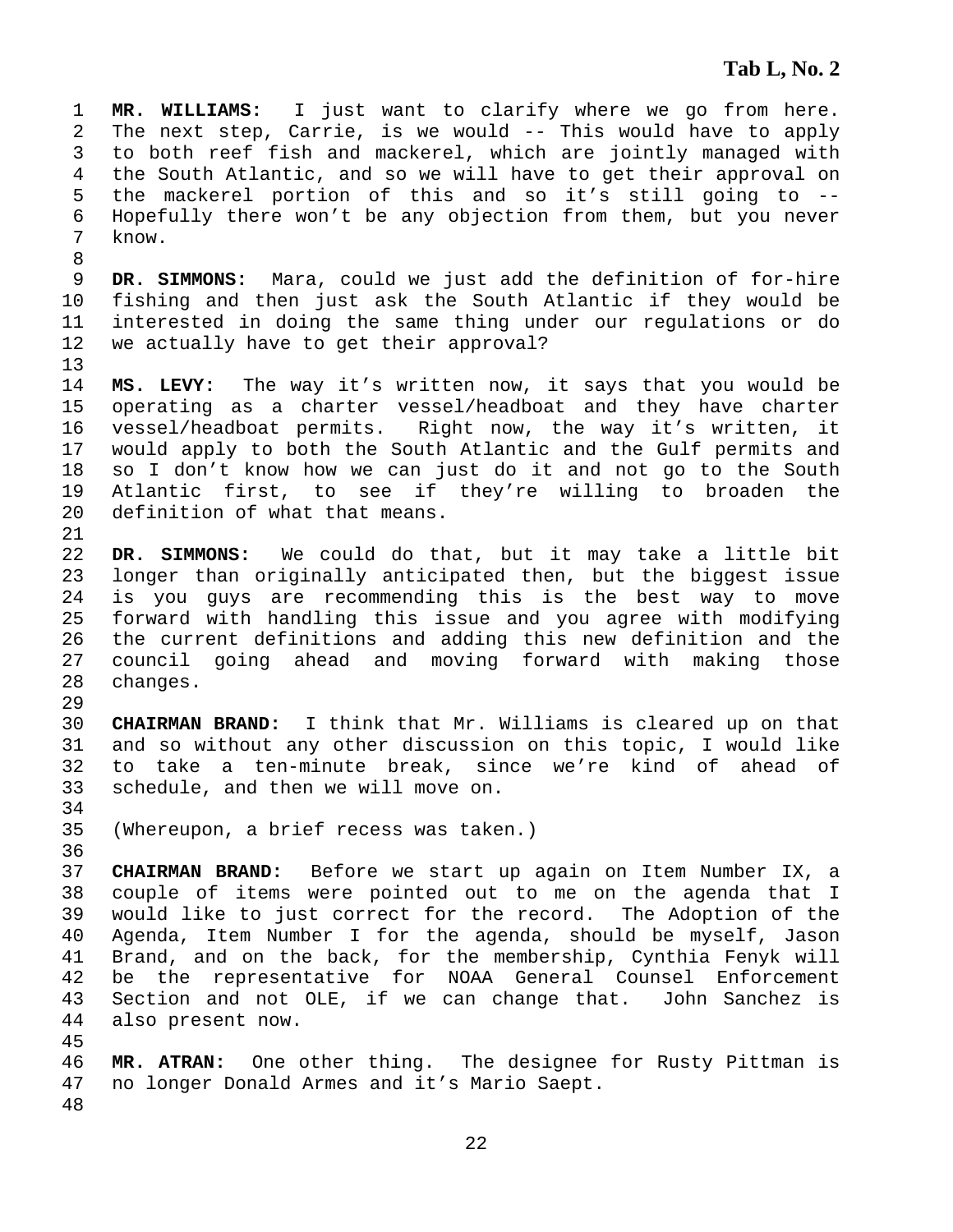1 **CHAIRMAN BRAND:** Anything else to add to the agenda? With those 2 corrections, we are going to move on to a discussion on Port 3 Eads, Louisiana Marina Access and we're going to have a 4 presentation by Mr. Fischer.

#### 6 **PORT EADS, LOUISIANA MARINA ACCESS**

8 **MR. MYRON FISCHER:** Thank you very much. Port Eads Marina, I'm 9 going to try to give you just a very brief history and some our 10 intent and this shouldn't take but minutes. Port Eads has been 11 around for quite a while. The lighthouse was constructed in the 12 1880s and served as a means of navigation for ships in the area 13 coming up the River. At that time, South Pass was the 14 predominant used pass in the river and it was not Southwest 15 Pass.

- 17 Port Eads was there and its use was governmental and briefly in 18 the 1960s, the Research Vessel Oregon started working off of 19 Port Eads doing surface longlining, pelagic longline work, and 20 had outstanding results and they were looking for yellowfin tuna 21 for commercial harvest purposes.
- 23 In 1953, *Louisiana Conservationist Magazine*, that's the magazine 24 of our department, the editor, Grits Gresham, was onboard and on 25 that cruise, they caught forty-five yellowfin tuna, two blue 26 marlin, thirteen white marlin, one sailfish, mako sharks, and 27 assorted other fish and when that hit the press, that was the 28 start of big-game fishing out of South Pass.

29

5

7

16

22

30 Later on, in 1961, the New Orleans Big Game Club actually moved 31 its headquarters to South Pass and other advances were made and 32 power was brought so they didn't have to operate off of 33 generators and it became a good place to fish. I even fished 34 out of there when I was slimmer in the 1970s. Later on in the 35 1970s, the state record blue marlin was caught out of Port Eads. 36

37 What this is for is just to illustrate that it's a very active 38 marina. The New Orleans Club has approximately ten tournaments 39 a year that range from two to three days and Baton Rouge Big 40 Game Club has a similar amount of tournaments and other 41 organizations use it, Grand Isle Rodeo, Venice, Empire Rodeo and 42 many other entities use this rodeo and they are typically three-43 day events.

44

45 The problem we had at Port Eads was after the hurricane, after 46 Katrina, it was devastated and the lighthouse was all that was 47 remaining and so construction began of a remote facility. The 48 State of Louisiana had a lot of other needs ahead of rebuilding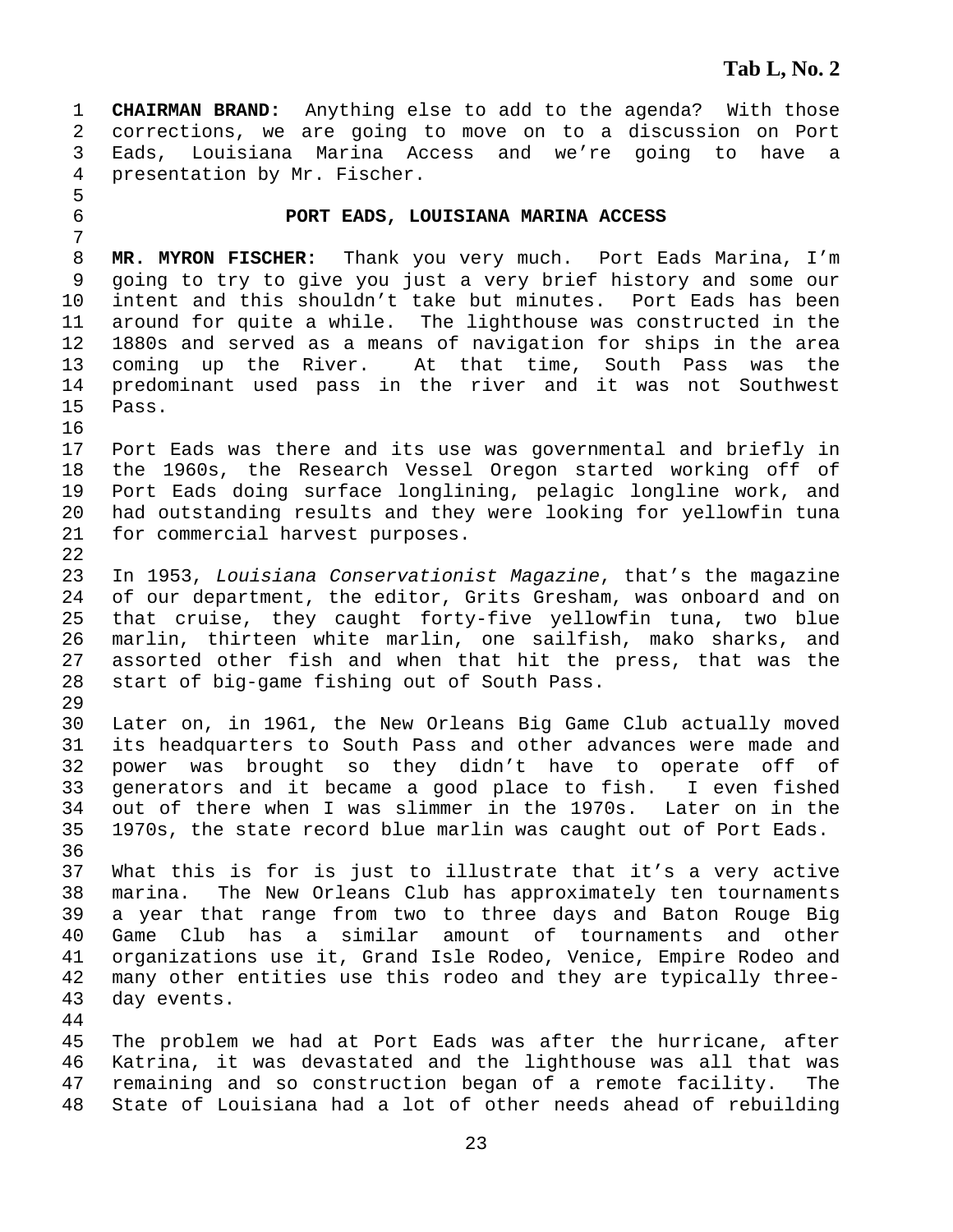1 Port Eads; however, it began to be rebuilt as a state-of-the-art 2 facility. 3 4 It had new construction and a new marina and it was open and 5 they had the grand opening earlier this year. Presently, the 6 marina can hold sixty yachts and many, many smaller boats. It 7 has sleeping accommodations and food and it's a place people go 8 to spend their three-day weekends and so because of the three-9 day rodeos, three-day tournaments, most anglers go down here for 10 a three-day period, or at least a two-day period. 11 12 That brings up what the issues are. This is the new marina 13 facility taken during one of the events and the anglers who go 14 here are no different than any other marina. They show up and 15 they want to fish. They fuel up their vessel and clean their 16 catch and wash their vessel and they eat in the facility and 17 they sleep in the facility. Like I say, it's no different than 18 most any other marina along the Gulf Coast, with one big caveat, 19 it's twenty-five miles downriver. 20 21 The nearest highway is twenty-five miles away in Venice and so 22 they spent their three-day weekend at a first-rate facility, but 23 they are twenty-five miles from their vehicle and so the issue 24 is anglers fish two to three days out of Port Eads and they 25 catch legal bag limits, but they have no way to transfer them 26 back to a highway-accessible marina without violating the daily 27 possession limits. 28 29 Our commission passed a Notice of Intent, which some of the 30 language may be changed. It's still up in the creativity phase. 31 It's been published, but, due to feedback, we will be making 32 some changes, but the solution would be to allow anglers to fish 33 out of Port Eads and transport their fish -- We put up to three 34 days, because some people go for a whole week and that's getting 35 excessive. We cut it off at three days through our commission's 36 deliberation. Bring their recreational fish back to a highway-37 based marina. 38 39 On the Notice of Intent, as was published, anglers must adhere 40 to -- They must be properly licenses. They have to be licensed 41 in the state and they have to have our saltwater license and if 42 it's offshore fish, they have to have our landing permit. 43 44 They have to demonstrate the number of consecutive days they 45 were either lodged or docked at the marina. They could be in 46 small boats staying in the lodge or they could be in large boats 47 staying in the slips. 48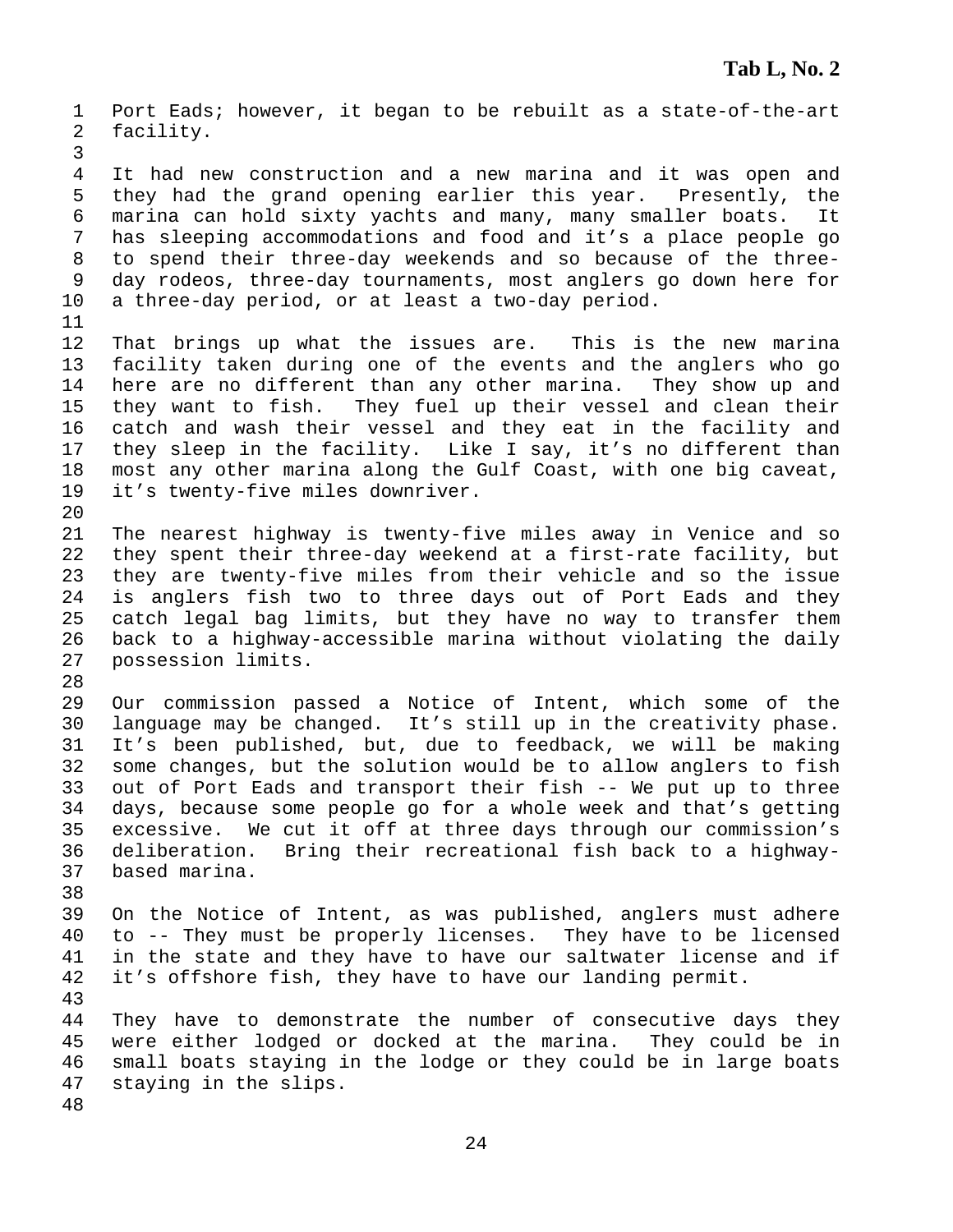1 They have to have their catch certified by Wildlife and 2 Fisheries staff, an agent, and where it says "designee", this 3 will probably be removed in the next revision, before it goes 4 out for final, and so it has to -- A Wildlife and Fishery person 5 has to verify what it is, the weight and the quantity and 6 everything about the catch. 7

8 Everyone has to take their daily limit in separate bags marked 9 with the date they were taken and the angler's name and the 10 angler's fishing number. Everything has to be properly labeled 11 as to the species and the quantity and, while they're in 12 transport -- You can only transport your own fish. If you're 13 not on the boat going up the road, I can't take your fish. 14 Everyone has to be onboard with their fish with their license in 15 their pocket and no fishing while in transit.

17 The twenty-five miles from Port Eads to the first highway is all 18 fresh water and typically there is not a lot of fishing, but 19 there is no fishing while you're in transit and so the objective 20 for today is simple.

22 We would like to hear some discussion from this committee and 23 get something on the record and have the committee recognize the 24 expanded possession limit of anglers while they're in transit 25 while they're in state waters of these fish and that pretty much 26 concludes -- I just do want you all to know that Port Eads is 27 one of our LA Creel sample sites and we would have people there 28 for most all of the tournaments, whoever is sponsoring the 29 tournament.

30

16

21

31 There are private tournaments out of the marina, New Orleans and 32 Baton Rouge Big Game Fishing Clubs, and there is the Mississippi 33 contingent that comes over and the Grand Isle Rodeo Faux Pas 34 Tournament and I'm trying to think of a few more, but the 35 facility is used for two and three-day events all summer long. 36 We are hoping that you see this as a solution to this problem. 37 Thank you, all.

38

39 **CHAIRMAN BRAND:** Thank you, Mr. Fischer. We have a couple of 40 questions for you from Mr. Pearce.

41

42 **MR. PEARCE:** Myron, I have a couple or three questions, 43 actually. First off, do any of the charter vessels work out of 44 Port Eads? That's one and two, I think you just said that 45 you're doing some biological sampling of these fish that you're 46 landing, weight and length, maybe something simple, and, third - 47 - The question is really not for you, but it's for the rest of 48 the states. How does this impact the rest of the states if that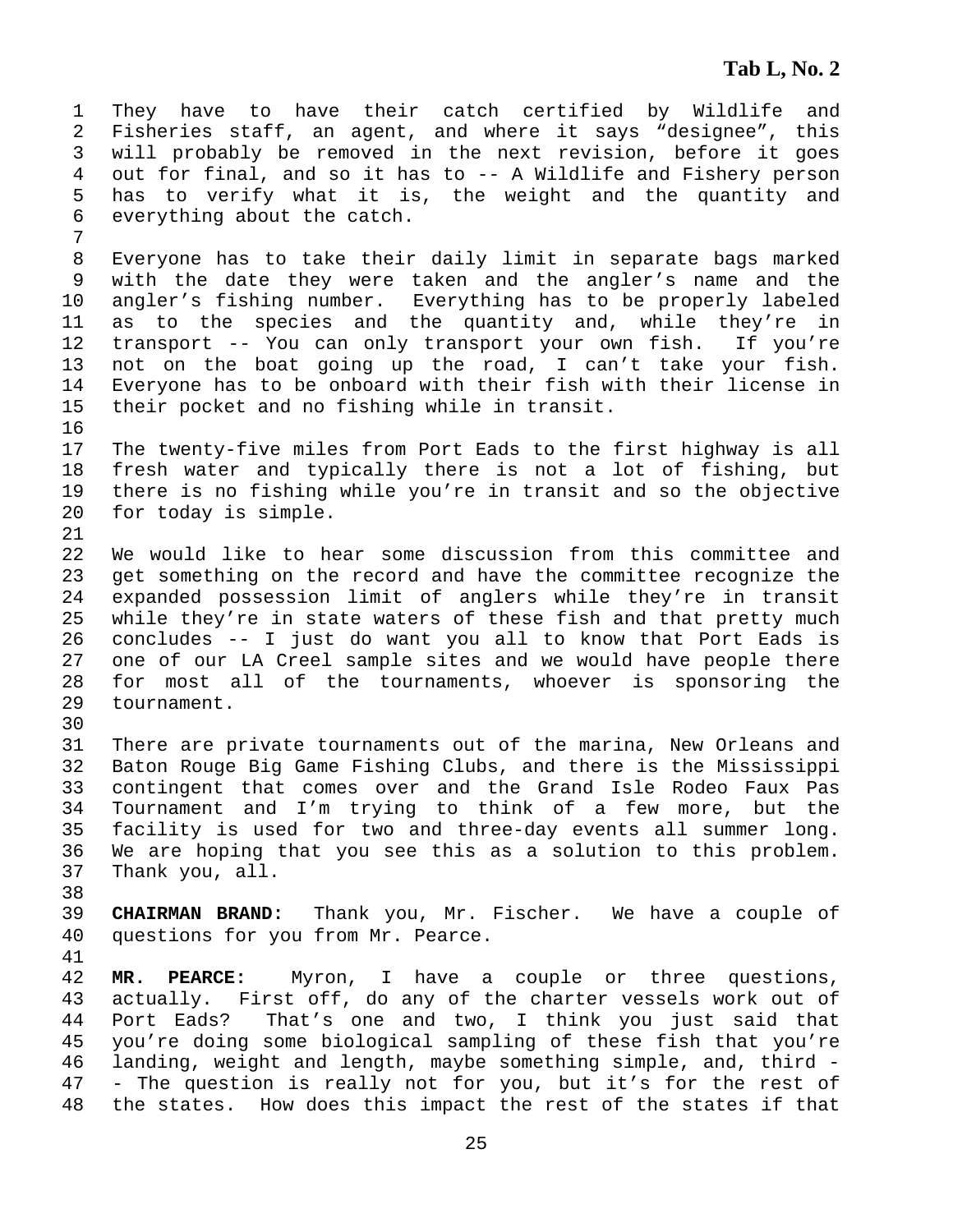| $\mathbf 1$<br>2                                   | boat goes from Port Eads back into Mississippi or Alabama?                                                                                                                                                                                                                                                                                                                                                                                                                              |
|----------------------------------------------------|-----------------------------------------------------------------------------------------------------------------------------------------------------------------------------------------------------------------------------------------------------------------------------------------------------------------------------------------------------------------------------------------------------------------------------------------------------------------------------------------|
| 3<br>4<br>5<br>6<br>7                              | MR. FISCHER: I don't remember question one and two already and<br>so let's talk about Port Eads and if they travel out of state.<br>This is something our commission has ratified and created a<br>Notice of Intent for.                                                                                                                                                                                                                                                                |
| 8<br>$\mathsf 9$<br>10<br>11<br>12<br>13           | If they leave state waters, they are not covered by this.<br>That's the future and what would happen in the future, I don't<br>know. All I know is where I am here and our commission created<br>a Notice of Intent to get these fish from Port Eads up river to<br>a highway-based marina. Could you repeat question one and two?                                                                                                                                                      |
| 14<br>15<br>16<br>17<br>18                         | MR. PEARCE: First off, I am on your side and I like what you're<br>doing. I just want to make sure that we cover all of our bases.<br>Question one is basically do any charter vessels work out of<br>Port Eads?                                                                                                                                                                                                                                                                        |
| 19<br>20<br>21<br>22<br>23<br>24<br>25<br>26<br>27 | MR. FISCHER: It doesn't exclude charter fishermen from working<br>out of Port Eads and so, of course, charter fishermen would, I'm<br>certain, would positively be operating out of Port Eads.<br>Do<br>remember that charter vessels in Louisiana must have a valid<br>federal permit. Without possession of a valid permit, they<br>cannot fish state waters and so if you would think that they<br>could be fishing state waters south of the Pass, they couldn't<br>do that anyway. |
| 28<br>29<br>30<br>31                               | MR. PEARCE: Are you taking any minor biological work at the<br>same time your agents are there, weight and length and stuff<br>like that?                                                                                                                                                                                                                                                                                                                                               |
| 32<br>33<br>34<br>35<br>36<br>37                   | MR. FISCHER: Sure. Of course. When we do our LA Creel work,<br>in addition to interviewing the anglers, we also have<br>assignments where we're doing full -- What we call bio-finning,<br>full bio-finning, taking lengths and weights and sexing the fish<br>and removing gonads and removing otoliths for further analysis.                                                                                                                                                          |
| 38<br>39<br>40<br>41<br>42                         | We also have projects taking place as we speak that we have<br>people there, in Venice and Port Eads, doing tuna work. These<br>are different projects, side projects, but we do work on a few<br>other highly-migratory species. Any other questions?                                                                                                                                                                                                                                  |
| 43<br>44<br>45<br>46                               | Myron, you might have said this and so forgive me if<br>MR. DIAZ:<br>I'm making you repeat something, but I know the fish -- They're<br>only going to be allowed to transit the most direct route back<br>between Port Eads and Venice, correct?                                                                                                                                                                                                                                        |
| 47<br>48                                           | It doesn't have the language "Venice"<br><b>FISCHER:</b><br>MR.<br>in the                                                                                                                                                                                                                                                                                                                                                                                                               |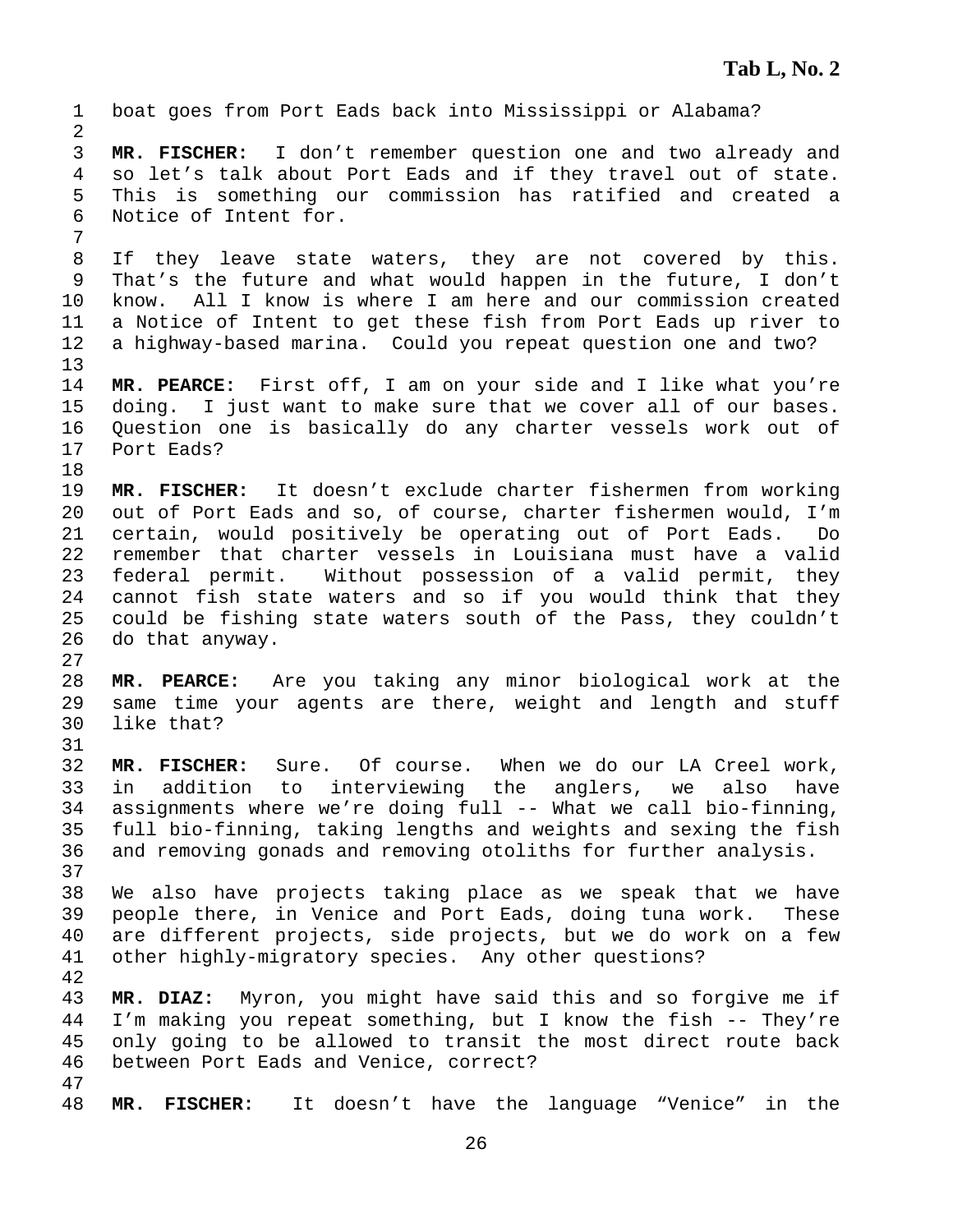1 Notice of Intent at this time. That could also be one of the 2 changes forthcoming, but presently -- If you're coming up river 3 -- If you've been there, if you're coming up river, you can't 4 miss the town of Venice and so I won't say you can't go to 5 Empire, but I would say that the commission would entertain any 6 other language that any member of the public wants to put forth 7 or especially something coming out of a committee of this 8 nature.

10 **MR. DIAZ:** One more question. Would these fish be heads and 11 tails intact?

12

29

38

43

9

13 **MR. FISCHER:** Under the present language, they could be cleaned 14 and it would be filleted in bags, because they would have been 15 landed in state waters in a bonified marina and made port -- 16 Port would have would be made and offloaded and, like I say, the 17 boat fueled up and everything that takes place at a normal 18 marina, the same as what you have in Mississippi, with the only 19 difference being there's just no highway with your truck where 20 you could put them in the back of your truck for the next day. 21 Obviously they cannot take the fish back offshore the next day. 22

23 **MR. WILLIAMS:** Myron, you started your discussion by saying that 24 this Port Eads came into being after the RV Oregon discovered 25 tuna and I guess marlin and whatever offshore there and I 26 suppose the original tournaments were for those species and I'm 27 guessing over time they have expanded into other things and is 28 that what has happened, you know snapper and grouper?

30 **MR. FISCHER:** That's correct, Roy. Originally, it was strictly 31 for big game fishing, but as other tournaments found it was a 32 very convenient weigh station and tournaments that have other 33 species such as snappers, groupers, amberjack, it became a 34 popular place, because you don't want to bring an eighteen-knot 35 boat up river between the sand bars and logs. You have a lot 36 better success of your boat keeping it at Port Eads during the 37 three-day event. It's not a place you want to travel at night.

39 **MR. ATRAN:** Has Port Eads always been only water accessible or 40 was there a road prior to Hurricane Katrina that got washed out? 41 In other words, is that permanent or is was there a road that 42 might be rebuilt some day?

44 **MR. FISCHER:** It has never had highway access. They have a 45 small landing plane and it's -- Seaplanes come in and land in 46 the river, but transit by vessel has been the standard mode of 47 transportation. 48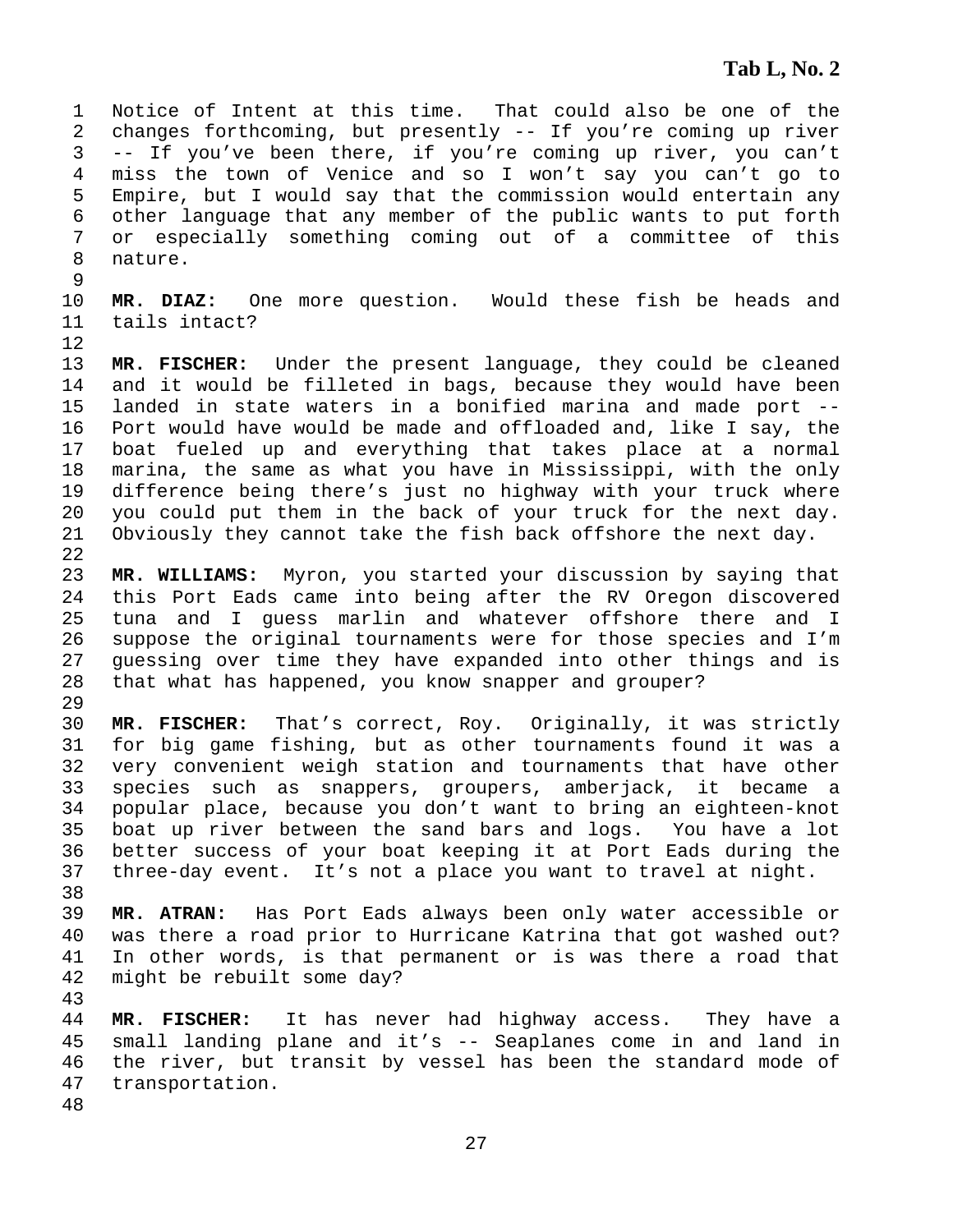1 **MR. CORKY PERRET:** Myron, would this apply to floatplanes or 2 amphibs? 3 4 **MR. FISCHER:** I believe the notice just says "vessels" and I 5 would have to go read it. 6 7 **MR. PERRET:** If not, I can assure you if this gets approved 8 that's going to be the next request from those guys that fly in 9 and out of there, to be able to do the same thing. 10 11 **MR. FISCHER:** Right and it discusses only accessible by water, 12 but I don't know if it states that it has to be solely returned 13 up river by a vessel. You do have the present Notice of Intent 14 in front of you or were you given a copy? I don't know the 15 exact language and I would have to read it before I gave you an 16 answer. 17 18 **MR. WILLIAMS:** Myron, the South Atlantic Council dealt with an 19 issue similar to this a number of years ago when -- It comes to 20 mind because Corky talked about flying, where they were bringing 21 fish back from the Bahamas, fish that were legally caught in the 22 Bahamas. 23 24 They would filet them and bring them back and that was illegal 25 to do by water, but you could fly them back into the U.S. and 26 you weren't violating any regulations. I am wondering if you 27 might have explored to see how the South Atlantic Council solved 28 that problem or if they ever solved it. 29 30 **MR. FISCHER:** Presently, I can't state with our legal counsel 31 how they advised the commission. They may have discovered this 32 upon their research. Like I say, my mission here is to relay 33 our Notice of Intent passed by our commission and whatever 34 decisions were made of how to write it and what the legal team 35 uncovered, I am not privy to. 36 37 **MR. GREENE:** Myron, I've had several guys at Orange Beach Marina 38 ask me if they were to leave Alabama and go over and fish for a 39 couple of days, could they leave Alabama, because there was no 40 specific port named. I haven't read this and so forgive me, but 41 are they going to be able to come back through federal waters if 42 they meet all the criteria or is this specific to a landing port 43 in Louisiana? 44 45 **MR. FISCHER:** Same answer I just gave someone else. This was a 46 Notice of Intent by our commission and they have no jurisdiction 47 outside of their state waters and so I would say that once they

28

48 get to a border, if they are inland, then they become the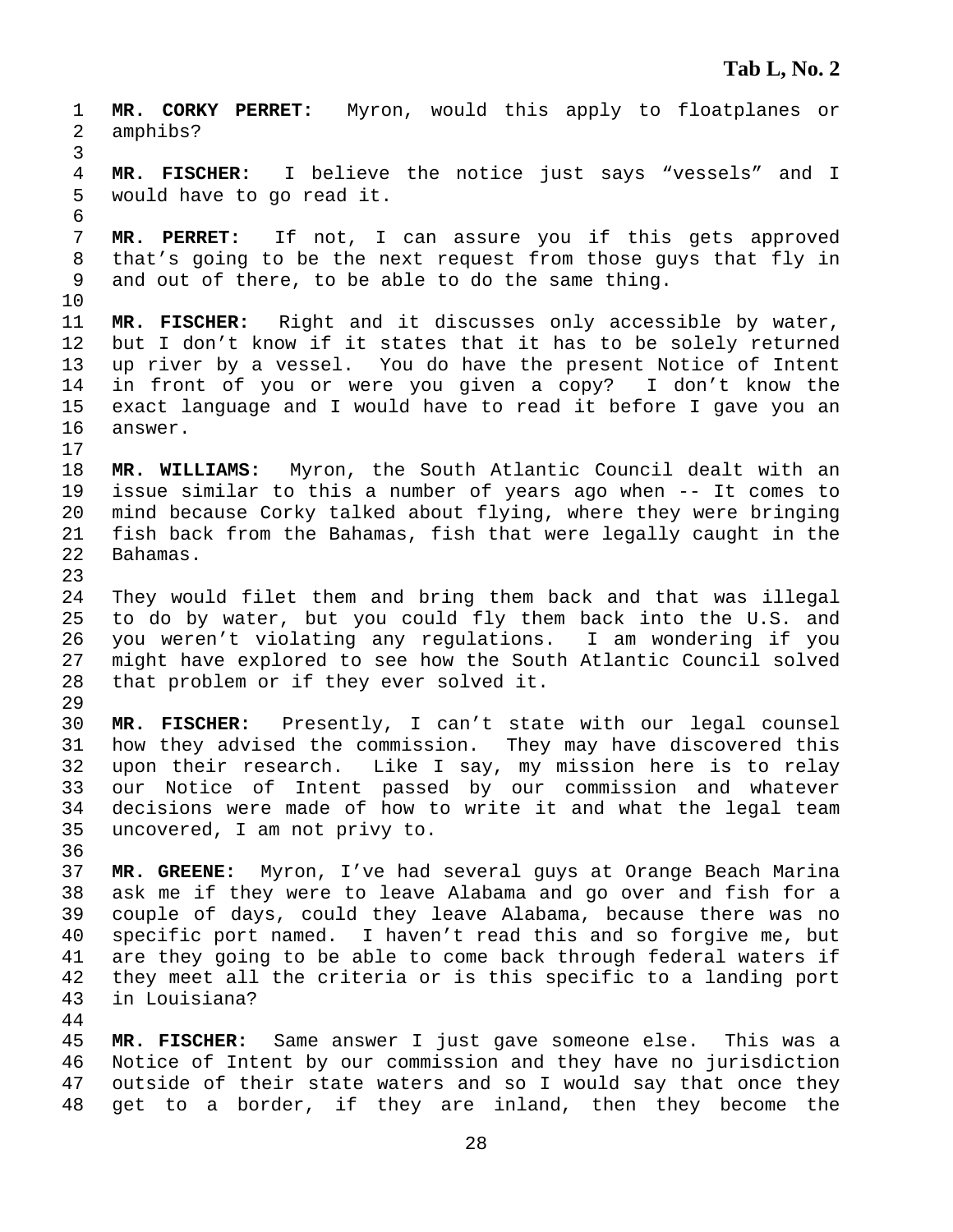1 property of that state's jurisdiction. I would say they cannot 2 go back out in federal waters. I know that was something we 3 discussed at length and they could not take a -- We are not 4 asking whatsoever to get a multi limit back into federal waters. 5 This would be strictly a transit from one marine to another all 6 within the state. 7

8 **MR. JOHN SANCHEZ:** I guess the intent would be to have the folks 9 onboard the vessel in this continuous transit that caught that 10 three-day bag limit in this instance?

11

27

12 **MR. FISCHER:** That's correct, John. It's one of the criteria 13 that was up there. You have to transit with your own fish and 14 someone else can't bring your fish for you and you have to have 15 your license available for view. 16

17 **MR. DUNN:** Could you put that list up again that showed the 18 criteria that you were going to apply? Do you ask the question 19 about where the fish were caught, state versus federal? 20

21 **MR. FISCHER:** I don't know what -- This could be to be 22 developed. The criteria that's on the Notice of Intent that you 23 received is the correct language and I don't think it was asked 24 where the fish were caught. Could that change happen based on 25 comments of this committee? I am certain it could, because when 26 we creel the vessels, it is one of the questions.

28 **MR. DUNN:** Generally -- I am trying to look at this provision 29 and I see all of the different scenarios that occur. We would 30 have to look at it federally, of course, and then if they went 31 to some other state, how that state would handle it, but I think 32 if one of my boarding officers boarded a vessel coming from that 33 with whatever they had onboard from the camp, we would look at 34 all that documentation and we would just have to follow up to 35 make sure that indeed that's where those fish came from. 36

37 We still have to prove jurisdiction, that they came from federal 38 waters, and so as far as federally speaking goes, whatever the 39 state desires, we will -- If we catch them and no state officer 40 aboard and just us -- Well, even if a state officer is there, we 41 will still do a lot of following up, but the more documentation 42 you have aboard that we can use as a reference to go back and 43 double check to make sure that everything is as was stated would 44 certainly help.

45

46 **MR. FISCHER:** By indicating whether the fish were caught in 47 federal waters and having bonified documentation of a stay at 48 Port Eads, along with their license and landing permit, that may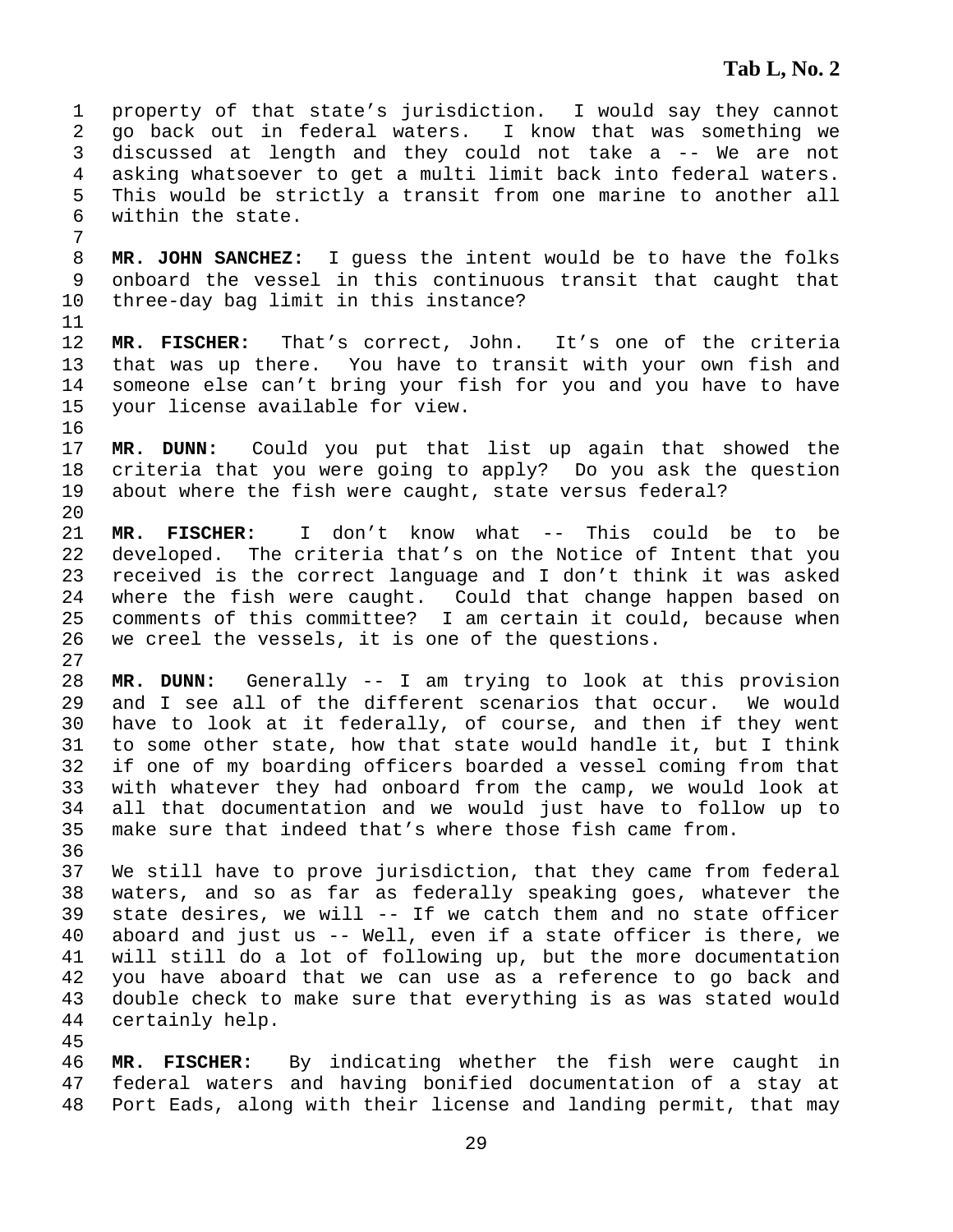1 be enough to get motions started on getting approval or getting 2 acceptance. 3 4 **MR. BANNON:** I just want to make sure that the option is open 5 for the states to comment on this? 6 7 **CHAIRMAN BRAND:** Yes. 8 9 **MR. BANNON:** I agree with the question over there and I think 10 one challenge may be that people want to transit back to another 11 state, because it doesn't require that transit to end in 12 Louisiana. I am good with what you want to do and it's your 13 state and you can do what you want, but I think it would 14 eliminate some confusion -- Because I am not a border state with 15 you, but I'm a direct shot across the Gulf. 16 17 I think the Gulf, it's a no-brainer that it's going to be a 18 violation. When you come into Alabama, I'm going to call it a 19 violation and when you get here -- Maybe if there was some 20 language that just said it was required to be -- You already 21 landed and I think that meets the definition of landing. You 22 made your fishing trip and you landed the fish and now you just 23 need to get them home, but to require that it, be once it gets 24 to the transportation, be in Louisiana. 25 26 **MR. FISCHER:** In the very beginning, under A, under Purpose, of 27 a facility to a location accessible by land, we should say to a 28 facility in Louisiana, a location in Louisiana accessible by 29 land. I will say our commission has no jurisdiction to create 30 law in Mississippi and Alabama and then Florida and so I'm not - 31 - Our legal team did an excellent job and they got input from 32 me, unfortunately, and I am not an attorney. 33 34 **MR. BANNON:** I am agreement with you there, but I think just 35 sometimes, just having seen things in the past, that if it's 36 clear that they have to go back there, then I can answer that 37 question for the folks leaving from Alabama. 38 39 If they say, can I go to Louisiana and do this, the answer is 40 clearly no, because there is the potential to avoid federal 41 waters to come back, because we do have people that do that that 42 go fish for snapper in Louisiana and as long as the States of 43 Mississippi and Alabama allow transit if they were caught 44 legally somewhere else and so I want you to be able to do this, 45 but I just don't want them bringing them back to Alabama to 46 create confusion. 47 48 **MR. MATENS:** I have a couple of things. Scott, I hear you and I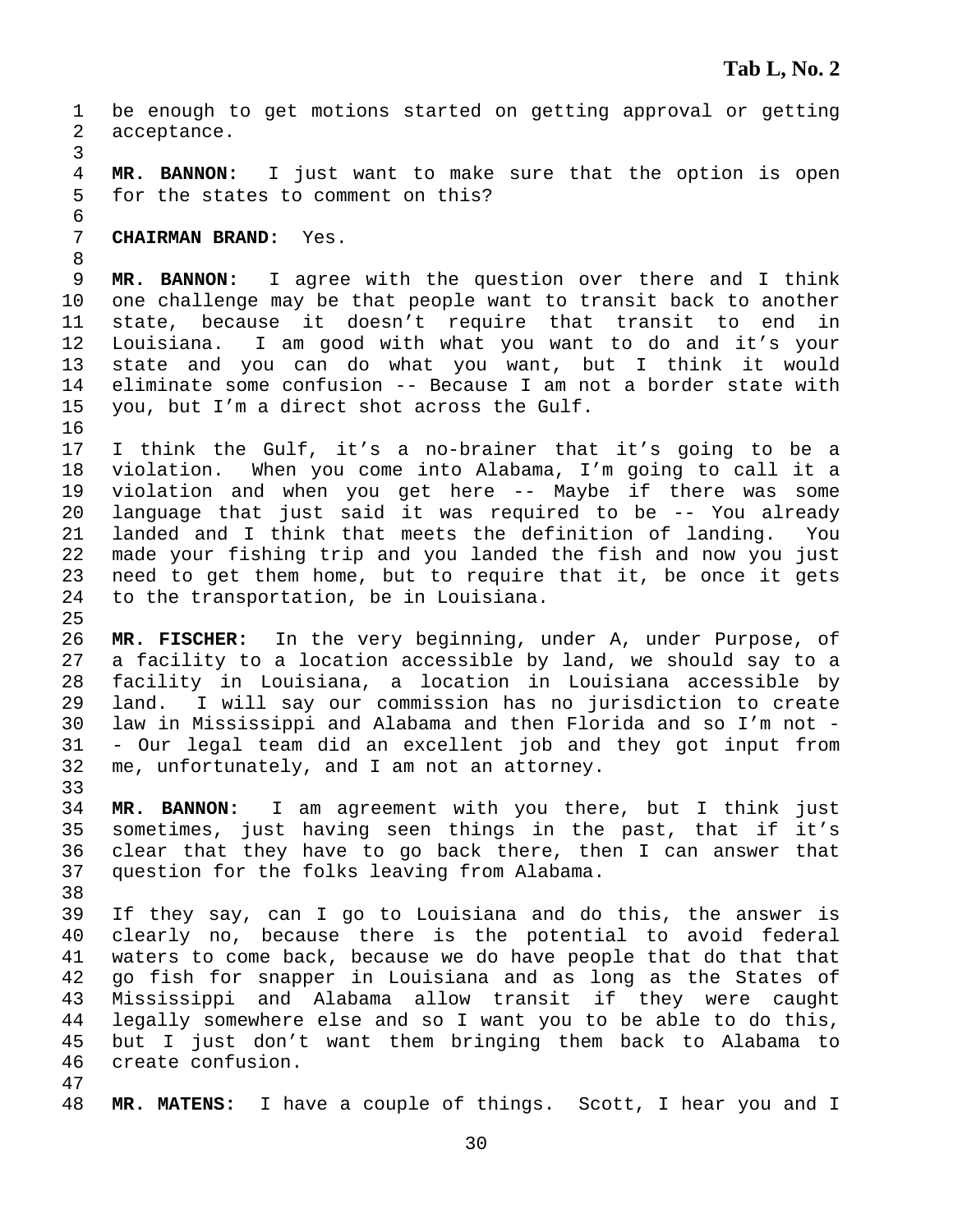1 think the intent in Louisiana is that all of these fish come 2 back to Venice. Now, what happens after that, if somebody puts 3 a whole bunch of fish in their pickup truck and drives to 4 Birmingham, who knows. Tracy, can you help me? What was the 5 genesis of your question about where the fish are caught? 6 7 **MR. DUNN:** It would speak to jurisdiction. If we had a boatful 8 of fish, we are going to immediately look at whether we have any 9 jurisdiction or not and so unknown to us, we're going to have to 10 follow up, but if all the fish came from state waters and it's 11 properly documented and it's cross-referenced or whatever, then 12 my people probably will not have to do as much work with it and 13 it will save them time and trouble. 14 15 **MR. MATENS:** Thank you, sir. I just want to make sure that 16 we're clear here. Louisiana's intent, as I understand it, is 17 some of these fish would be obviously from federal waters. They 18 could be yellowfin and wahoo and dolphin. 19 20 **MR. DUNN:** True, but is that characteristic of every trip? 21 22 **MR. MATENS:** Yes. We have two issues here in Louisiana. One is 23 the issue of the state fish, because right now, under the 24 present rules, you couldn't land a three-day limit of speckled 25 trout in Venice or redfish, a three-day limit of redfish, and 26 that's of interest to us down there. 27 28 This is an economic driver for Plaquemines Parish, which is an 29 impoverished parish, but the intent here is those wahoo and 30 yellowfin. You've got six yellowfin and what are you going to 31 do with them? You're going to want to clean them and bag them, 32 because it's easiest to bring them back. Is that an issue for 33 you guys? 34 35 **MR. DUNN:** No, just as long as we can show that it was all 36 caught legally and landed and our definition of trip. It means 37 a fishing trip, regardless of number of days or duration, that 38 begins with a departure from a dock, berth, beach, seawall, or 39 ramp and that terminates with return to a dock, berth, beach, 40 seawall, or ramp. Clearly returning to that hard facility meets 41 that definition and so therefore, we would have to look at it as 42 a multiple trip potential. 43 44 **MR. MATENS:** My concern here, Tracy, is we want to do this 45 right. 46 47 **MR. DUNN:** I am with you. 48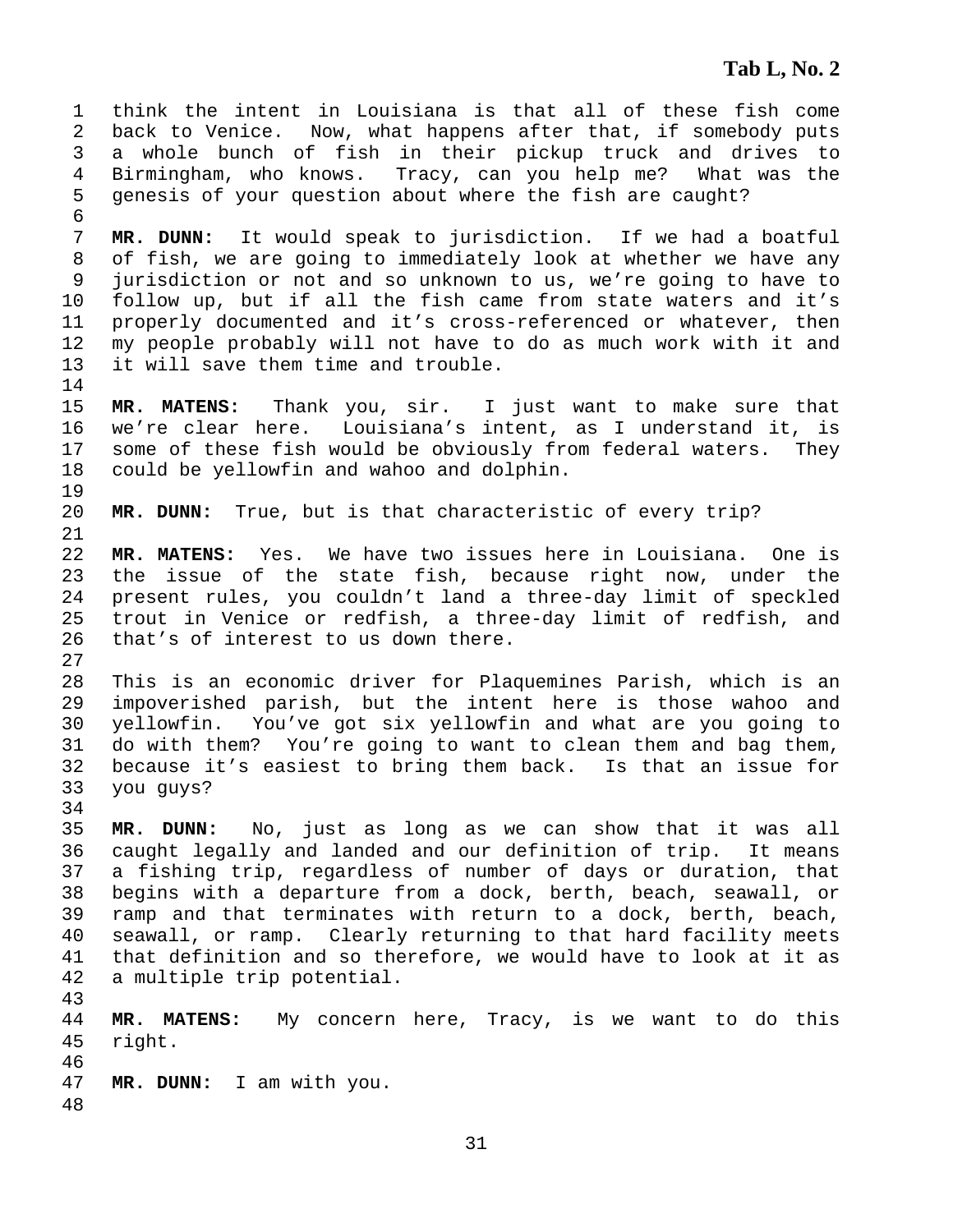1 **MR. FISCHER:** I wanted to add something for Tracy. It's people 2 who spend the night. If someone is making a day trip, they 3 don't fall under this and even if they pull in to fuel up. This 4 is for people who basically are there for the two or three-day 5 weekend, but it's for people spending the night and whether it 6 be the larger fish or difficult to ice until the trip home, 7 because it's not illegal to bring a box full of cleaned fish up 8 river come Sunday if you don't violate the possession limit, but 9 you couldn't do it if they're cleaned, but if you did have any 10 of the managed species, the tunas or the amberjacks, obviously 11 you have serious problems and it's really not only the 12 convenience that Camp was talking about about getting them up, 13 but it's the fish were caught legally. They were caught under a 14 daily bag limit and brought back in, but it's just now to get in 15 from a land-based marina to a vehicle, to a highway-accessible 16 marina. 17

18 **MR. PHIL STEELE:** Mr. Williams asked earlier where the South 19 Atlantic was on similar situations and I can tell you that the 20 South Atlantic allows the transfer of snapper grouper species 21 from the Bahamas. They are currently looking at a similar 22 amendment to the Dolphin/Wahoo FMP to allow importation or 23 transfer of these filets of these fish from the Bahamas. 24

25 They were scheduled to go final on this thing at their last 26 meeting, but they had some concerns from their law enforcement 27 folks as to whether this is really -- How feasible this is and 28 how much of a burden it's going to be onto our law enforcement 29 guys for these filets coming in from out of the country.

31 Just to bring you up to date, that's where they are at now. 32 They are kind of going through similar throes of decision making 33 now and whether or not this is actually a feasible idea, to 34 allow this importation of these filets from out of state.

30

35

36 **MR. GREENE:** Myron, I am fully in support of what you're doing 37 and I'm just looking at that third bullet there to have the 38 catch certified by a staff agent and you said you were going to 39 remove the word "designee", but you could expand perhaps -- 40 Maybe some of the law enforcement could weigh in, but would 41 there be any benefit to before they depart the location to 42 notify you that, hey, we are leaving the marina now and we are 43 headed up and that way, you're going to know that we've had 44 seventeen people leaving the marina and we know they left and so 45 they should be there at approximately this time and make it a 46 little easier, kind of a hail-out and hail-in type of thing, as 47 we've discussed before. 48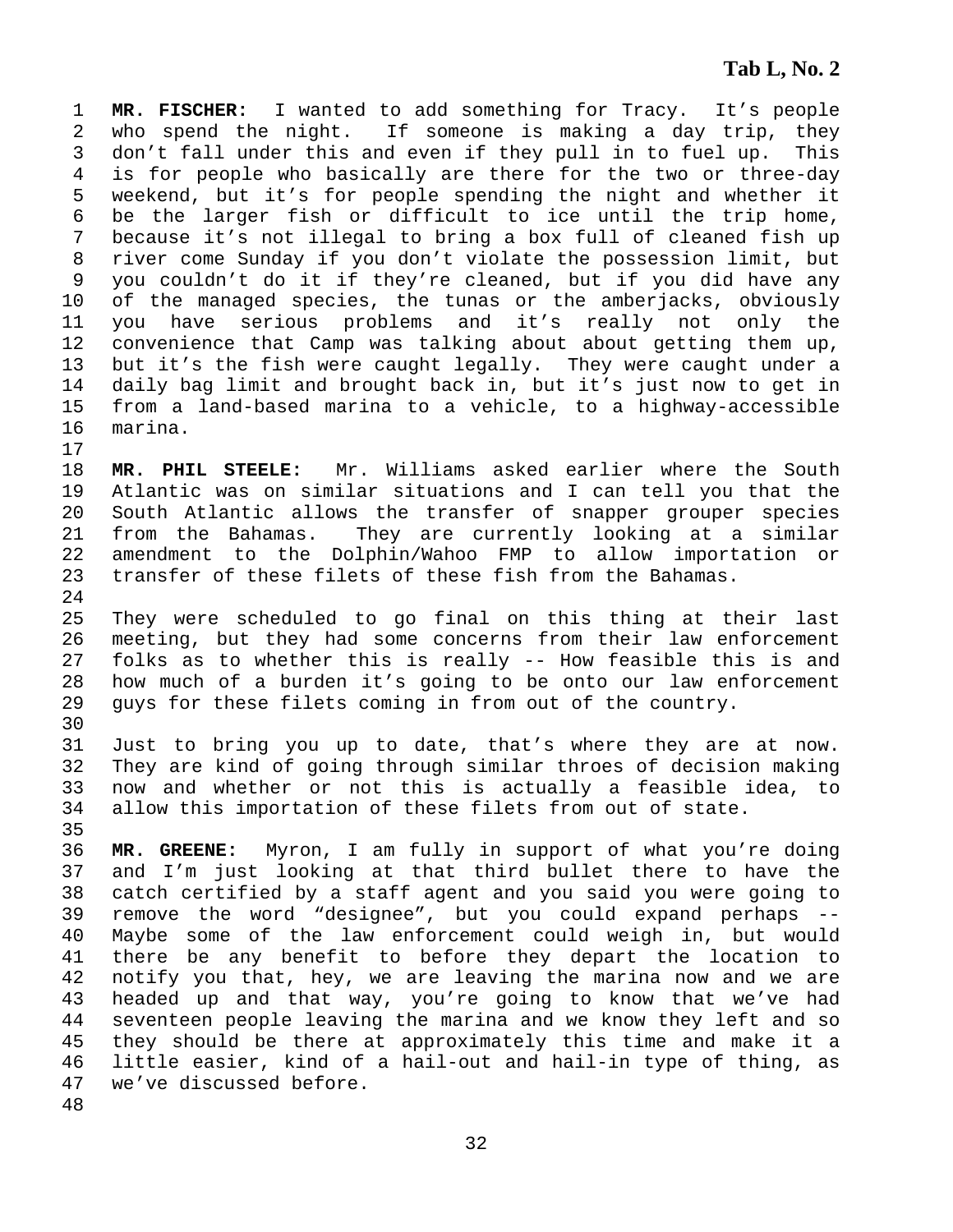1 That might really assist you a whole lot more, because if you 2 have a notification number and that would just add one more 3 layer of certainty. I certainly don't want to add too many 4 layers of anything, but I am just thinking that might be a very 5 simple approach.

7 **MR. FISCHER:** Thank you, Johnny. That's something else that we 8 can take back from this committee back to the commission and see 9 where they wish to go with it. I think you do realize that most 10 of these boats probably will be going home on Sunday morning or 11 Sunday afternoon, but having some type of a report system that 12 they're underway -- We have to make certain we see the benefits 13 of it, but it's something we could report about.

14

6

15 **MR. DIAZ:** Myron, I just want to comment, as I sit here thinking 16 about it, it is going to be a Louisiana issue, inside of 17 Louisiana, about where you allow them to transport to, but it 18 just seems like from your law enforcement's point of view that 19 it would be so much easier if they had to go in the most direct 20 route back to some number of ports that you think are 21 reasonable, Venice or Empire or maybe some others. 22

23 If that was clear and then you know you would only encounter 24 those boats in that stretch of river going in that direction, 25 rather than going to points all over the state. That just seems 26 like it would be a lot simpler to me and so that's my comment. 27

28 **MR. FISCHER:** Thank you, Dale, and I'm sure that will also be 29 reiterated to the commission, but you do -- If you're familiar 30 with the area, you do know that when you go up river that you 31 hit Venice and then the next port of entry you could get out of 32 the river would be Empire. After that, other than maybe than 33 going through Ostrica Locks, you are all the way up to the 34 industrial canal in New Orleans, which I really don't think many 35 people are taking that four or five-hour journey up river just 36 to get fish off the boat.

37

38 **MR. WILLIAMS:** Tracy, I'm wondering if it's possible to solve 39 this problem without -- I am looking to not have to modify the 40 federal regulations and I heard Tracy say that, or I think I 41 heard you say, that you don't have -- As long as everything was 42 caught legally, you don't really have any problem with what 43 they're doing and is there any way that we can just write a 44 statement to you guys that said that as long as you're following 45 these guidelines here or however they might be modified that we 46 don't have any objection or the law enforcement people don't 47 have any objection and thereby not have to do any modification 48 of the federal regulations? Is that possible?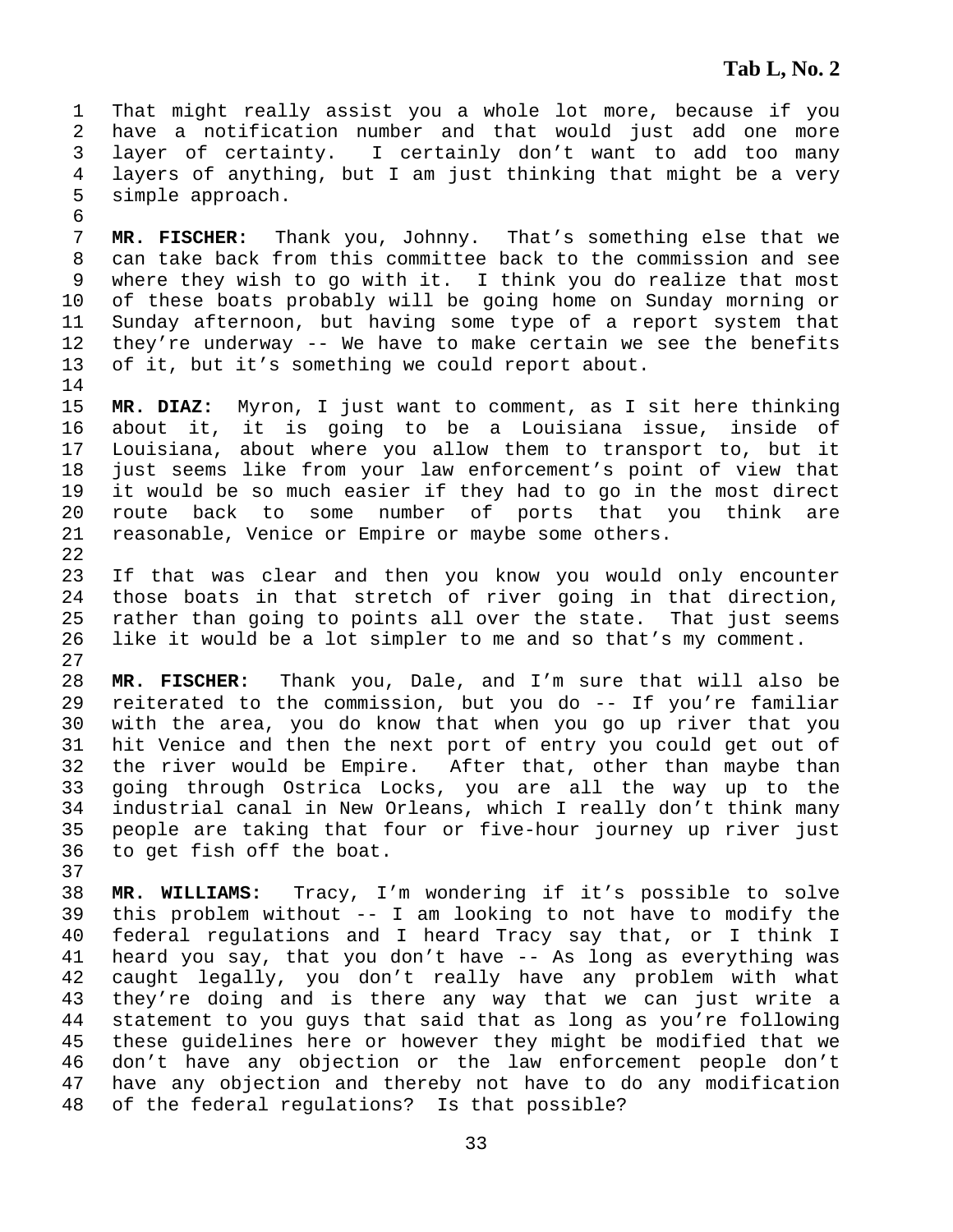2 **MR. FISCHER:** Roy, a statement would be excellent. I think the 3 deliberation taking place right now and the record from it is an 4 indication and, of course, any time you would have an 5 endorsement of a committee or a council, it would be much 6 stronger and so we appreciate anything forthcoming, but I think 7 the deliberation and the minutes thereof would also basically 8 give the commission guidelines on some of the minute changes 9 they have to make to go forward.

10

18

22

1

11 I don't think there's grave changes. I think it's just -- In 12 some cases, it's a few internal items and the designee, to let 13 you know, didn't mean that this weekend we'll designate Camp to 14 sign. That was if we had to hire contractors. They wouldn't be 15 under our employ, but they would be contractors set there and we 16 will not be using contractors, at least not for the coming year 17 or two.

19 **CHAIRMAN BRAND:** I have a question for Ms. Levy. Do you see any 20 conflicts with Magnuson when we're dealing with the fish caught 21 in federal waters?

23 **MS. LEVY:** Do you mean under this scenario the fish are caught 24 in federal waters and brought back to this port for consecutive 25 days and then they're -- That's what you're talking about? 26

27 I think that's why the council brought it to this committee, is 28 the idea of what a trip means under the federal regulations and 29 I think that Mr. Dunn had said that law enforcement would 30 generally consider a trip -- From what I understand, under this 31 scenario, to be from Port Eads back to Port Eads each day and 32 not necessarily encompassing the whole trip from the car back to 33 the car, if that's the way that enforcement looks at the 34 regulations, then I don't -- To me, there are different ways to 35 interpret the regulations and so I just think we have to have 36 some discussion and it's good for law enforcement to be involved 37 about the way that NOAA is going to interpret those regulations.

38

39 **MR. FISCHER:** Are we about finished?

40

41 **CHAIRMAN BRAND:** I guess, from what I understand, we're not 42 looking for a motion here. Are we looking for a motion for 43 different preferred alternatives, like writing a letter or 44 changing the definition?

45

46 **MS. LEVY:** I think as long as there's a comfort level with the 47 fact that the regulations would mean that a trip would be from 48 the port back to the port and then transporting through state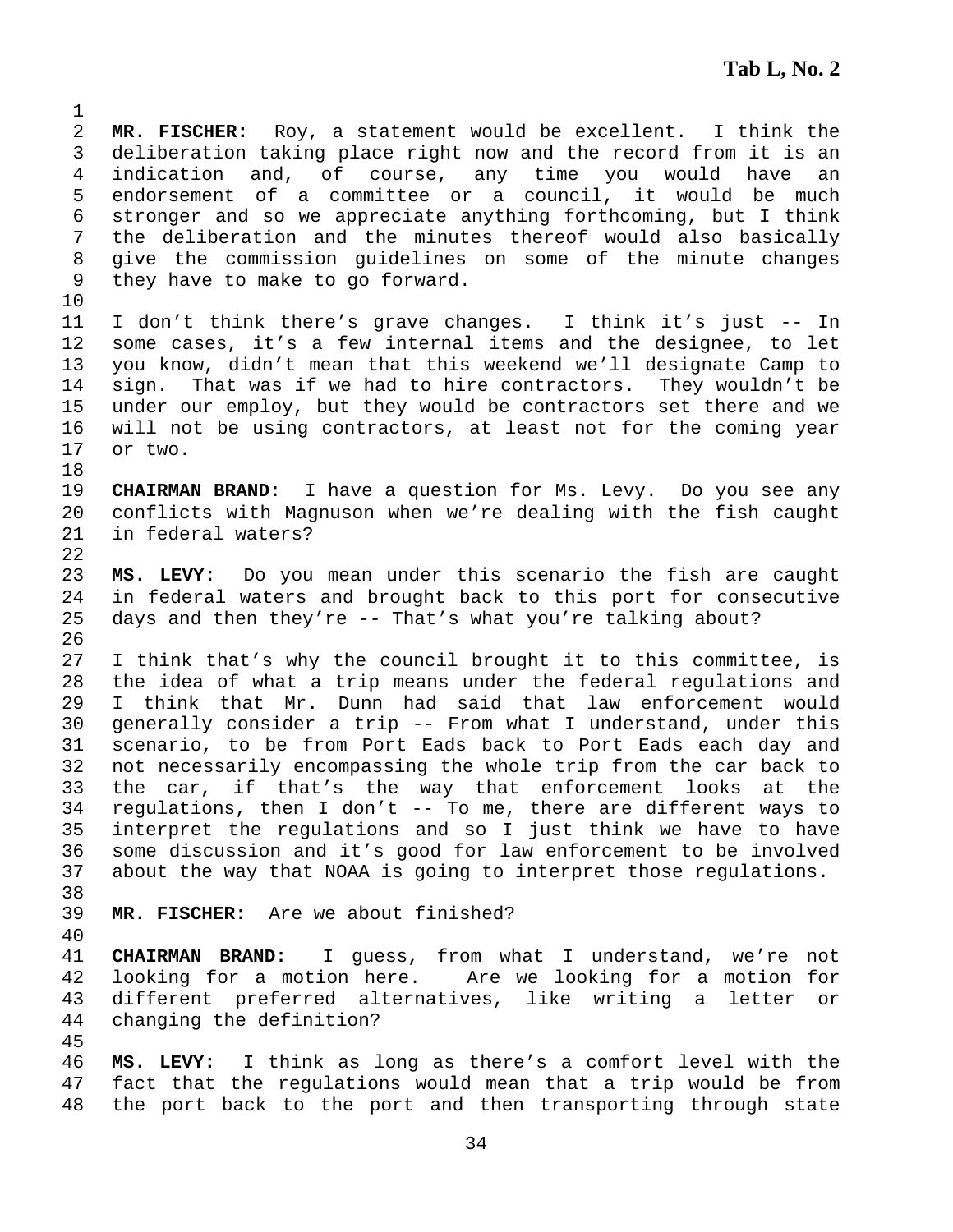1 waters in that circumstance would not be an issue, then I don't 2 know that there's anything that the council or the committee 3 needs to do. 4 5 If you're looking to allow transport through federal waters of 6 filleted fish and all of that stuff, that's a whole other 7 ballgame that would require some sort of modification to the 8 regulations. 9 10 **MR. ATRAN:** The one possible problem I might see in that is as 11 long as the vessel remains in state waters, we don't have to 12 worry about federal regulations, except because of the Amendment 13 30B provisions. Permitted charter vessels and headboats are 14 subject to the more restrictive of federal or state regulations 15 and so would we have to do something to make an exception for 16 federally-permitted charter vessels to be able to transport in 17 state waters? 18 19 **MR. FISCHER:** I had a message just come down from space that I 20 received and so it's however 30B plays out. I mean obviously 21 they have to fish by the most restrictive and so we're not -- We 22 don't want to change federal law. That's not the object, but we 23 do feel that once they make port that they've made port and 24 people got off their boat and the next day is more or less a new 25 trip and it's just that it might happen to be with the same 26 people and so that may need a determination. 27 28 On Jason's request a second ago, if a letter of support, even 29 with the caveats mentioned, would be great. That way, we don't 30 have to sit down and dissect the tape of the meeting to figure 31 out what the consensus appeared to be. 32 33 I know they had a few caveats and a few issues that some of the 34 people brought up and, of course, those are welcome and I don't 35 think this would have the force of a regulation, but it would 36 just be an endorsement of this committee. 37 38 **CHAIRMAN BRAND:** To that point, Mara. 39 40 **MS. LEVY:** Obviously if the committee and the council think that 41 this is a good idea and want to support it, I have no objection 42 to a letter of support. I will just say that there's a 43 difference between the council supporting an idea and NOAA 44 enforcing the regulations on the books. 45 46 It's not a situation where the council's letter saying we think 47 this is a good idea and we support it is necessarily going to 48 translate into how something is enforced. I just want to make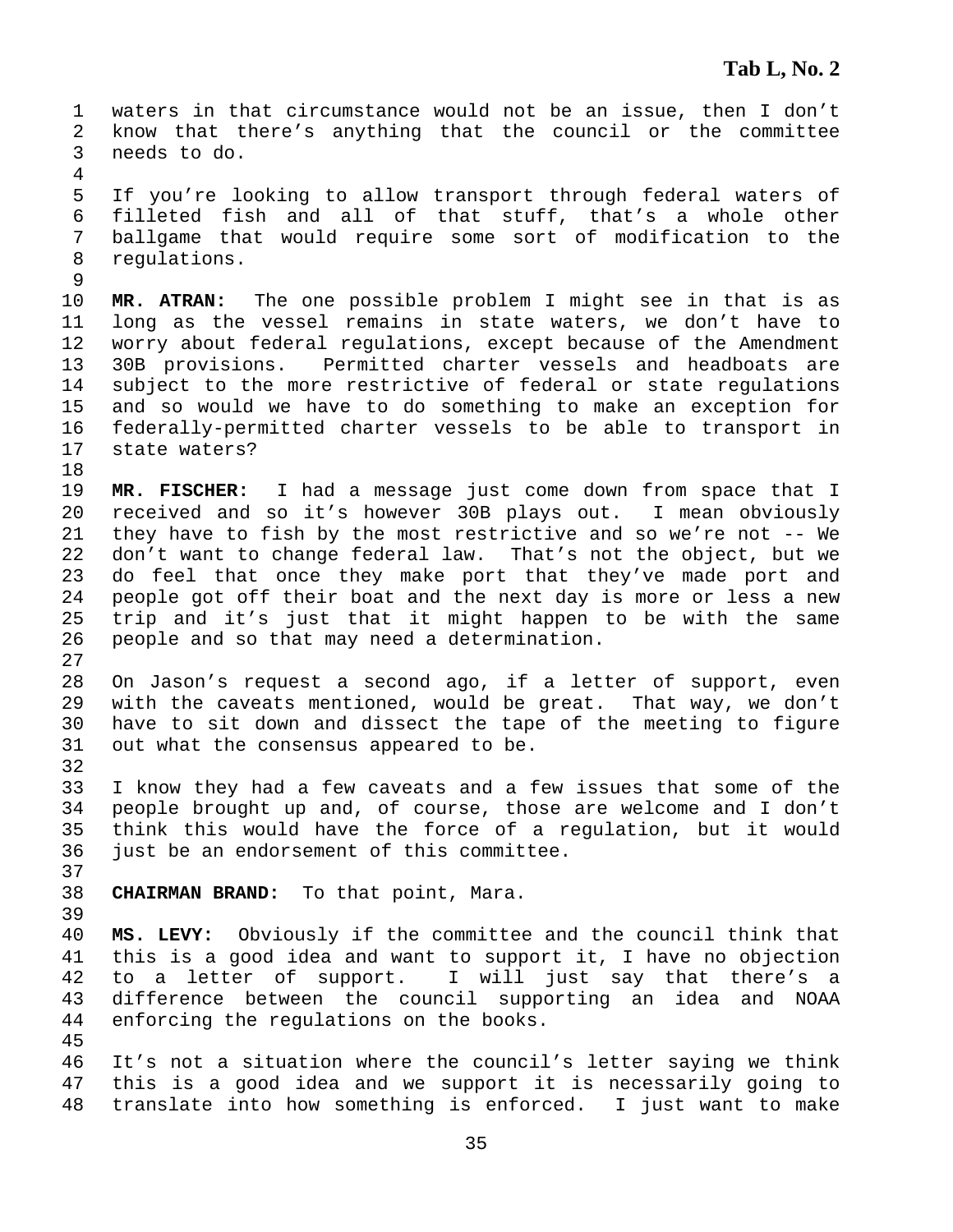1 sure we're not mixing the two issues between council support for 2 something and enforcement of regulations on the books. 3 4 If we felt for some reason that there really was an issue with 5 enforcement, which there doesn't seem to be, then the council 6 action would be to change the regulations to fix that problem, 7 but as far as I can tell, I haven't heard that there's going to 8 be an enforcement issue, with the caveat that it's in the state 9 waters and all of that stuff. 10 11 **MR. MATENS:** As we got into this and started talking about it, 12 the concept is that Port Eads, which has never had a road and is 13 not going to have a road, would effectively be a landing port. 14 The rest of this stuff is how you get around that. 15 16 To the point of enforcement people stopping a permitted vessel, 17 if the season is not open in the EEZ, that vessel is in 18 violation and they can't catch a red snapper in state water and 19 so if you guys are going up South Pass and it's November and 20 it's a federally-permitted vessel and it's got some snapper 21 onboard -- Correct me if I'm wrong, but they are in violation 22 and is that a correct statement? 23 24 **MR. FISCHER:** Yes, Camp, you're correct. A charter vessel in 25 the State of Louisiana cannot fish reef fish in state waters. 26 The law states they must have a federal permit onboard and the 27 federal permit tells them that whatever reef fish species, 28 snapper or amberjack or grouper, they cannot take those and 29 therefore, even if they're in state waters, they are in 30 violation and so I think it's moot about the charter boats. 31 32 **MR. ATRAN:** The point I was trying to make is even if the season 33 is open in federal waters, you're only allowed to have one daily 34 bag limit on your vessel at a time, except in certain 35 circumstances. 36 37 I was thinking of a situation where suppose a charter vessel is 38 there for three day and now the client -- The charter vessel is 39 going to take the client back to his pickup truck over in Venice 40 and he's going to have a three-day limit of filleted fish 41 onboard and that would be in violation of the federal laws. 42 Like I said, under Amendment 30B, charter vessels would still 43 have to abide by the federal regulations. 44 45 **MR. FISCHER:** Thank you, Steve, and to that, I mean if you all 46 do write something, which I would appreciate, enter that as one 47 the caveats. I am not saying us let's go with a blanket let us 48 do it our way. We're here to work it out and we want to know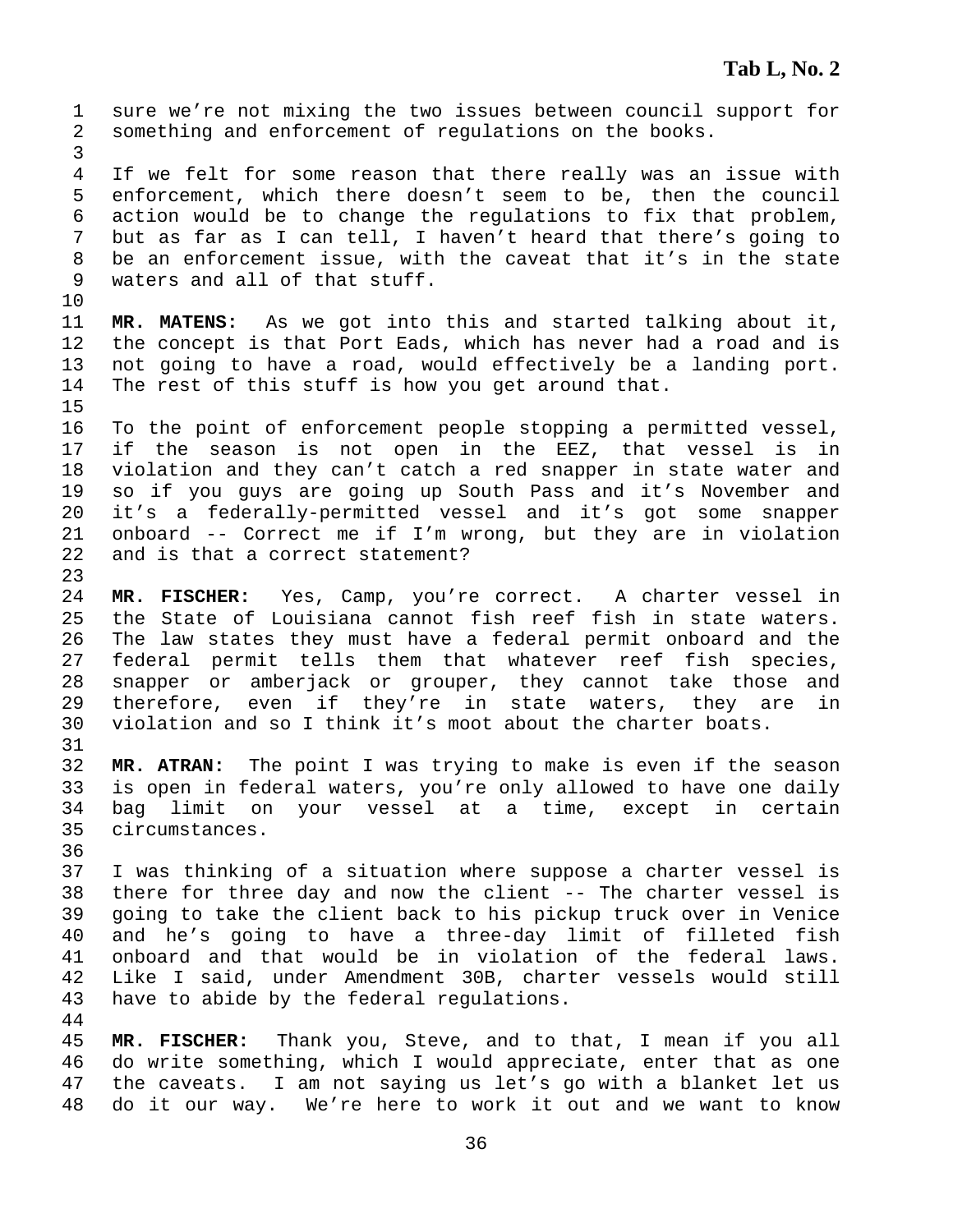1 what is acceptable and what is law and what can we or can't we 2 do. If that's the case, that would have to go back to a full 3 amendment of the council, if I'm not mistaken. It's a good 4 point. 5 6 **MR. PEARCE:** Let me take a stab at a motion and see if this will 7 work and I will try and -- It's a little bit long. **As long as**  8 **the five Gulf states and federal enforcement regulations are**  9 **adhered to, the council supports Louisiana's Notice of Intent**  10 **for Port Eads.** If I get a second, I will explain. 11 12 **MR. FISCHER:** I think you have to say the Notice of Intent as 13 amended, because we know we'll be removing "designee" and we 14 know we may be making changes based on some of the deliberations 15 today. 16 17 **MR. PEARCE: That's fine.**  18 19 **CHAIRMAN BRAND:** We have a second by Mr. Matens. 20 21 **MR. PEARCE:** Just as a follow up, it seems all the discussion 22 has been around enforcement and other states and I think as long 23 as we adhere to those other state and federal regulations that 24 there should not be a problem with supporting Louisiana's Notice 25 of Intent, as amended, for the Port Eads program. 26 27 **CHAIRMAN BRAND:** Any discussion on this motion? 28 29 **MR. GREENE:** I support this and I have no problem with it. I am 30 just trying to help flesh out a particular issue. If there's 31 guys at the dock trying to catch a ride up the river earlier and 32 there's a boat going up that way and they can't go because a 33 particular said vessel doesn't have the appropriate permit, it 34 seems kind of odd. 35 36 Perhaps maybe more what you're trying to get at would be a 37 transport permit. In other words, you are just permitting the 38 people to get from Point A to Point B and that might get there. 39 I just think that if you get into the whole 30B and that type of 40 thing and the for-hire guy and this guy can't ride on that boat, 41 I think you're kind of backing up. 42 43 I think what you're really trying to do is just offer a 44 transporting permit to get them there and however you all see 45 fit in your state and I have no problem with it. I am just 46 trying to help you a little further with the document. 47 48 **MR. PERRET:** I think you're really complicating things when you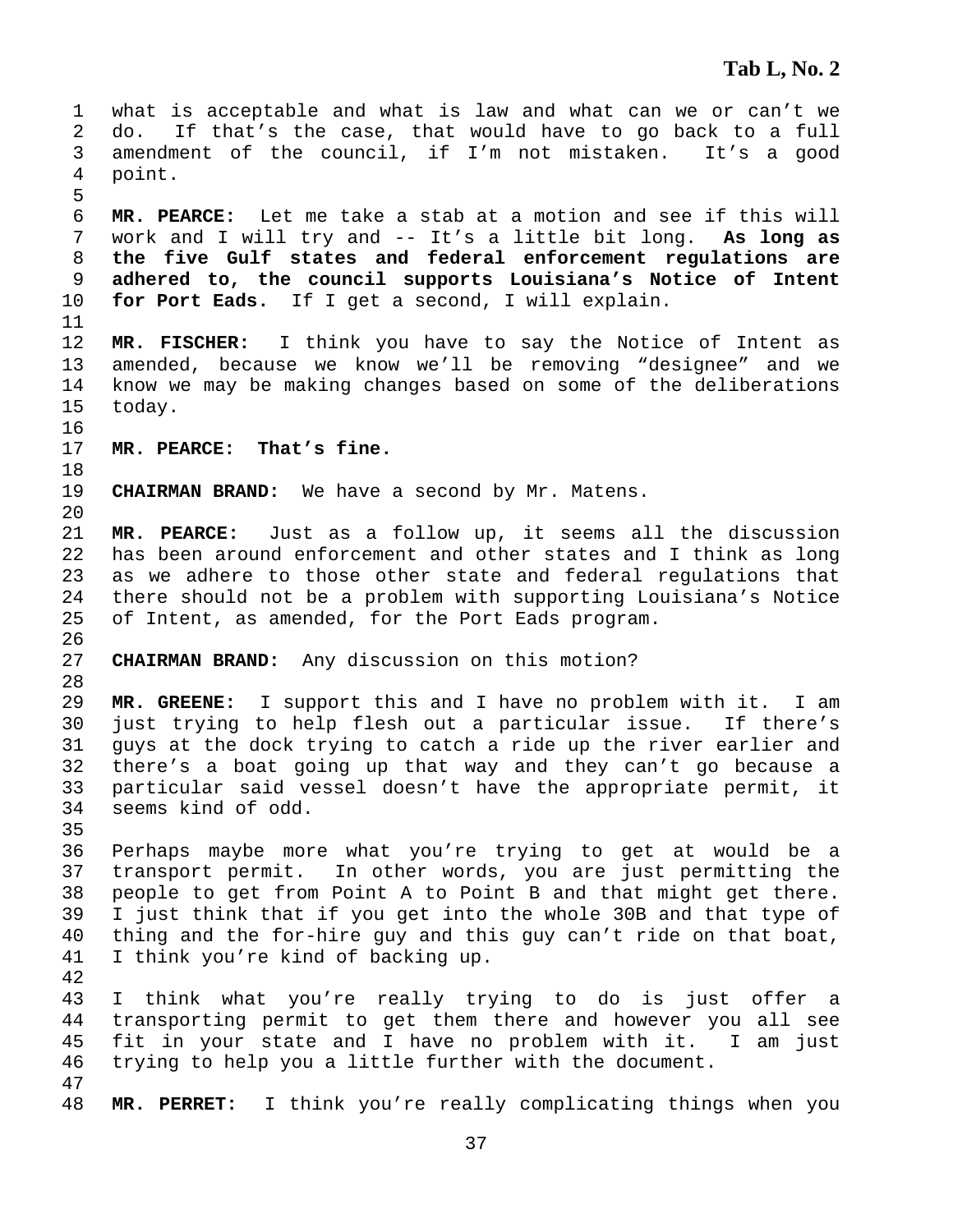1 say "five Gulf states". The activity is going to take place in 2 the State of Louisiana and you're putting a law enforcement man 3 in an untenable position to try and figure out if, say, for 4 example, there's a different size limit for a fish in one of the 5 Gulf states. 6 7 What is the purpose of adding the other states? I don't see it. 8 I think you're just complicating the issue. It should be, in my 9 opinion, Louisiana and federal so on and so forth. 10 11 **MR. PEARCE:** I am just trying to cover the issue if a boat tries 12 to go back to Alabama or Mississippi or whatever that he has to 13 make sure that he obeys the laws of that state if he crosses 14 that line and that would mean he would not be able to have this 15 possession limit. 16 17 **MR. SANCHEZ:** I support the concept here, Myron, for you and 18 really, in Florida we kind of have this too, where we have 19 differing regulations federally and state sometimes and if 20 you're fishing way to the south or the west, depending on what 21 side of U.S. 1 you're on, you're on a different regulation, 22 perhaps. 23 24 It seems to be addressed with continuous transit and so I think 25 as long as we kind of keep that, we can avoid opening up all 26 these Pandora's boxes. 27 28 **MS. REEDER:** I would agree. I think that "five Gulf states" 29 does tend to muddy the waters a little bit, because we're not -- 30 Our regulations are not the same as Louisiana's and so restrict 31 it to Louisiana. The council obviously supports this decision 32 for Louisiana. 33 34 **MR. PEARCE:** If this panel would want to take out the "five 35 Gulf States", I have no problem with that. I was just trying to 36 make sure we did it right. 37 38 **MR. WILLIAMS:** How would you think about something, just a 39 motion -- What we're trying to do is develop a record, I think, 40 that we like what they're doing here and think that they're 41 going to have a solution. What if we just did something like 42 say we commend the Louisiana Department of Wildlife and 43 Fisheries for their ongoing efforts to solve the need for 44 multiday on-the-water bag limits at the Port Eads Marina, as 45 outlined in the amended NOI. That would establish some record, 46 if we're okay with that, without mentioning the other states and 47 so on. I didn't make that as a motion, but I might if I thought 48 there was some --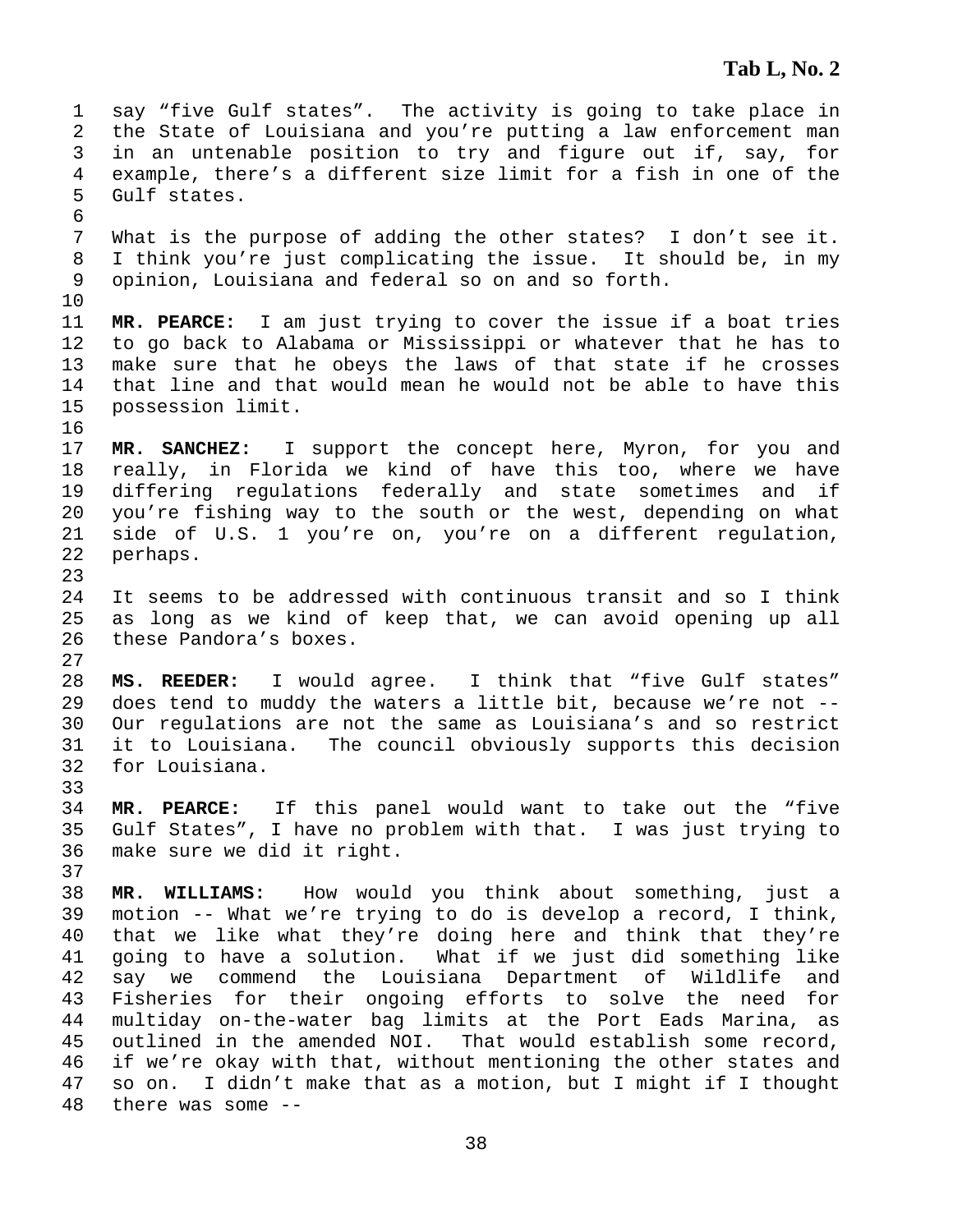1 2 **CHAIRMAN BRAND:** Any discussion on this amendment, potential 3 amendment? 4 5 **MR. FISCHER:** Jason, to Roy's comment, even if you had caveats 6 that showed up today or if you have issues, you could list them, 7 but I do want to say that our commission creates considerable 8 legislation in regards to shrimping and to oystering and seldom 9 do we talk about state boundaries and it's only Louisiana. It's 10 understood. 11 12 Their jurisdiction is only Louisiana and so there is no 13 intention to say that this carries into our neighboring states. 14 This is a Louisiana regulation to be within the confines of our 15 state, because for us to go into Mississippi or Texas, we would 16 have to meet with them and come up with a concurrent resolution 17 and so, no, this is for Louisiana in Louisiana and I would 18 rather not confuse it with boats going out of state. 19 20 Johnny, I know you have boats that go to Alabama and I would 21 hope that they bring their automobile, their truck, down to 22 Venice and that's where the customers are picked up and then it 23 would work fine. It still assists the out-of-state people that 24 are trying to get back and that's the whole object, is to get 25 back to a highway, to a vehicular storage area, such as Venice. 26 27 **MR. PEARCE:** Mr. Chairman, I am amenable to anything that shows 28 support to Louisiana for this Notice of Intent and so if Mr. 29 Williams would rather do it that way, it's fine with me. I mean 30 this motion or that, as long as we as a council support what 31 they're trying to do. That's all I'm looking to do. 32 33 **MR. WILLIAMS:** I would be prepared to offer a substitute motion 34 then, if I might. **That is to commend the Louisiana Department**  35 **of Wildlife and Fisheries for their ongoing efforts to solve the**  36 **need for multiday on-the-water bag limits at Port Eads Marina,**  37 **as outlined in their NOI, as amended.** 38 39 **CHAIRMAN BRAND:** We have a second by Mr. Pearce and Mr. Diaz has 40 discussion. 41 42 **MR. DIAZ:** Can I offer a suggestion, Roy? **My suggestion would**  43 **be after -- Where it says "solve the need for", the "transport**  44 **of multiday". I think that makes it cleaner.** 45 46 **MR. WILLIAMS: That's fine.**  47 48 **CHAIRMAN BRAND:** Any discussion on this substitute motion? I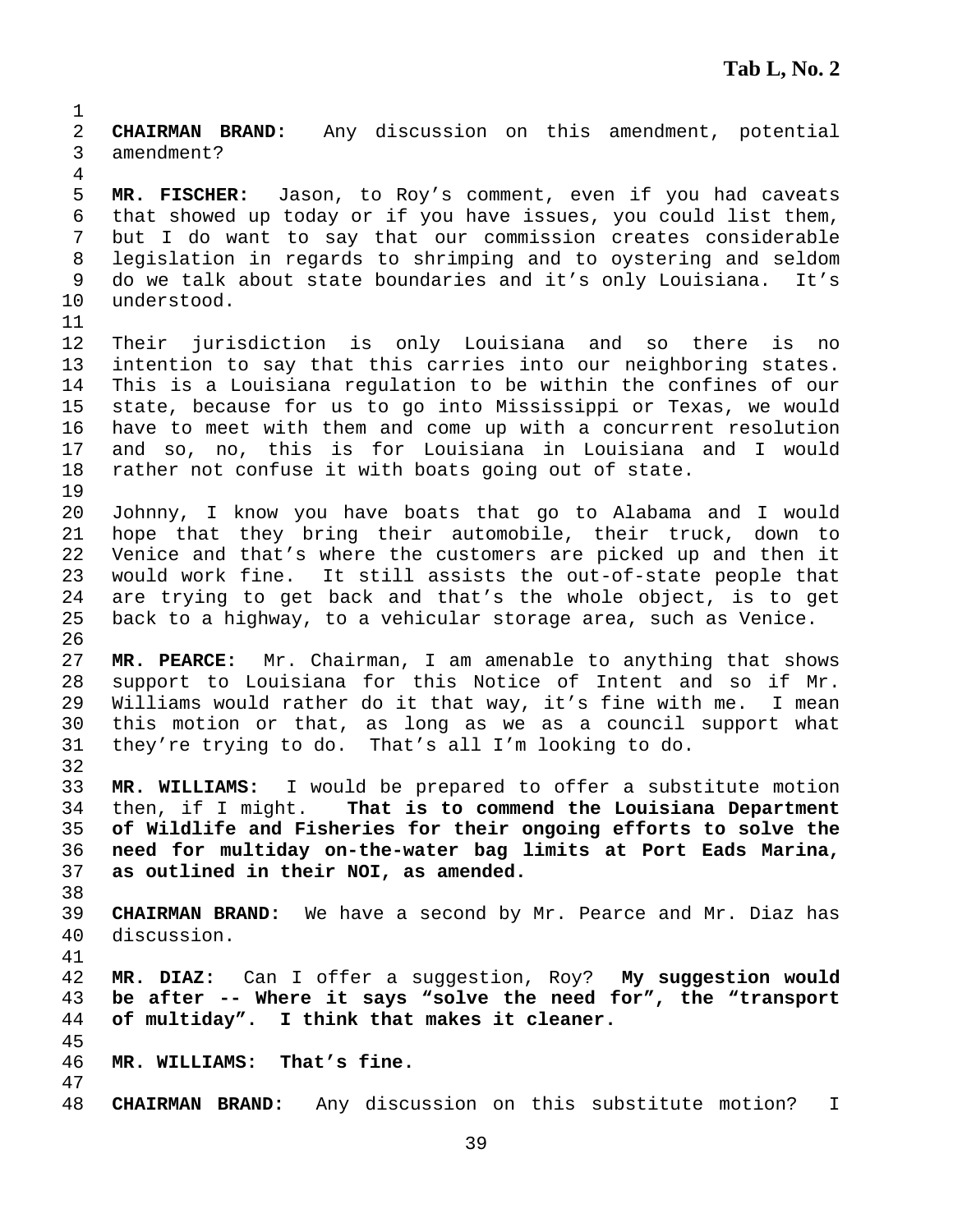1 think from the Coast Guard's perspective that I would agree with 2 Mr. Dunn and how they would enforce it. I think it would be 3 important for me, when we train our boarding officers, to know 4 what that certification looks like, so we can all understand 5 what we're looking for in these types of situations. 6 7 **MR. FISCHER:** Thank you, Jason, and I think what we should do is 8 incorporate this with you directly. You're not too far away 9 from us and we'll make certain the physical certification sheet 10 -- I mean we are even having discussions about whether it should 11 be waterproof and inserted in the bag or a sticker on the<br>12 outside of the bag. This has not been determined what it's outside of the bag. This has not been determined what it's 13 going to look like yet. We might get with you and work on the 14 physical -- Exactly what this bag certification plus what the 15 marina certification should be. 16 17 To the motion, if you did want to add, because it was in 18 discussion, within the waters of the State of Louisiana, I'm 19 sure that would be accepted. It's unusual for someone at the 20 podium to make a restrictive issue on a motion. However, it's a 21 Louisiana issue and not to confuse it coming from other areas 22 and entering into neighboring states. 23 24 **MR. PEARCE:** Just a quick note. I want to make sure that Mr. 25 Matens doesn't want a roll call vote on this one. 26 27 **MR. GREENE: I think that we do want to add in, right after the**  28 **word "transport", "within Louisiana state waters".** 29 30 **MR. DAVE DONALDSON:** Myron, does this substitute motion still 31 fulfill the needs, the objectives, that you were trying to meet? 32 33 **MR. FISCHER:** Yes, it does. I am not a literature major and so 34 I don't understand the part -- I mean I understand the part, but 35 if Mau was here, we could work until night getting the part 36 after "multiday" ironed out, but I think everyone here 37 understands what it means. Thank you, all. 38 39 **CHAIRMAN BRAND:** We have a substitute motion and any more 40 discussion on this substitute motion? This motion is from the 41 council and so this will be a council-only vote. **Do I have any**  42 **objections from the council on this motion? No objections to**  43 **the substitute motion and the motion passes.** Myron, are you 44 looking for anything from the state LEAP? 45 46 **MR. FISCHER:** Sure. 47 48 **CHAIRMAN BRAND:** Would we like to have a motion while we're here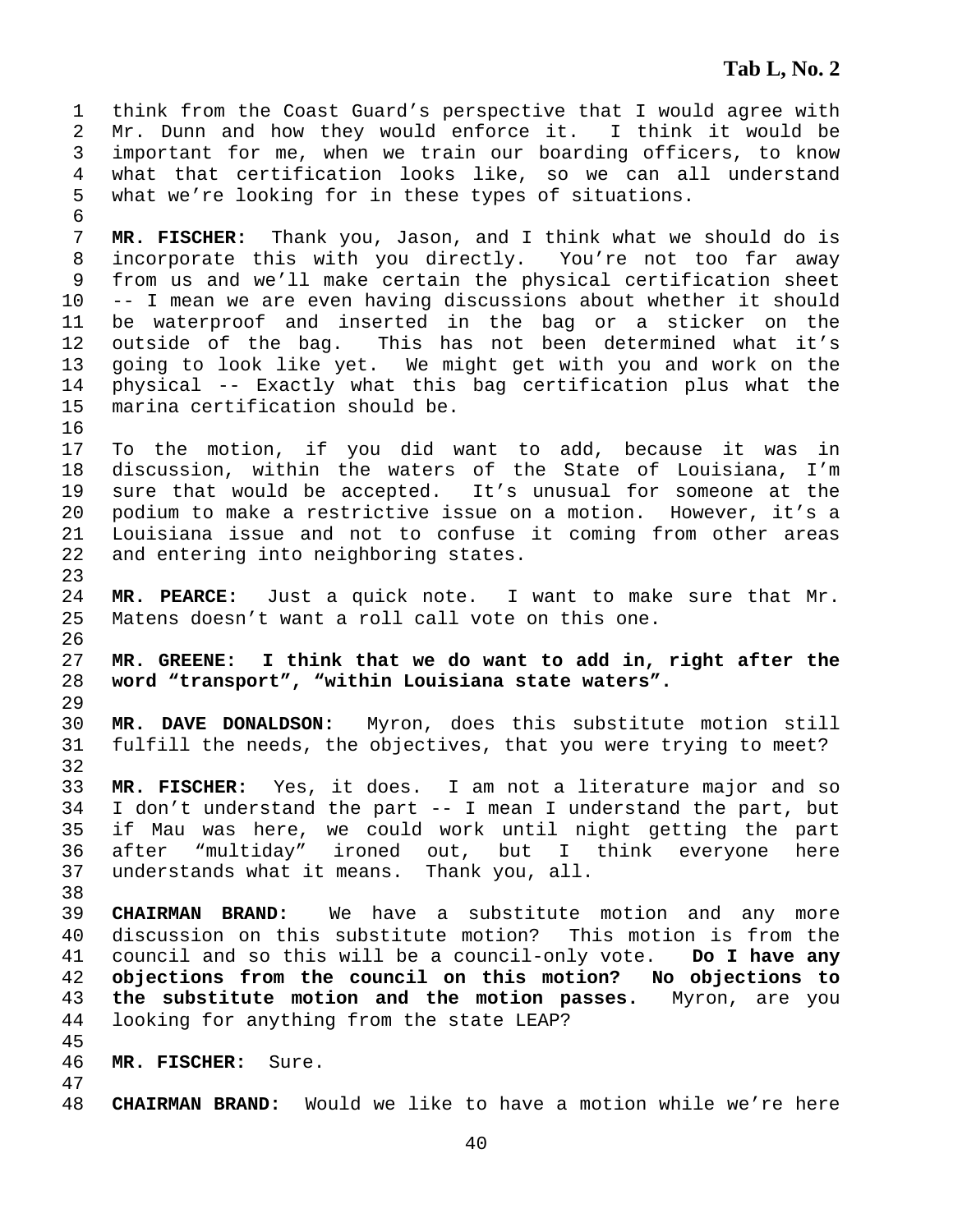1 from the Gulf States Commission or the AP to support this? 2 3 **MS. REEDER: I support the motion as written, the substitute.**  4 5 **CHAIRMAN BRAND:** From the Gulf States LE Commission and AP, they 6 support similar language as a motion and do I have a second? 7 8 **MR. BANNON:** Second. 9 10 **CHAIRMAN BRAND:** Second by Mr. Bannon. **If there is no other**  11 **discussion on this, any objections to this motion? No objection**  12 **and the motion passes.** Thank you, Mr. Fischer. 13 14 **MR. FISCHER:** Thank you all very much for hearing me. 15 16 **CHAIRMAN BRAND:** The next item on the agenda is the Overview of 17 OLE Gulf Restructuring by Mr. Dunn. 18 19 **OVERVIEW OF OLE GULF RESTRUCTURING**  20 21 **MR. DUNN:** I wasn't quite sure on what they wanted me to provide 22 for this. I mean I have discussed this on the record before as 23 to the decision or the criteria behind the decisions made, but I 24 can kind of do that in a nutshell again. 25 26 If you will recall, our staffing plan came out about two years 27 ago and that was the result of our Office of Inspector General 28 taking a look at our program, based on some complaints, and they 29 determined that we probably had or potentially had too many 30 criminal investigators working the issues with which we deal. 31 32 Our workforce management office also did a review of our program 33 and they determined that yes, indeed, we should have a different 34 complement of people to provide the services asked of us and so 35 they mandated that we be limited to a certain number of criminal 36 investigators to do the work of a criminal investigator. 37 38 Let me back up a little bit and say the reason that decision was 39 made was they basically said that our criminal investigators 40 were being used for more things that they should. A criminal 41 investigator is supposed to be doing criminal investigations. 42 Because of the nature of our business and the number of people 43 we had, we have had to employ them in a broad range of 44 enforcement services. 45 46 Our workforce management said we had to back away from that and 47 start focusing our criminal investigators on criminal 48 investigations. There is a little leeway in there by policy,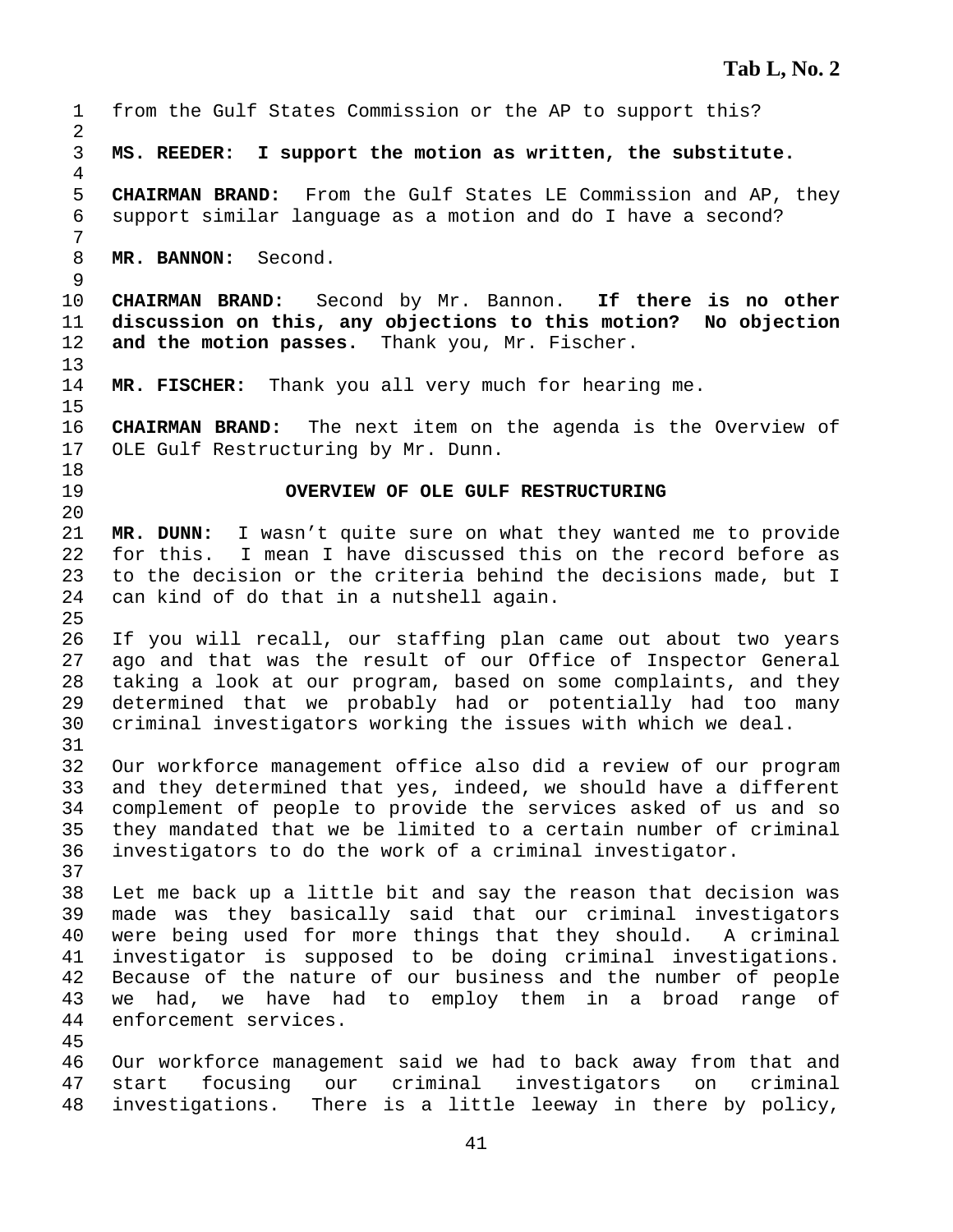1 but in the long run, they said that we would be limited to the 2 number of positions we could have that we could fill with 3 criminal investigators.

5 The Southeast Division was mandated ten criminal investigators. 6 That means we were going to have to take a strong look, or a 7 hard look, at how we place these people and the work that they 8 do. Now, we had thirty-four or so enforcement positions in the 9 Southeast and we were told that as criminal investigators either 10 retired or moved on to another agency or whatever attrition 11 occurred, we would then replace that person with an enforcement 12 officer, which would be providing the bulk of our monitor, 13 patrol, and inspection responsibilities.

15 It's really more of a change of enforcement personnel in series 16 that occurred than a loss of people. The big issue that came up 17 is the fact that we stated that we would be closing offices and 18 we decided to do this because an EO, an enforcement officer, 19 does not need an office. We give him a vehicle and they are 20 supposed to be out working compliance issues and helping the 21 industry and patrolling and monitoring and so we did not want 22 them in an office.

24 We wanted them to be in a vehicle, just like any other state 25 officer, and providing a desk, where they could do some 26 administrative work, but the bulk of their work would be in the 27 field and so the necessity to have an office was not there. 28

29 Our criminal investigators, with the number we had, we had to 30 look at it and decide where do we put ten investigators to cover 31 the entire of the Southeast Division and so we chose five 32 locations that we thought would provide the same coverage for 33 each office and they could still conduct their investigations. 34

35 The one thing that is unique about the investigative world is it 36 doesn't have to be done -- You don't have to be physically 37 there. When I was in South Carolina, I actually investigated 38 violations in Miami and so it can be done from long distance and 39 it's not always the best and most efficient way to do things, 40 but most of my investigators are conducting investigations that 41 cover foreign countries, imports coming into locations nowhere 42 near their physical location, or businesses that are nowhere 43 near their physical location and so it's a completely different 44 set of parameters under which they work.

45

4

14

23

46 In the long run -- Right now, we've decided not to proceed with 47 making many changes, because our budgets and FTE, or that 48 position cap, has prevented us from really kind of executing our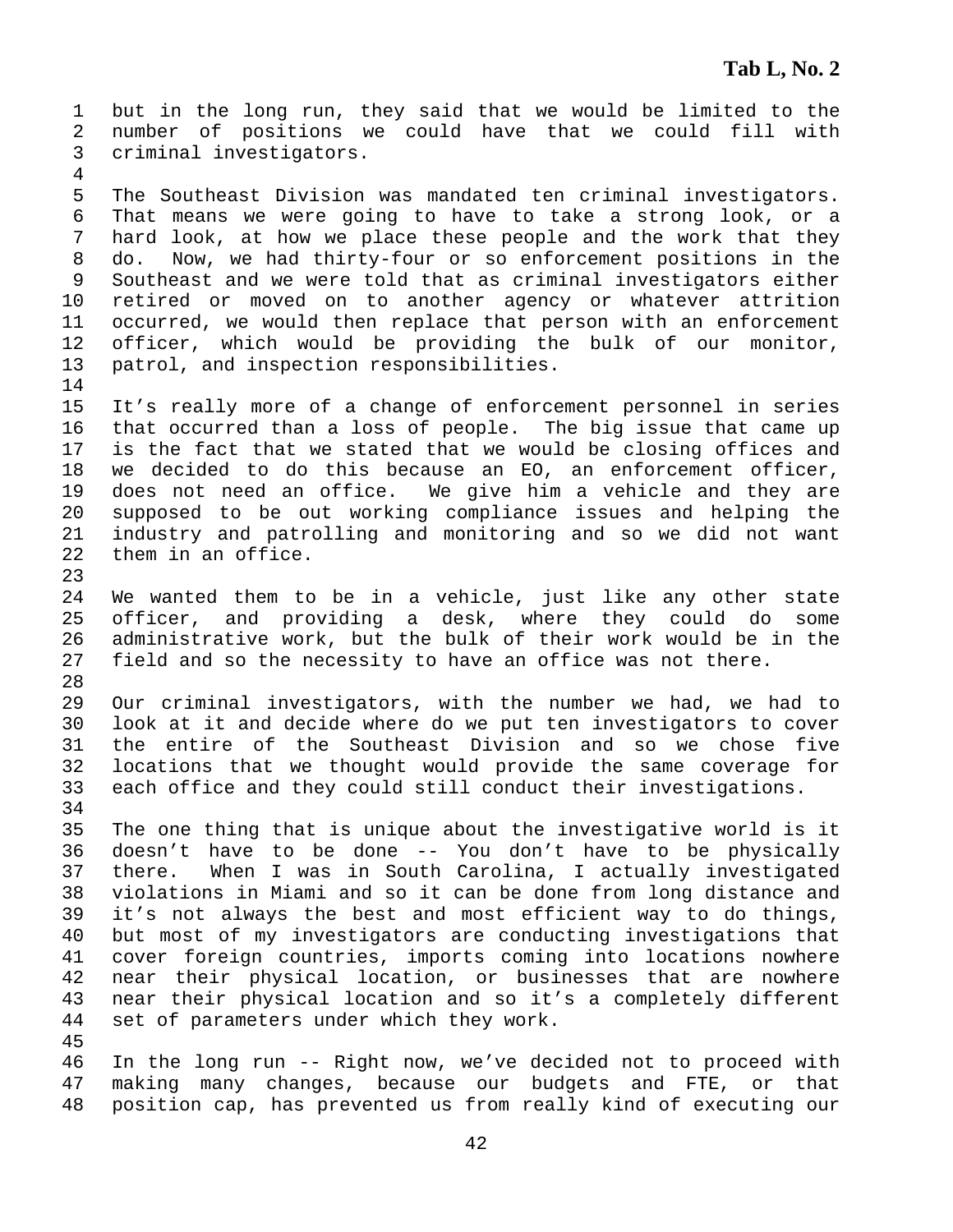1 staffing plan in its entirety and so right now, we're kind of on 2 hold. 3 4 We are hiring five new enforcement officers and four will be in 5 the Gulf and one will be in the South Atlantic and we have made 6 that much of a move, but I think at this point we're probably 7 going to stop right there until we have a better idea of what 8 our budget will look like and how many positions we are allowed 9 to have, but in the long run, we are still mandated to reduce 10 the number of criminal investigators in our staffing and we have 11 been given no indication that we're going to change that. 12 13 With an investigator, of course, they need a larger office and 14 places to put not only subpoenas, but documents seized and 15 search warrants and they have a lot more computer needs than an 16 enforcement officer and that's what's kind of generated the 17 whole office closure scare. In the long run, the enforcement 18 services, the coverage, will be the same, but it will just be 19 done by different people. 20 21 **MR. PEARCE:** Thank you, Tracy. As always, good explanation. As 22 a council member that's trying to protect the resource and I'm 23 also getting calls from industry and enforcement worried about 24 these changes and I think they need to be made very clear as to 25 what your goals are and that you are going to have more 26 enforcement agents in the Gulf, because they are very concerned 27 about what might be your lack of presence in the Gulf, as I am 28 and as I guess a lot of people might be. 29 30 What you're explaining to us right now is that you're going to 31 add people in the Gulf. Your other agents are just going to be 32 doing the work that you do in the office and getting your job 33 done and so as long as you can ensure me that the Gulf will be 34 protected, I am fine and I would like to hear from the other 35 states as to how they feel, because I'm getting enforcement 36 agents in Louisiana calling me asking me to try and help solve 37 the problem that may not be there. 38 39 **MR. BANNON:** You know I've heard the concerns about the lack of 40 enforcement presence and there are some regions of the country 41 that are not supportive of the uniformed officers and I 42 understand that. There has been some heartache and some grief. 43 In my discussions with Tracy and others, the increased presence 44 of the uniformed officers I think is a positive move. 45 46 We have already seen it, the way they've approached the use of 47 the uniformed officers in the Gulf, in Alabama and so I am 48 actually supportive of that increase in officers. I am not sure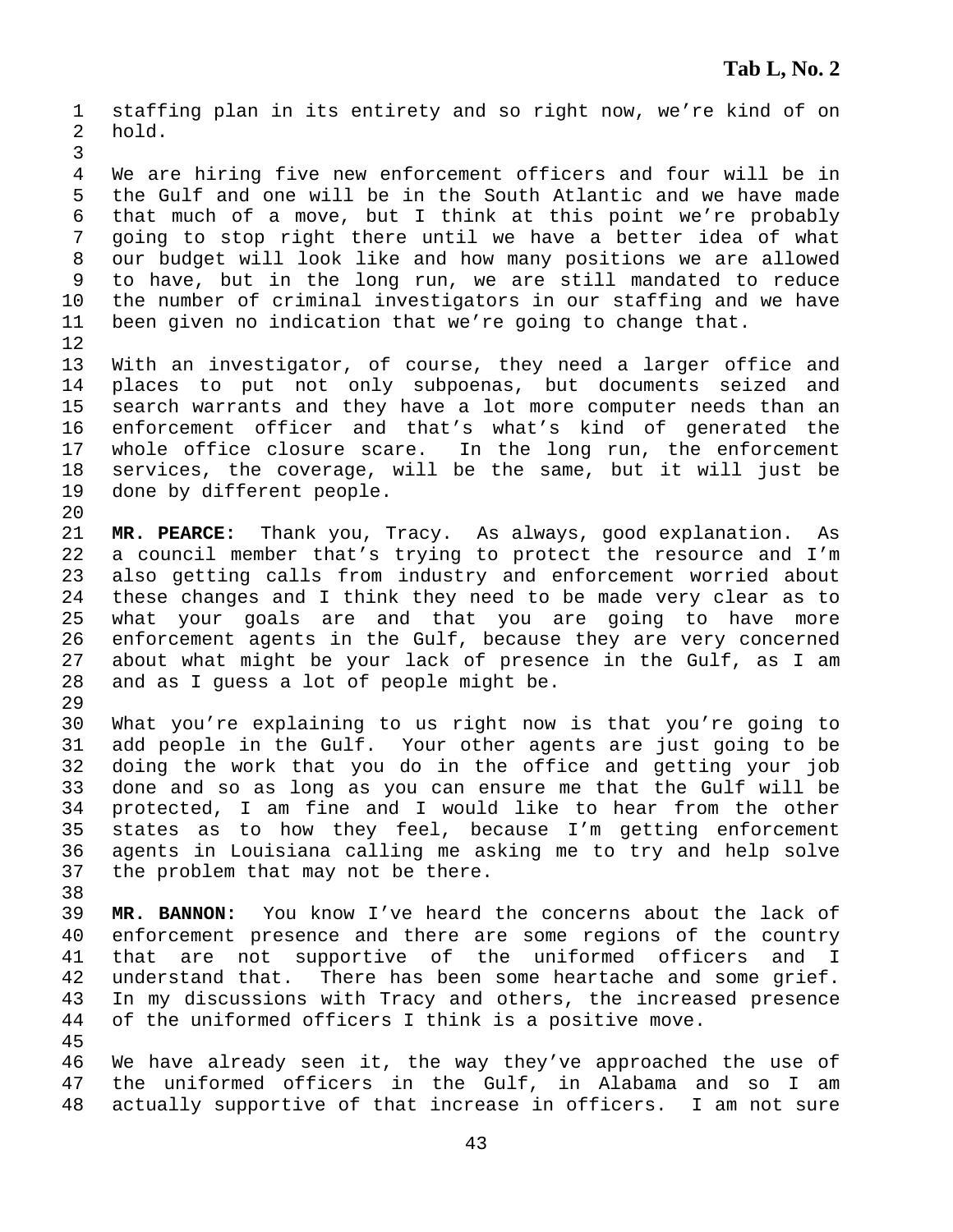1 where they are all going to go and we have seen a better use of 2 the agents towards the criminal investigation portion and 3 instead of them coming and doing these little fish cases and 4 checking TEDs, which was not really their designated function. 5 6 Now we've worked some very in-depth criminal investigations with 7 the agents and so that has worked out well and so I am not sure 8 about the other states and what some of the fears have been 9 about the presence. I think with the uniformed officers that 10 presence will actually be increased. I think you will see more 11 NOAA Enforcement out and about in a uniformed capacity. 12 13 We have already done it with joint patrols with them and their 14 uniformed personnel are taking the smaller nickel-and-dime 15 federal cases that don't require an investigation and that has 16 streamlined it and so we have seen benefits from it. 17 18 The changes in location and offices, I agree with Tracy and 19 investigators. They can work from anywhere and that doesn't 20 affect us greatly, but we have seen improvements and I just 21 wanted people to know that they have been there for us when they 22 were not in the past. 23 24 **CHAIRMAN BRAND:** Thank you, Mr. Bannon. 25 26 **MR. DUNN:** That was the one point I failed to make and one of 27 the things we want our enforcement officers to do is we have 28 this huge program called the Joint Enforcement Agreement with 29 the states and one of the things we've not done a good job is 30 helping them do the job for us and so our agents get involved in 31 investigations and they leave the area or cannot provide that 32 daily service of new regulations and new policies and help our 33 state partners keep up with all the changes that we have to deal 34 with and so that's the one thing the uniformed officer would 35 provide, is that constant communication and feeding information 36 and sharing information. I think we'll do a lot better on our 37 Joint Enforcement Agreements as well. 38 39 **MR. PEARCE:** I would like to hear from Louisiana. I am getting 40 some calls from Louisiana enforcement and how do you guys feel? 41 42 **MR. HEBERT:** Pretty much the same thing. We are getting a lot 43 of people, a lot of enforcement agents, that are concerned that 44 the Slidell Office in particular is being closed and how much 45 access they will have to the NOAA guys to assist in the fairly 46 large cases, especially like the wholesale/retail cases, when it 47 comes to Lacey Act stuff and all. That was the biggest concern 48 with enforcement agents, is closing the Slidell Office and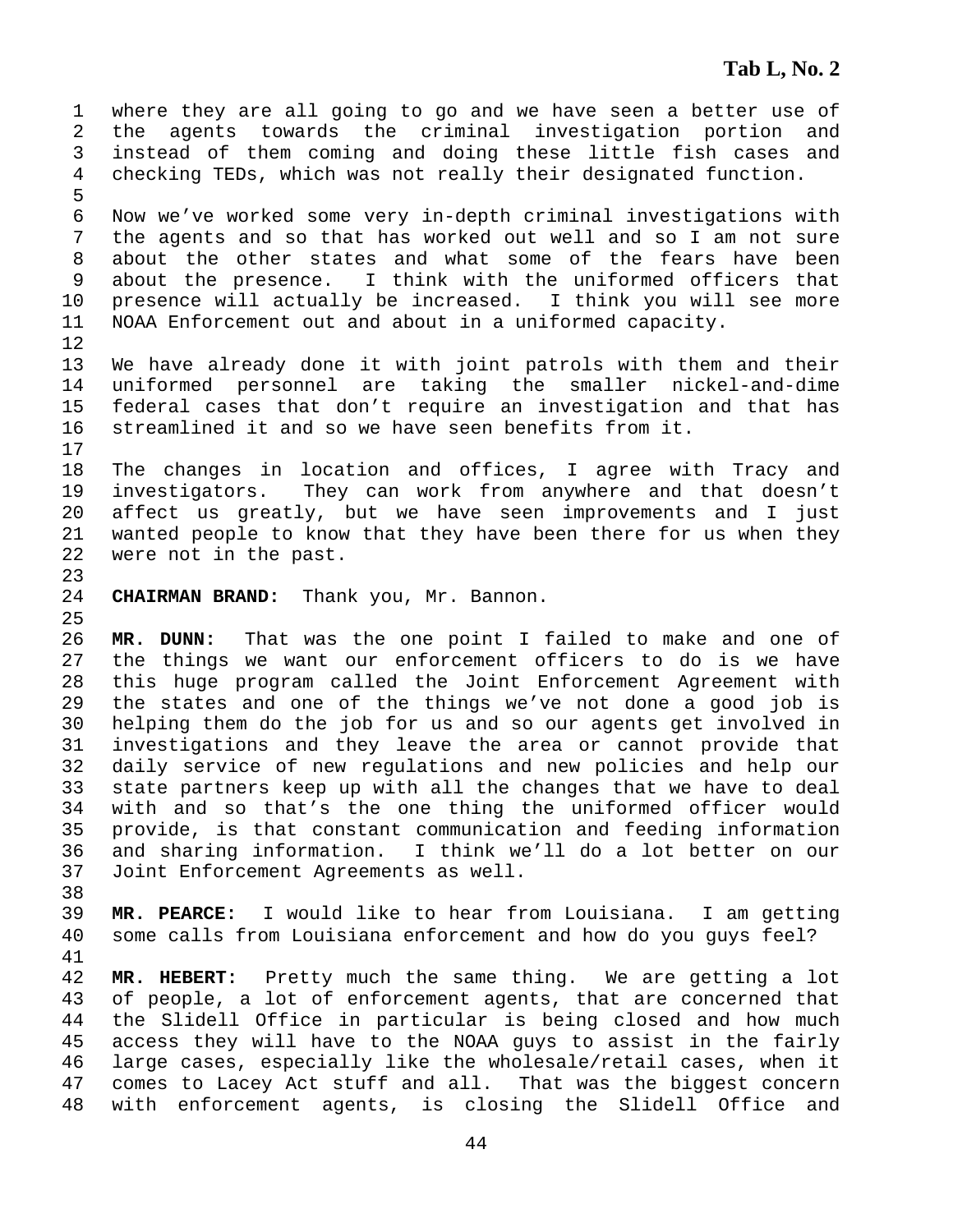1 having access to the NOAA agents. 2 3 **MR. DUNN:** Real quick, it is interesting, because when we have 4 an office, people learn to love those people and where that's 5 located. That office has been in Baton Rouge, New Orleans, 6 Picayune, Mississippi. It's moved around quite a bit and 7 wherever we put it, nobody wanted to see it moved and if we open 8 one in Mobile, I guarantee you within five years that nobody 9 would want to close that office and so that's a compliment to 10 our people. They do a great job, but they will do it wherever 11 we put them. 12 13 **MR. PEARCE:** I think if you would have picked Hawaii, they would 14 have all went. 15 16 **CHAIRMAN BRAND:** Ms. Reeder, do you have something to add? 17 18 **MS. REEDER:** I just wanted to say as far as the transition from 19 investigative officers to uniformed enforcement officers, 20 conservation law enforcement is, in general, a proactive as 21 opposed to reactive force and so their visible presence will 22 assist. 23 24 As far as offices go, our guys, our NOAA representatives, OLE 25 representatives, have always been very responsive to phone calls 26 and so I don't see a big change in our daily operations from 27 this adjustment. 28 29 **MR. PITTMAN:** We have worked several details with them the last 30 three to four months, with the uniformed officers. I 31 appreciate, Tracy, what you were talking about. They are always 32 there and asking if they can be of any help and they have 33 handled some training for us in the last month or two, some 34 training that we needed. They are always calling and offering 35 their help and so it's really becoming real good with us. 36 37 **MR. DUNN:** Real quick, just for the record, you don't have an 38 office in your state, right? But somehow they still seem to be 39 able to provide you -- Okay. I just wanted to make that point. 40 41 **MR. SCHUSTER:** Just following up on some of those fears from 42 Florida's perspective, a lot of those are surrounding around 43 personal relationships. Our enforcement officers get acquainted 44 and used to dealing with the same person and it's not that that 45 support is not going to be there, but it's a fear of changing 46 resources or dealing with a different person. 47 48 Some of the agents in Florida have been phenomenal trainers and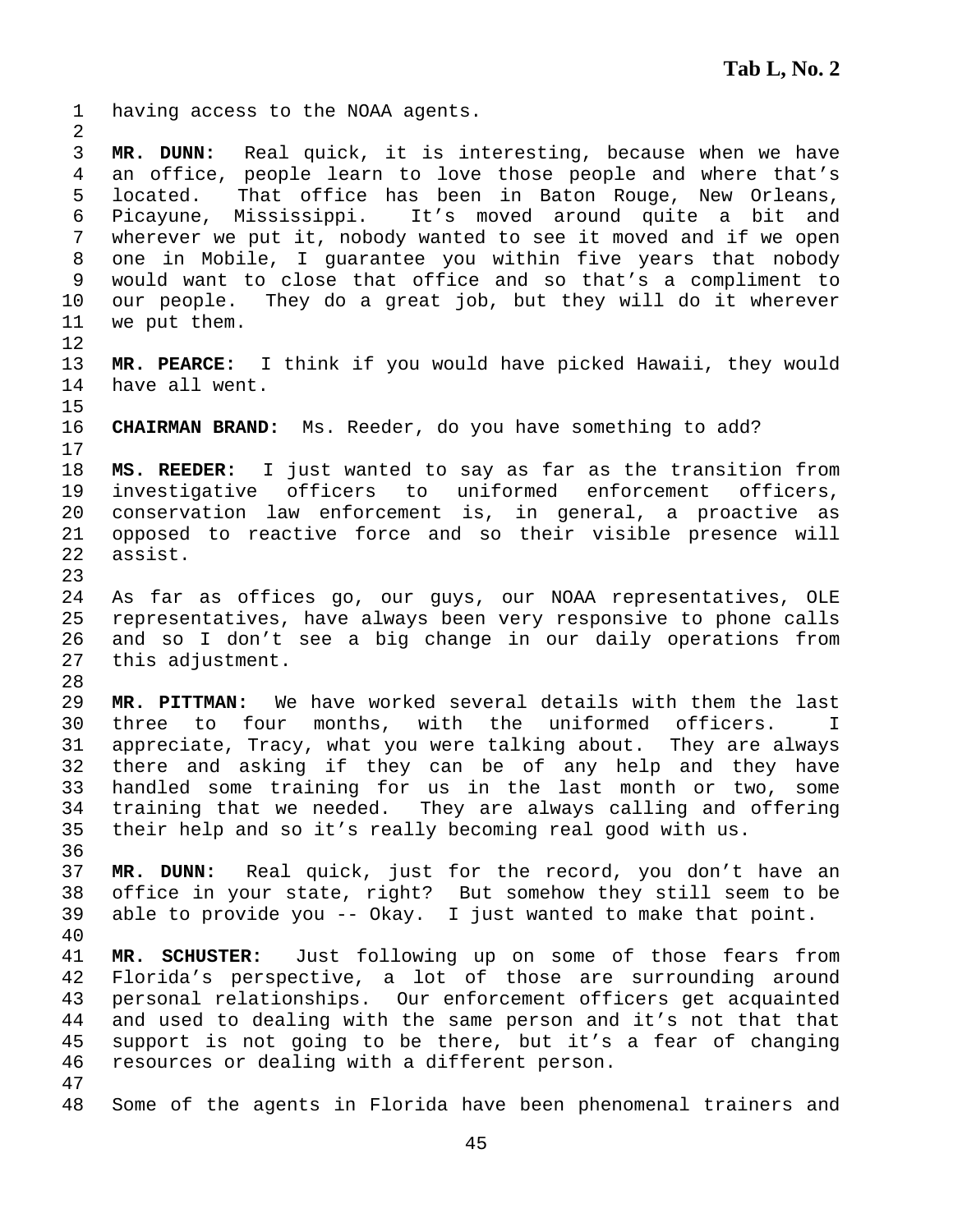1 we hope that we can continue that relationship as far as the 2 training and outreach goes, but we don't really see it as a 3 detriment for Florida. 4 5 **CHAIRMAN BRAND:** Thank you. Thank you for your overview, Mr. 6 Dunn, and we kind of got behind on agenda and we will move into 7 the Review of the 2015-2016 Cooperative Enforcement Operations 8 Plan by Mr. VanderKooy. 9 10 **REVIEW OF 2015-2016 COOPERATIVE ENFORCEMENT OPERATIONS PLAN**  11 12 **MR. STEVE VANDERKOOY:** Good morning and thank you. You will 13 find this under Tab H, Item Number 8. I am going to refer to 14 individual pages as we go. The operations plan is updated every 15 four years and it provides guidance to the various agencies' 16 enforcement folks as to their priorities and goals and then the 17 operations plan is the every two-year update, more of the more 18 immediate goals and objectives and the tasks to achieve those. 19 20 We went ahead and revised this again for the 2015-2016 cycle and 21 so if you bear with me a second, we'll go through it. There's 22 been some minor things, primarily related to tasks that were 23 identified in the past which have been completed or which were 24 new and are now ongoing. Then there's some new tasks inserted 25 here and there. 26 27 If we start on page 3, the overall goal of providing 28 professional law enforcement expertise, Task Number 2 under 29 Continuing Tasks you will see is identified and historically the 30 commission has provided opportunity for the Enforcement 31 Committee of the commission and, of course, jointly with the AP 32 to have conference calls on a monthly basis, if deemed 33 necessary. 34 35 We continue to provide that opportunity, but recently it was 36 determined that perhaps the AP is unable to partake in council-37 related activities and discussions outside of a public-posted 38 conference call. 39 40 To that end, this is a task that we probably will be changing. 41 The commission is not under that kind of a responsibility, 42 legally, and most of the things that we deal with are more 43 miniscule and not really action item type of things. It's more 44 or less updating each other on various activities going on at 45 the states. 46 47 The commission will probably continue to offer that, but will 48 limit it to commission-related state-water activities and not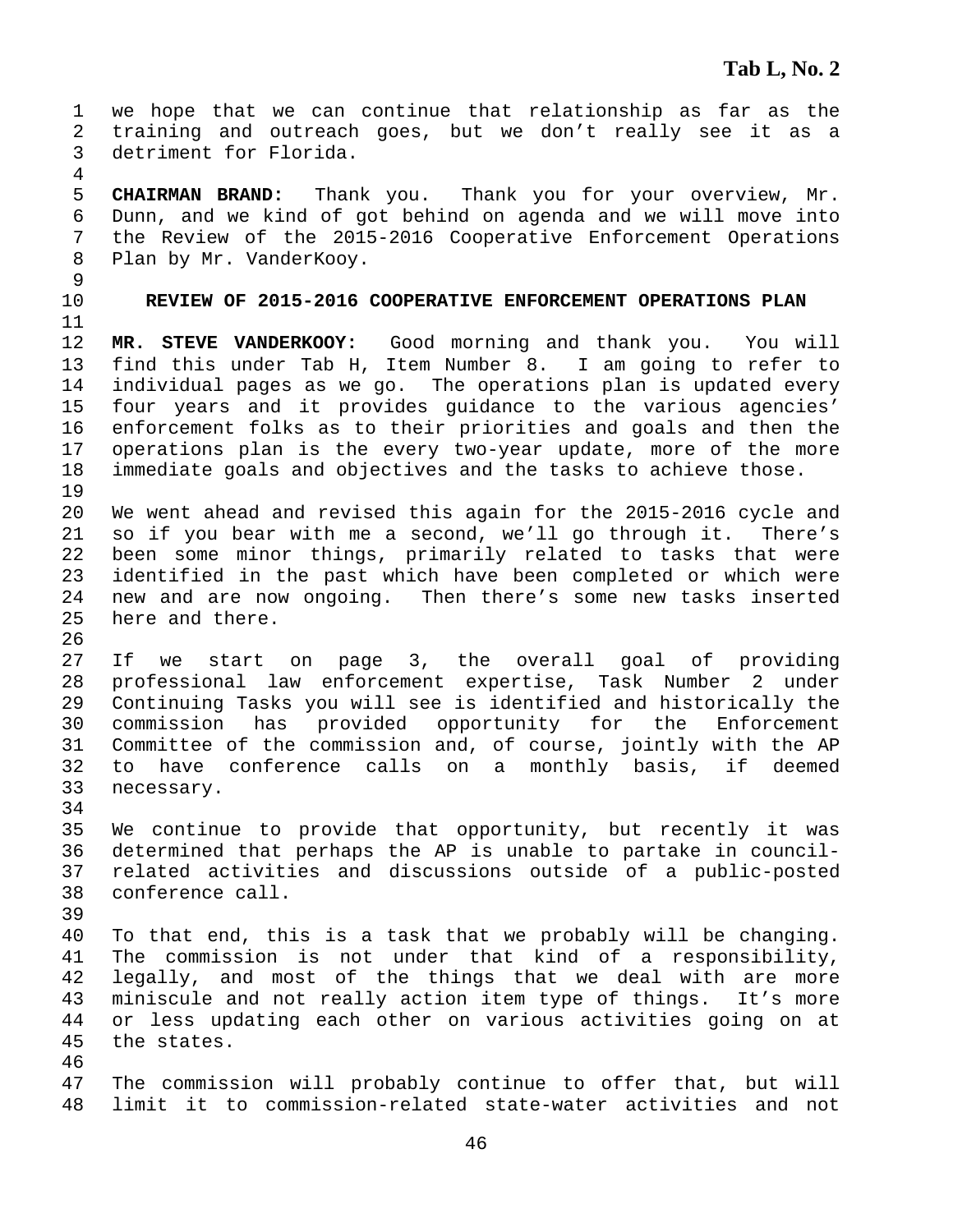1 any council-related actions and so that is a task that may 2 change, depending on if indeed that's still the case. Cynthia, 3 I don't know if you have any -- 4 5 **MS. LEVY:** Correct and so any council advisory panel or 6 committee, if they meet, whether it be in person, via webinar, 7 or by the phone, it has to be noticed and open to the public and 8 so if any of the council committees are going to be involved 9 formally in these monthly or conference calls, they would have 10 to be noticed and otherwise, you could limit it to the 11 commission members. 12 13 **MR. VANDERKOOY:** For historical purposes, mea culpa. Moving on, 14 there is a new task identified under this which is -- It's a 15 minor revision to a new task, since it has not, I don't think, 16 actually happened, to request funding from the council for an 17 advisory panel state rep to attend the council meetings in their 18 respective home state. 19 20 I don't know if that's something that we have to actively pursue 21 at this time, but that is something that -- Historically, the AP 22 has convened with the commission jointly in March and in October 23 and the previous operations plan, two years ago, it was noted 24 that it would be good to continue communications with this group 25 at the council level to be able to afford the AP rep from that 26 state to be able to attend on a routine basis the council 27 meetings within their home state and then take that information 28 back to the AP. 29 30 I don't think that requires any specific action, but it's just a 31 note, again, from the AP, unless they want to clarify that in 32 any way. 33 34 **CHAIRMAN BRAND:** Any discussion on that task? 35 36 **MR. PEARCE:** Real quick, I think it's a good idea. I think the 37 more we hear from these guys, the better we can work together. 38 39 **CHAIRMAN BRAND:** Would we be looking to make a motion to fund 40 this, Mr. Pearce, or do we just leave it as it is? 41 42 **MR. VANDERKOOY:** I'm not sure how you want to proceed. This is 43 more of a guidance document as things that the AP and the 44 Enforcement Committee would like to see worked on over the next 45 two years and so I don't know if it's an immediate need or if 46 you want to wait and pursue this in the future. 47 48 **MR. PEARCE: I will make a motion, and we'll see where it goes**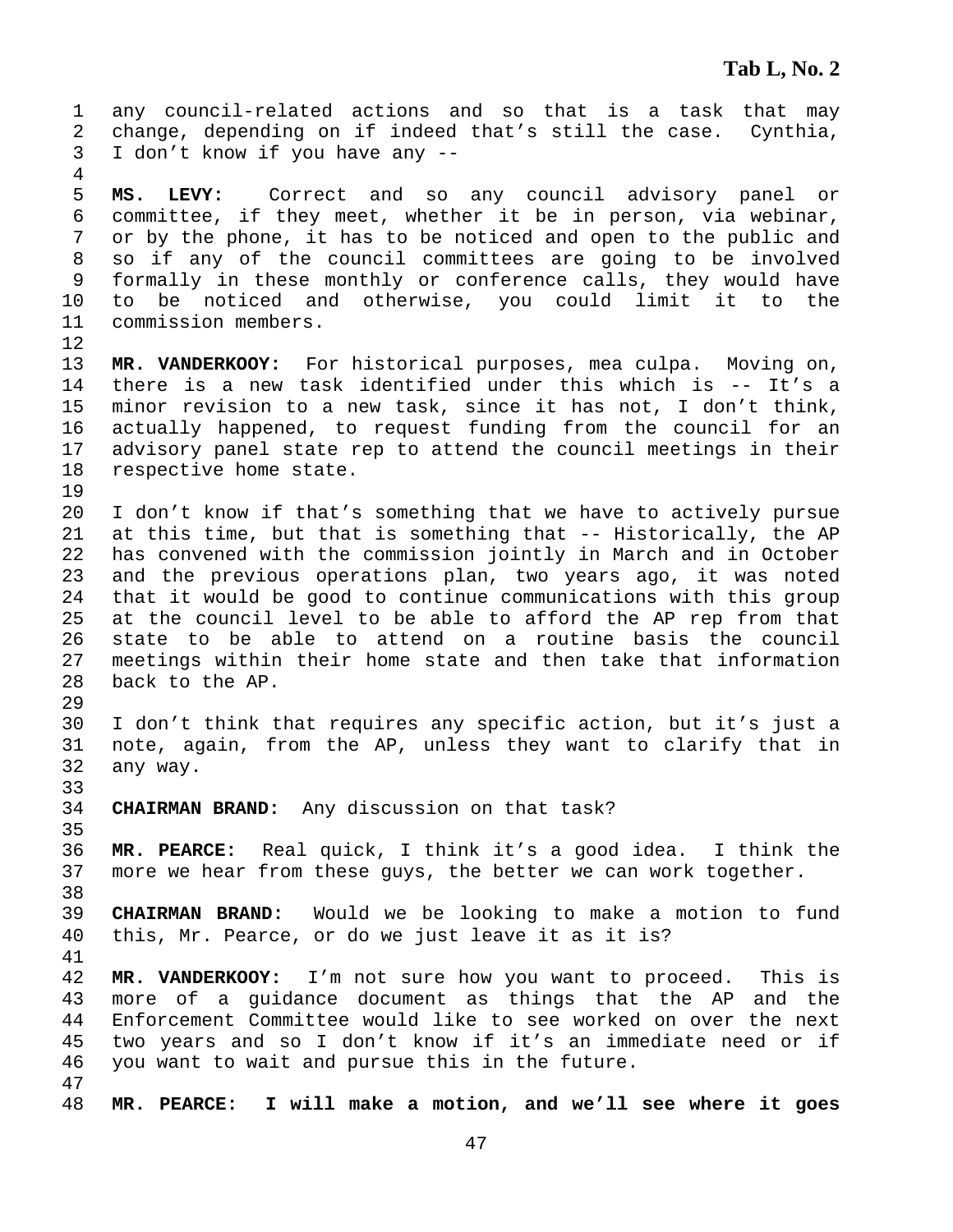1 **in full council, that we request the Gulf of Mexico Fishery**  2 **Management Council fund the LEAP state representative to attend**  3 **Gulf of Mexico Fishery Management Council meetings in their**  4 **respective state.**  5 6 **CHAIRMAN BRAND:** Do I have a second? 7 8 **MR. WILLIAMS:** Second, but I've got a question. 9 10 **CHAIRMAN BRAND:** Second by Mr. Williams and discussion. 11 12 **MR. WILLIAMS:** Steve, are they looking -- They are looking to go 13 to full council meetings and they're not looking to go to every 14 advisory panel meeting that might occur in their state or 15 anything like that, but just full council meetings? 16 17 **MR. VANDERKOOY:** I would imagine that's probably the case and if 18 the AP feels there is other things that are coming up, I'm sure 19 they will be able to make arrangements with their own agency 20 reps in advance of the meetings that there are certain items 21 coming up that they would like to hear or be heard on and so I 22 think just the general council would probably be acceptable, 23 unless there is some other level. 24 25 **CHAIRMAN BRAND:** I think that motion clarifies that. We have a 26 second and so this would be a motion by the council and any 27 objections from the council committee? Any further discussion? 28 29 **MR. ATRAN:** Just a little clarification. What would be the role 30 of the Law Enforcement AP person? Is he just there to observe 31 or would we want him to sit at the table and participate in the 32 discussions -- I am just trying to figure out exactly what his 33 role would be at the council meetings. 34 35 **MR. PEARCE:** I think both. I think they're there to answer 36 questions and to participate as the council needs them to 37 participate in the discussions. 38 39 **CHAIRMAN BRAND:** They would be there for the committee meetings 40 and the full council meetings, the entire week. Any other 41 discussions on this? **With no objections, this motion passes.**  42 We are back to Mr. VanderKooy. 43 44 **MR. VANDERKOOY:** Objective 1.2 on page 4 builds on the 45 relationships between the enforcement committees and the 46 commission and the council. One of the new tasks identified in 47 the previous operations plan was for the AP to receive the 48 Standard Operating Plan. I don't believe that has actually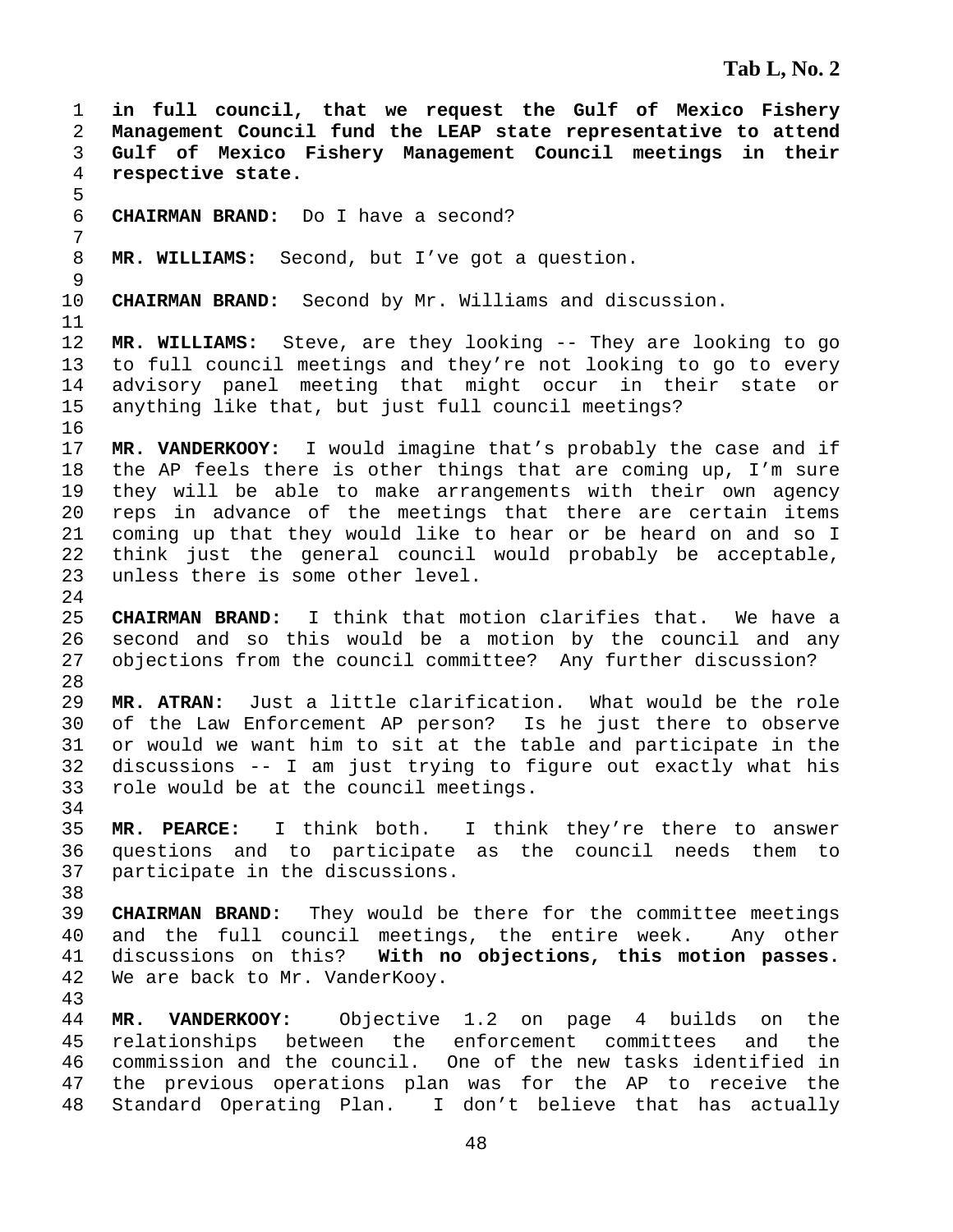1 occurred yet. That was left in there as a note, something that 2 the AP would like to have, is the SOPs. 3 4 Under Objective 1.3, the council was asked to provide a liaison 5 to provide the background material to secretarial management 6 plans. That has occurred and so that is now a continuing task 7 as opposed to new. 8 9 Continuing on, Objective 1.4 on page 5, again that goes back to 10 the monthly conference call issue, which will be modified based 11 on the discussions. The commission will continue to provide 12 that opportunity as needed for its enforcement committee, but 13 not for council-related activities. 14 15 There are a couple of new tasks at the top of page 6 which 16 remain as new tasks and they have not changed, because they have 17 not apparently been completed yet. Under Goal Number 2, to 18 develop and implement effective outreach programs, Objective 2.1 19 is to improve community-oriented policing programs. This is on 20 page 6. 21 22 In red, you will see the new objective to coordinate with the 23 council's Outreach Committee on specific public events, this 24 being specific to enforcement activities and outreach. I think 25 the task related to that, if you go down to page 7, under 26 continuing tasks, this has been modified, since it was 27 completed. Task Number 2 is to continue updating and supporting 28 the information provided through the council's and other mobile 29 apps for Smartphones on fish identification, closed areas, and 30 local federal regulations. 31 32 Two years ago, a lot of this information was in the process of 33 being developed and it is developed now and this is a continuing 34 task to continue to provide support to those actions. 35 36 Under Objective 2.3, enhance the awareness and importance of 37 state/federal prosecution and successful adjudication of natural 38 resource regulations, there is a new task, Task Number 1, on 39 page 7, to promote the education of prosecutors on current 40 enforcement efforts and tools that assist in apprehension of 41 violations. 42 43 This was a new task in the previous operations plan, but it was 44 directed more towards trying to provide education to all aspects 45 of the legal system, including judges, and there was some 46 concern related to the appropriateness of this. Since then, the 47 Department of Marine Resources and Florida have actually been 48 showing that this works with prosecutors, specifically, taking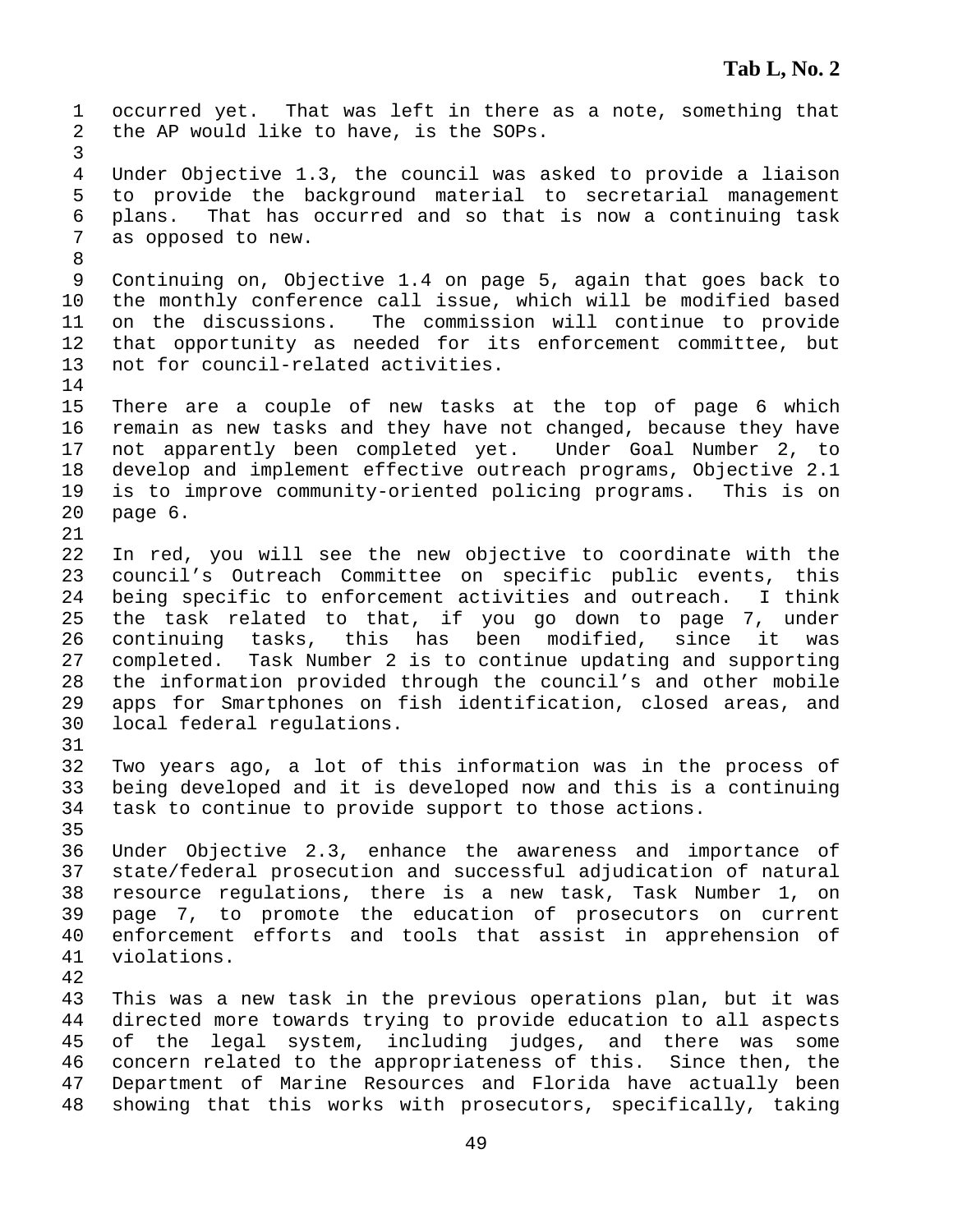1 them out in the field and showing them some of the tools that 2 enforcement uses to identify and to bring some of these cases to 3 trial. That seems to have helped a lot and it's suggested that 4 perhaps in the other states this could be things that the other 5 states could do as well. 6 7 Moving forward to page 8, this is related to some of the JEA 8 activities, promoting law enforcement partnerships. There is 9 two changes or actually three. 10 11 On page 8, Task Number 7, the AP and the enforcement committee 12 support continuation of office sharing programs. These are 13 ongoing actions and they would like to see them continue. They 14 would like to promote them more and show the good opportunities 15 that come out of these partnerships. 16 17 The next new task, Number 1, is to develop a recognition award 18 program in each state for exceptional -- The wording was changed 19 on this from the previous version of "Gulf JEA officers". 20 21 **MR. DIAZ:** This was kind of what I was talking about Other 22 Business, but being because we're at a point in the meeting 23 where we're actually covering something real similar, I would 24 like to just try to address it right here. 25 26 **I am going to start off by making it a motion and if I get a**  27 **second, I will describe my rationale and the motion would be to**  28 **ask the Gulf of Mexico Fishery Management Council staff to work**  29 **with the Gulf States Marine Fisheries Commission staff to**  30 **develop an Officer of the Year Program for the Gulf of Mexico.**  31 Like I said, if I get a second, I will give some rationale. 32 33 **CHAIRMAN BRAND:** Second by Mr. Greene. 34 35 **MR. DIAZ:** As I was reading through the materials to prepare for 36 the meeting, I did see that this was in here and also I happened 37 to see that the South Atlantic Fishery Management Council is 38 doing something similar to this now and I just thought it was a 39 good idea. 40 41 If I can, I want to read a couple of paragraphs of the news 42 release and it will kind of give you all an idea of what I was 43 thinking and what prompted me to try to want to move this at 44 this meeting. 45 46 The title of the news release is "Council Recognizes Law 47 Enforcement Officer of the Year". Members of the South Atlantic 48 Fishery Management Council awarded the 2013 Law Enforcement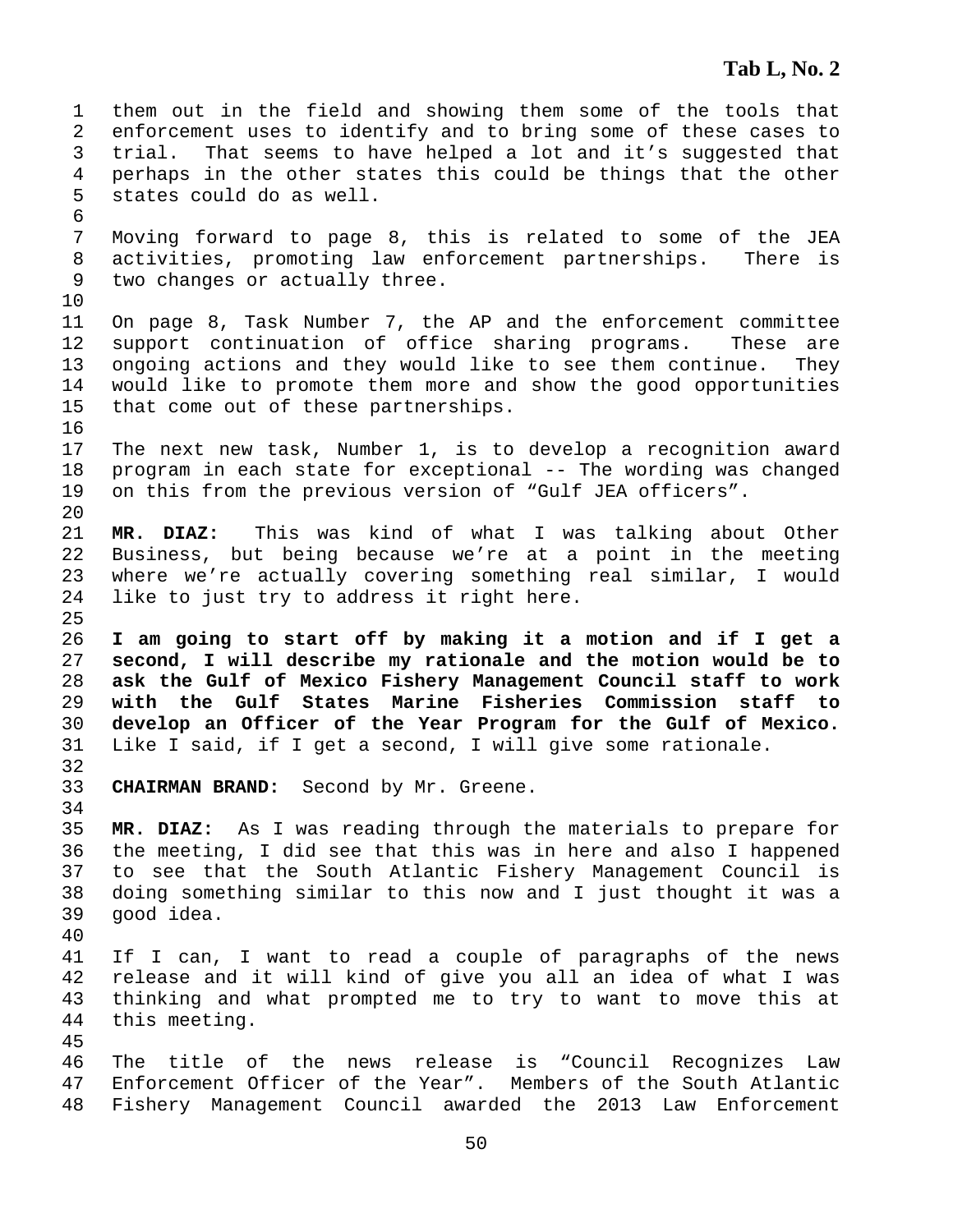1 Officer of the Year award to Ranger First Class David Brady with 2 the Georgia Department of Natural Resources Law Enforcement 3 Division. 4 5 RFC Brady was presented with the prestigious award by the 6 Council Chairman, Ben Hartig, during the council's September 7 meeting in Charleston, South Carolina. The award, acknowledging 8 service above and beyond the duty requirements, recognizes 9 distinctive service, professionalism, and dedication to 10 enforcing fisheries regulations in the South Atlantic. 11 12 Nominees may be submitted from each of the southeastern states 13 law enforcement agencies, the U.S. Coast Guard, and NOAA 14 Fisheries. The council's Law Enforcement Advisory Panel 15 selected three of the nominees for the 2013 award for 16 consideration by the council. 17 18 Law enforcement is an integral component of the fisheries 19 management process and to recognize its importance, the council 20 initiated the Law Enforcement Officer of the Year Award in 2010 21 to recognize outstanding contributions made by law enforcement 22 personnel and presenting this award is one of the duties that as 23 Chairman that I enjoy the most, said Council Chairman Hartig. 24 25 We have outstanding men and women that go above and beyond the 26 call of duty day to day, enforcing the laws protecting our 27 natural resources and doing work with the public to increase 28 awareness of the need for protection and conservation and they 29 deserve this recognition. 30 31 Anyway, that's what prompted me to think about that. I think 32 the South Atlantic has a very good program and I would like to 33 see if our staff from the Gulf Council could work with the Gulf 34 States staff and maybe come up with something that is maybe even 35 better than what the South Atlantic Council has, if you all can 36 come up with some ideas that fit the Gulf. 37 38 I do think enforcement is very important and hopefully this can 39 be some small way where we can offer some incentive for some of 40 the guys that's doing a really job on this federal law 41 enforcement. Thank you. 42 43 **CHAIRMAN BRAND:** Thank you, Mr. Diaz. I think that's a great 44 idea and any other discussion? 45 46 **MR. SCHUSTER:** Possibly an amendment to that, if that could be 47 an officer or team of the year. I sit on the South Atlantic as 48 well as the Atlantic States and am quite familiar with their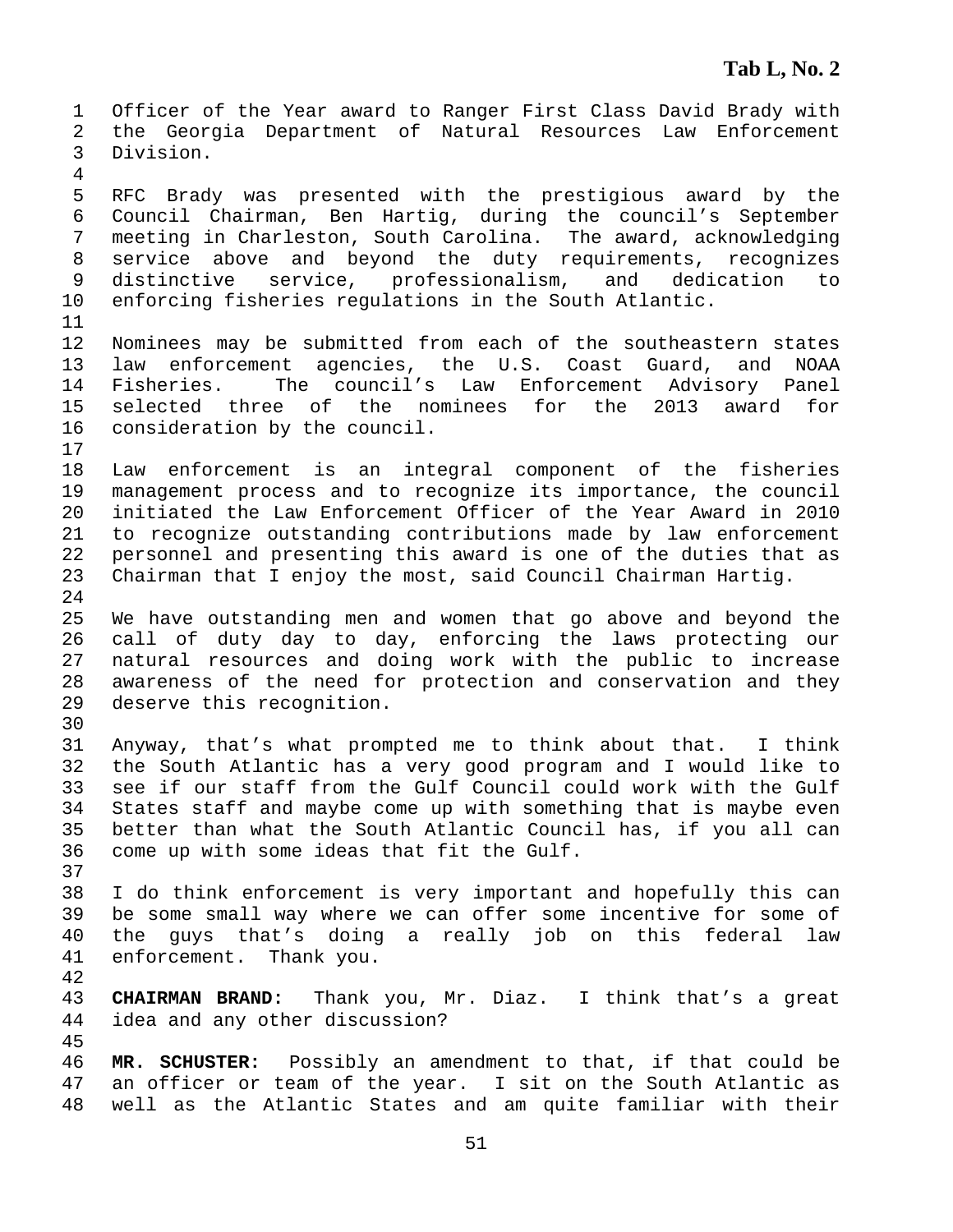1 program and sometimes it's difficult writing these nominations 2 when you have a group of four or five that work strategically 3 together all year to make a lot of things happen and you have to 4 select just one of those out. If we could have the flexibility 5 to have an officer or team of the year, I think it would be a 6 step towards what you just suggested of making it even better. 7 8 **CHAIRMAN BRAND:** Are you okay with that friendly amendment, Mr. 9 Diaz? 10 11 **MR. DIAZ: Sure.** That's some of the stuff that the council 12 staff and the Gulf States staff could flesh out. 13 14 **MR. BANNON:** Does the South Atlantic -- Does that include 15 funding for the officer to appear to receive the award? 16 17 **MR. DIAZ:** Certainly the two staff members could get together 18 and work on that, but I would certainly like to see, at some 19 point in time, when we award the Officer of the Year, that we 20 bring that Officer of the Year to a council meeting and do that 21 and give that public recognition along with that award. 22 23 **MR. BANNON:** This may be directed a little more towards Rama, 24 but I know this is just a motion and an idea, but are we talking 25 about promoting federal items, such as the JEA or federal 26 fisheries? Is that generally what we're talking about and not 27 just because they did something great in their state? 28 29 **MR. DIAZ:** One of the reasons I wanted to get the staffs 30 together to work on this is whenever they're talking 31 Certainly my biggest concern is about the Gulf Council 32 recognizing people that do good things towards federal law 33 enforcement, but when these two staffs work together, it might 34 come out that it might be a good idea for the Gulf Council maybe 35 to look at some type of a state recognition in addition to that, 36 but as far as the council goes, I mean my intention, from the 37 council point of view, is we would focus our priority on people 38 that are doing exceptional work for federal law enforcement. 39 40 **CHAIRMAN BRAND:** Any other discussion on this motion? We have a 41 second from Mr. Greene and so this is a council motion. **Any**  42 **objections to this motion? No objections and the motion**  43 **carries.**  44 45 We are out of time and so I want to let Steve -- Give him 46 another minute to kind of wrap up his plan and then all the 47 state highlights, if they had any, were submitted electronically 48 that we can view, in the tabs, and we will have to defer those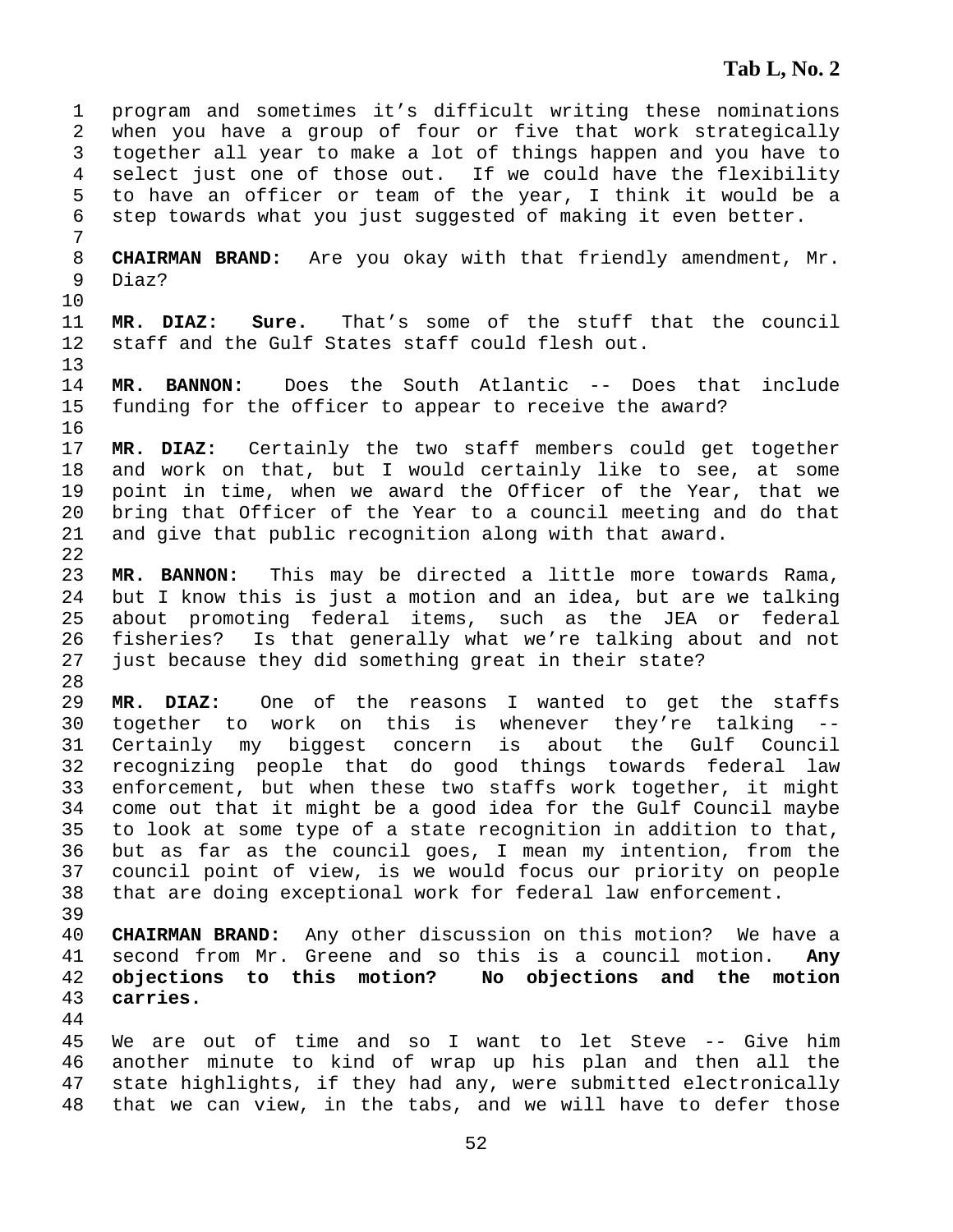1 until full council and then we will wrap up. 2 3 **MR. VANDERKOOY:** This shouldn't take long. There is just a 4 couple more new tasks, one of which is the request for a 5 boarding JEA electronic reporting system. Louisiana has one and 6 the other states are very ready to look at using that kind of a 7 template. 8 9 Under Objective 3.2 on page 9, a new task is to continue to look 10 at partnerships and potential acquisition of aerial 11 reconnaissance surveillance type of equipment, rather than 12 getting it at the state level and finding other resources to use 13 in those partnerships. 14 15 Objective 3.3 on the same page is to identify funding to support 16 satellite internet for offshore officers. It's very cost 17 prohibitive, but for those who utilize the web-based data 18 systems and as we're moving to that, the accessibility of those 19 kinds of systems, using satellite technology, need to be looked 20 into. 21 22 3.4, the entire objective was more related to JEAs and pretty 23 much are not applicable now. We have moved forward through that 24 and so that takes us to the very last page, which is page 13, 25 the goal related to partnerships for short-term response and 26 long-term recovery from both manmade and natural disasters. A 27 lot of this stemmed out of both the hurricanes of 2004 and 2005 28 and 2008 and then, of course, the BP disaster in 2010. 29 30 The new task here really, in retrospect, now that we're at about 31 ten years after Katrina and Rita and Wilma and a little past on 32 Ivan and then with Ike and Gustav still coming, sort of an 33 opportunity, with the turning over of a lot of the enforcement 34 folks -- 35 36 Obviously the AP and the enforcement committee, the faces have 37 changed even recently and it may be a good time to take a look 38 at some sort of a how well we did and what did we do kind of an 39 approach to both the natural disasters and the BP disaster, sort 40 of a white paper. 41 42 I know that the states have probably done this and done the 43 internal reviews of what worked and what didn't work, but it may 44 be chance for the enforcement folks to put together something on 45 paper that would be a document just to sort of document what 46 they did, for posterity. Unless there is questions about the 47 operations plan, that's all I've got. 48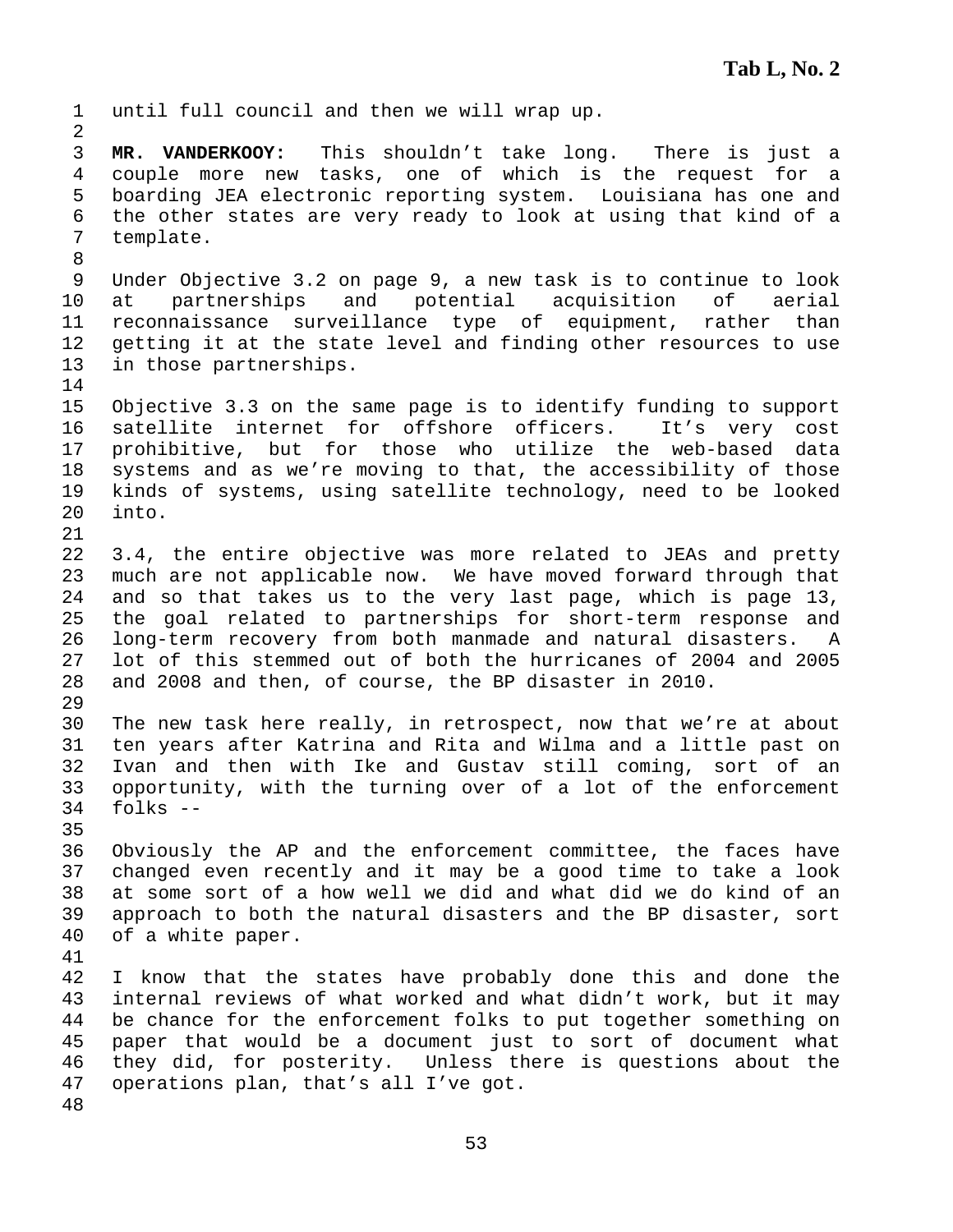1 **CHAIRMAN BRAND:** Any questions? 2 3 **MR. DIAZ:** Not about the operations plan, but I do want to make 4 one more comment before we close. 5 6 **CHAIRMAN BRAND:** Go ahead, Mr. Diaz. 7 8 **MR. DIAZ:** I just wanted to take a minute here at the end of the 9 meeting and, Chief Davis, would you mind standing? We have a 10 new head of our Marine Law Enforcement Division at the 11 Mississippi Department of Marine Resources and I wanted to take 12 just a minute to introduce Colonel Davis. 13 14 Colonel Davis is a veteran law enforcement officer in 15 Mississippi and he's well respected and he comes to the 16 Mississippi Department of Marine Resources after finishing a 17 stint at the Moss Point Police Department as the Chief of Police 18 in that Moss Point unit and we are very glad to have Chief Davis 19 onboard. 20 21 He is already showing some positive results in our Marine 22 Division and I just wanted to get him to stand so everybody 23 could see him and know who he is and if you all get a chance, 24 you all stop by and say a word to Chief Davis today while he's 25 here with us. Thank you, Chief. 26 27 **MR. PEARCE:** Dale, will you stand up for a second? Chief, I 28 wanted to make sure you recognize him, so when he goes fishing, 29 you can make sure you check his creel. 30 31 **CHAIRMAN BRAND:** With no other comments, that wraps up our Joint 32 Law Enforcement Committee and Gulf Management Committee meeting. 33 34 **MR. VANDERKOOY:** Do we need to have any kind of a motion on 35 accepting the operations plan? The commission received and 36 accepted it last week and there's just a couple of minor changes 37 inside the cover, but, for the most part, if we can entertain 38 that motion, we can go ahead and make this a formal document. 39 40 **CHAIRMAN BRAND:** We are looking for a council motion to accept 41 the state council committee's operations plan. 42 43 **MR. DIAZ: So moved.**  44 45 **MR. WILLIAMS:** Second. 46 47 **CHAIRMAN BRAND:** Second by Mr. Williams. Any discussion? We 48 will take a vote. **Any objections to this motion? No objections**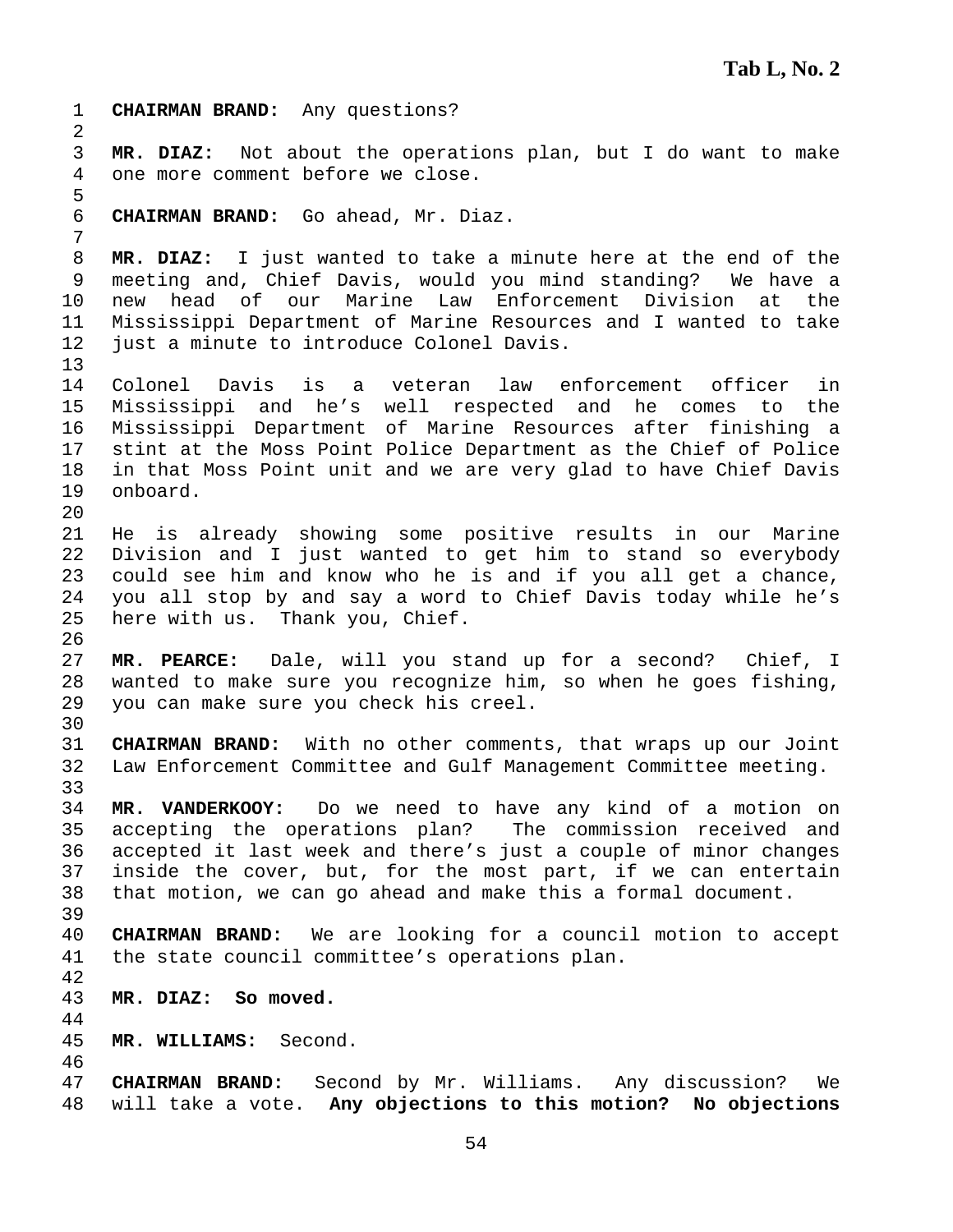1 **and the motion carries.** We have a separate motion within this 2 operations plan to fund the representative from the state. 3 Sorry for taking up your time, Mr. Pearce, but now we'll move on 4 to you. 5 6 (Whereupon, the meeting adjourned at 11:23 a.m., October 20,  $2014.$ ) 8  $9$  - - -10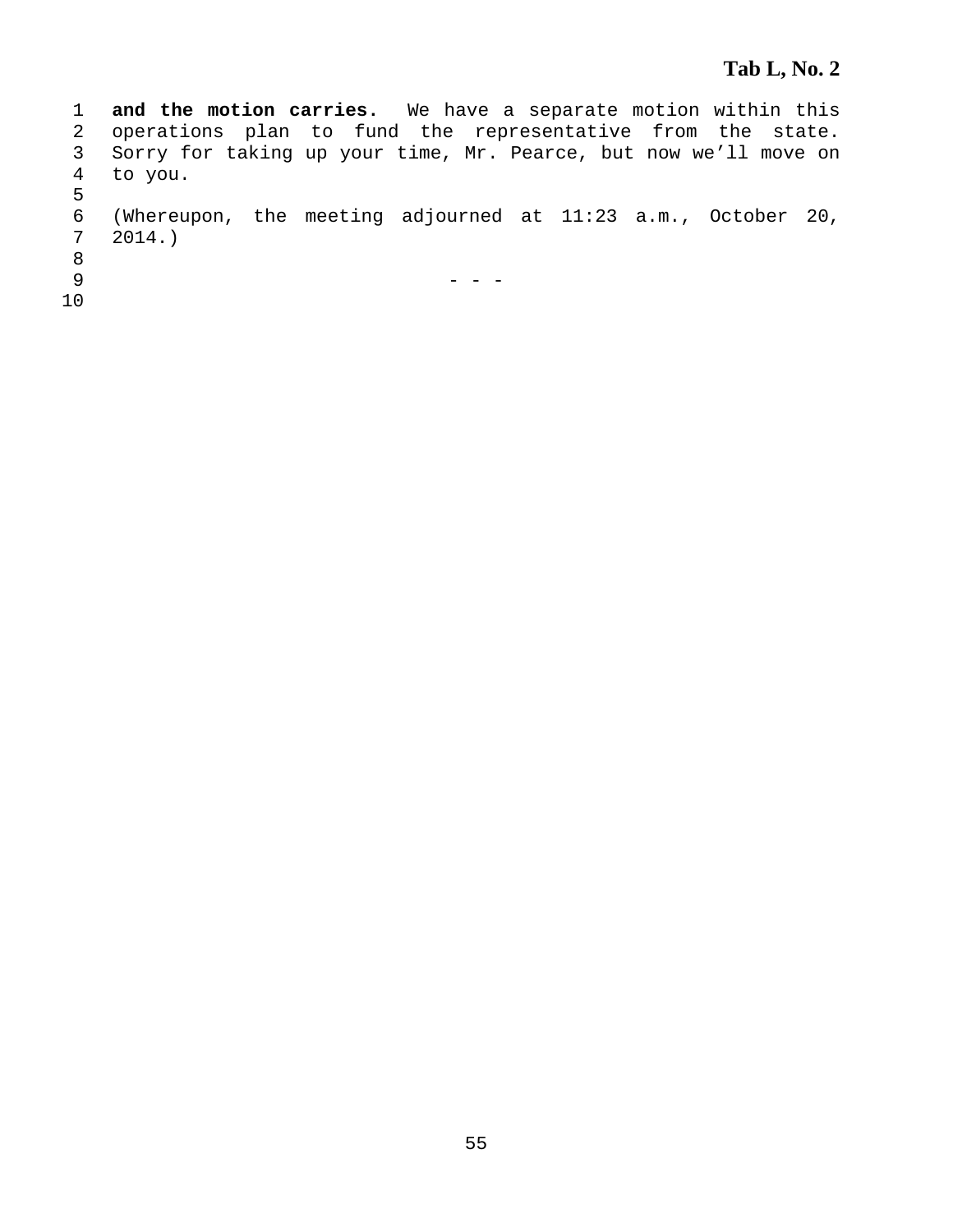| $\mathbf 1$                           | TABLE OF CONTENTS                                                  |
|---------------------------------------|--------------------------------------------------------------------|
| $\overline{2}$<br>3<br>$\overline{4}$ |                                                                    |
| 5<br>6                                |                                                                    |
| 7<br>8                                | Election of GMFMC Law Enforcement AP Chair and Vice Chair3         |
| 9<br>10                               | Election of GSMFC Law Enforcement Committee Chair and Vice Chair.4 |
| 11<br>12                              | Approval of October 31, 2012 Law Enforcement Committee Minutes5    |
| 13<br>14                              | Approval of March 18, 2014 LEC/LEAP Minutes5                       |
| 15<br>16                              |                                                                    |
| 17<br>18                              | Review of Draft Definition of Charter Fishing10                    |
| 19<br>20                              |                                                                    |
| 21<br>22                              | Overview of OLE Gulf Restructuring41                               |
| 23<br>24                              | Review of 2015-2016 Cooperative Enforcement Operations Plan46      |
| 25<br>26                              |                                                                    |
| 27<br>28                              |                                                                    |
| 29<br>30                              |                                                                    |
| 31<br>32                              |                                                                    |